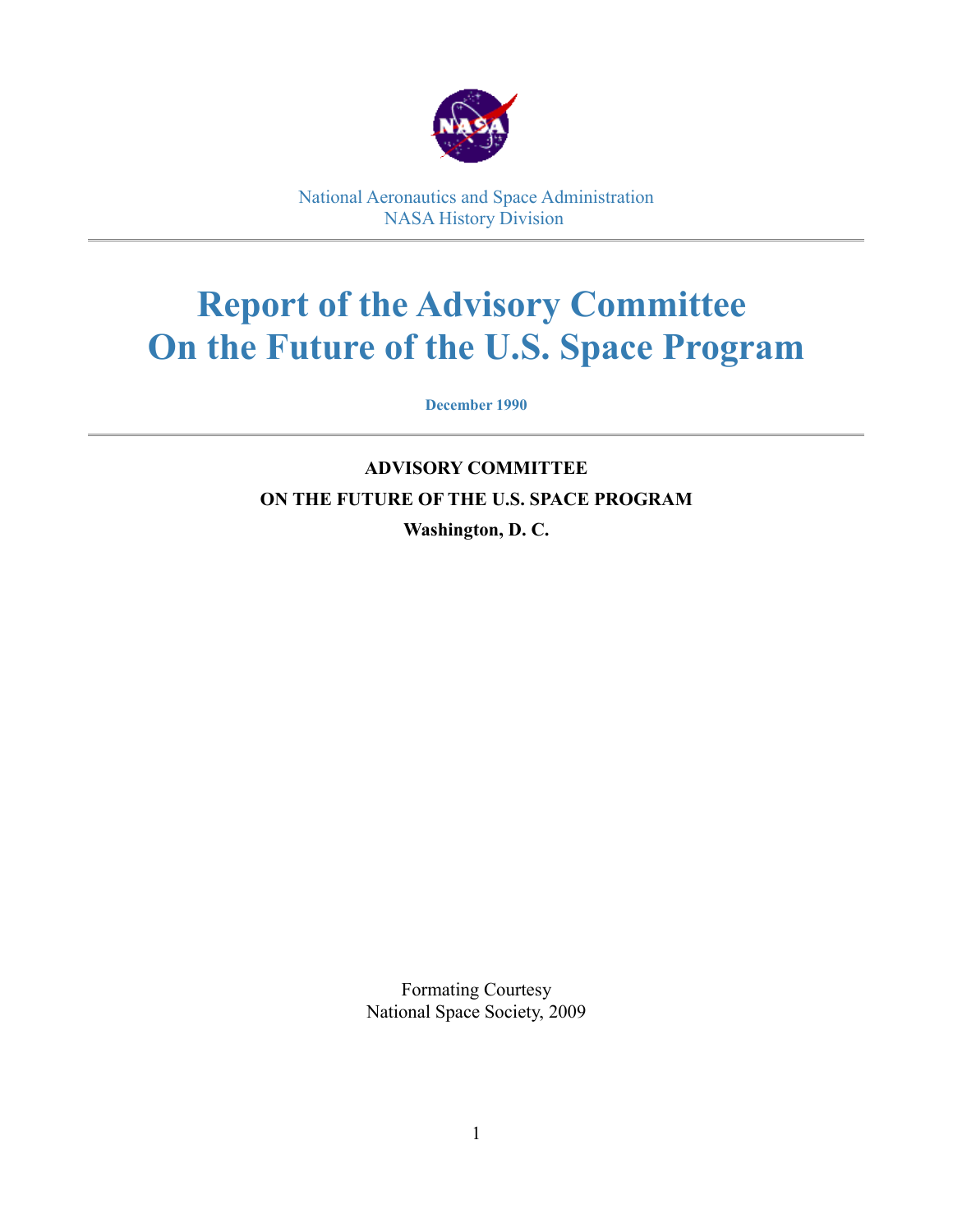**December 17, 1990**

**TO: The Administrator of NASA**

**Enclosed, in accordance with the schedule established 120 days ago, is the final report of the Committee on the Future of the U. S. Space Program. The Committee members look forward to reporting our findings with you to the Vice President.**

**The Committee's twelve members represent a broad diversity of backgrounds, comprising in the aggregate several hundred years experience in space activities but also including one member with no specific prior experience in space matters. The Committee includes individuals with backgrounds in industry, academia, the military, and a former NASA administrator, its perspectives include that of scientists, former astronauts, managers, engineers, private citizens, and former members of Congress. The Committee is unanimous in its findings.**

**The members are grateful to the more than 300 individuals who appeared before the Committee or its working groups as well as to the several hundred persons who wrote provocative, thoughtful letters -- often filling many pages. The Committee also had the opportunity to read or be briefed on over a dozen earlier studies of specific aspects of the civil space program.**

**The Committee's hearings were held in public session and were carried over satellite television for those interested. The Committee chose to perform its own inquiry and hence had no research staff but was ably supported by a small but excellent administrative staff. The cooperation and openness of the NASA employees with whom we met was superb, including those involved with our visits to all the NASA centers and headquarters.**

**We conclude that the civil space program is neither as troubled as some would suggest nor nearly as strong as will be needed, given the magnitude of the challenges the program must undertake in the future.**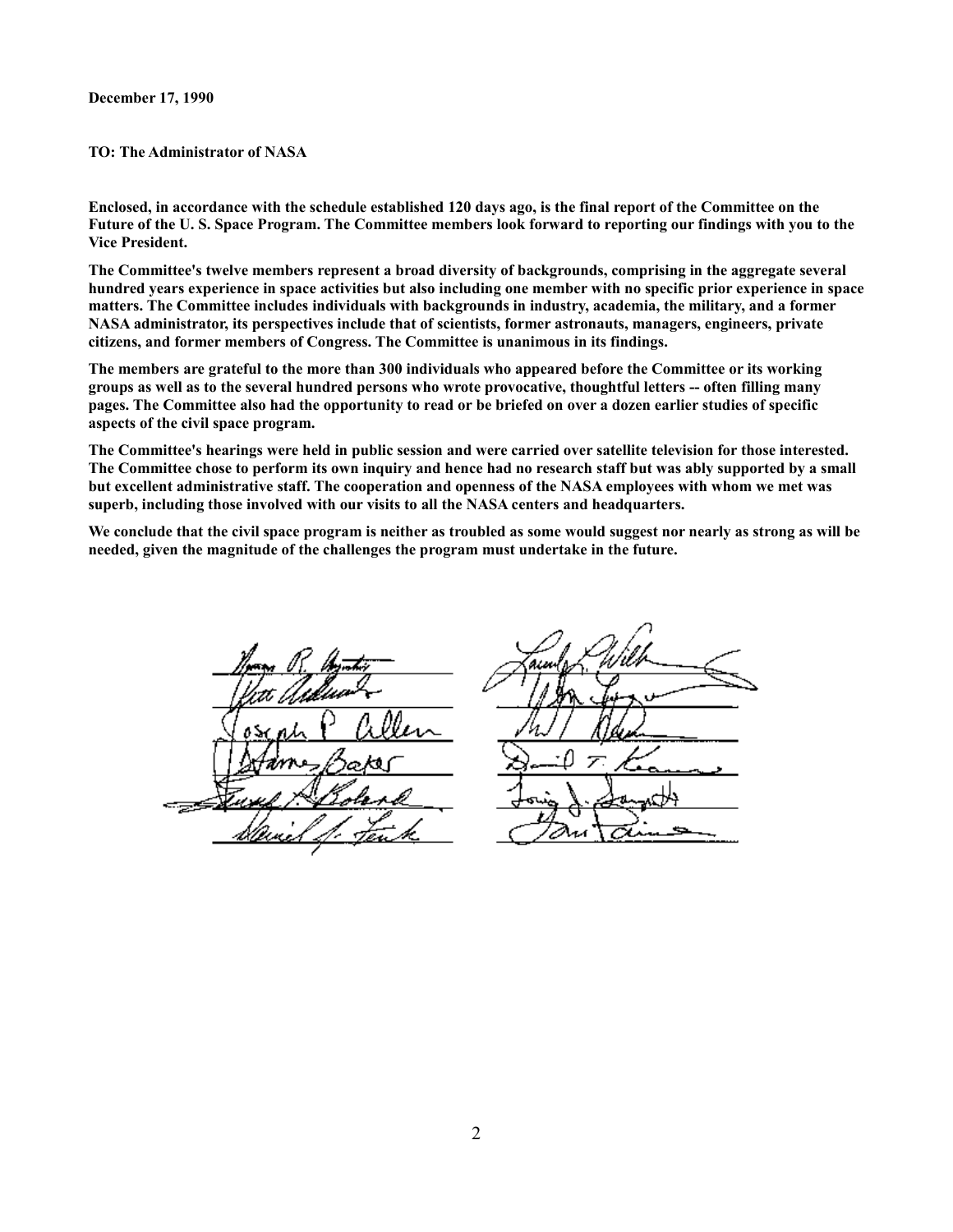## EXECUTIVE SUMMARY

## THE UNITED STATES IN SPACE

Historical Perspective The Ideal Space Program Excellence and Risk Taking

### GENERAL CONCERNS

Lack of Consensus Overcommitment Management Turbulence Institutional Aging Personnel Technology Base Big Projects vs. Little Projects Attention to Detail Resilience of Space Transportation System

### THE FINDINGS

Goals and Affordability

- Program Content: # Space Science # Mission to Planet Earth # Mission from Planet Earth # Space Technology # Space Infrastructure
- Management: # External Oversight # Internal Management # Commercial Programs # International Programs

Personnel Resources

## PRINCIPAL RECOMMENDATIONS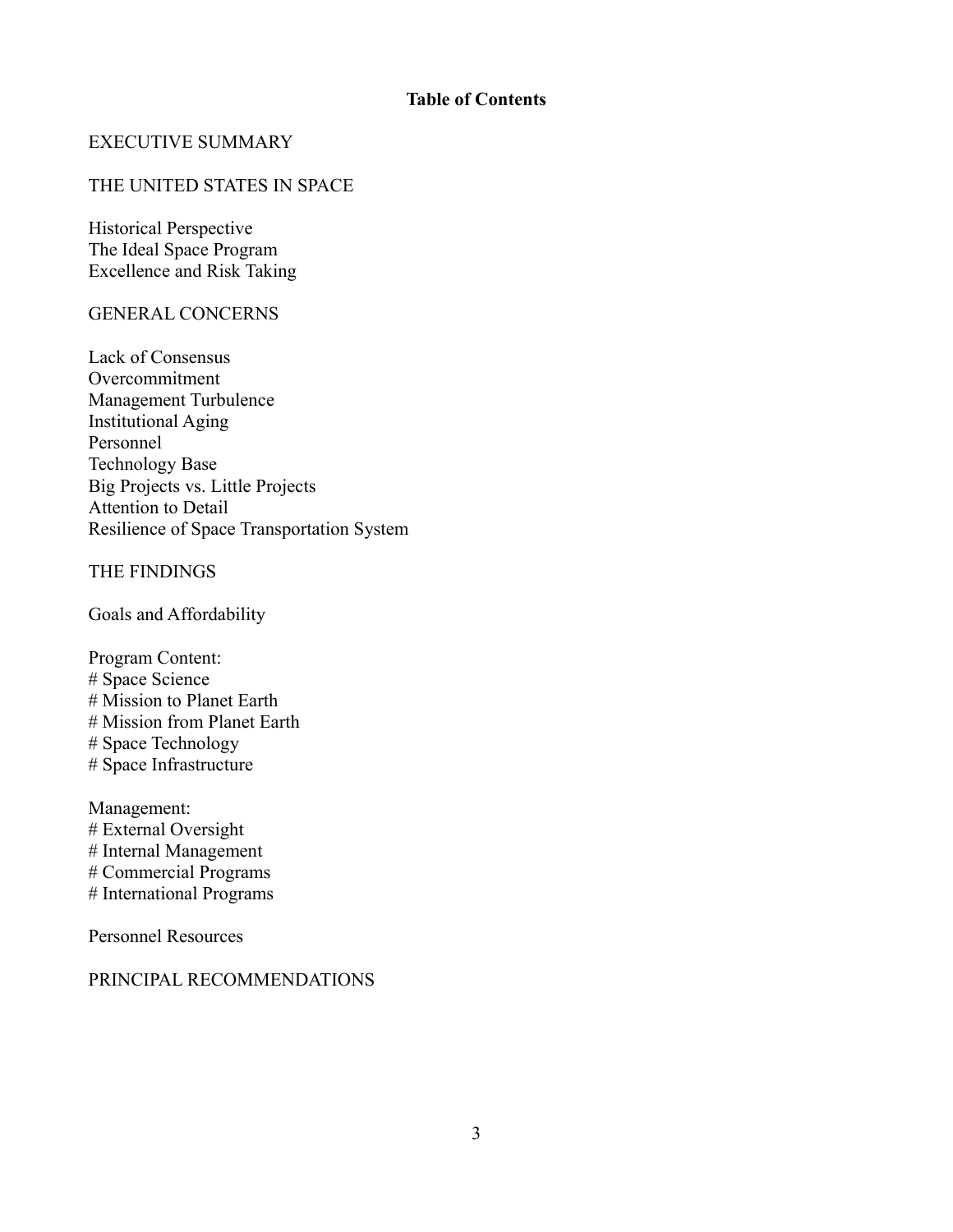#### **APPENDICES**

I Biographies of Members II Terms of Reference III Legal Compliance IV List of Witnesses V Bibliography

#### **List of Figures**

Figure 1. NASA Budget Trend (Dollars)

- Figure 2. NASA Budget Trend (Percent of GNP)
- Figure 3. NASA Budget Trend (Percent of Federal Spending)
- Figure 4. NASA Budget Trend (Percent of Total Discretionary Federal Spending )
- Figure 5. Civil Space Program: Major Projects

Figure 6. Advanced Communications Technology Satellite (ACTS): Launch Readiness Date-vs-Calendar year

- Figure 7. NASA Space Science Spending
- Figure 8. NASA Space Technology Spending
- Figure 9. Shuttle Launch Operations Planning and Realization
- Figure 10. NASA Space Transportation Spending
- Figure 11. U.S. Civil Space Program Budget Allocation
- Figure 12. Nominal Current Headquarters Functional Organization
- Figure 13. Possible Nominal Headquarters Functional Organization
- Figure 14. NASA Work Force Trend (Employees in Relation to Budget)
- Figure 15. NASA Work Force Trend (Number of Employees)
- Figure 16. NASA's Changing Work Force
- Figure 17. Age Profile of Permanent Employees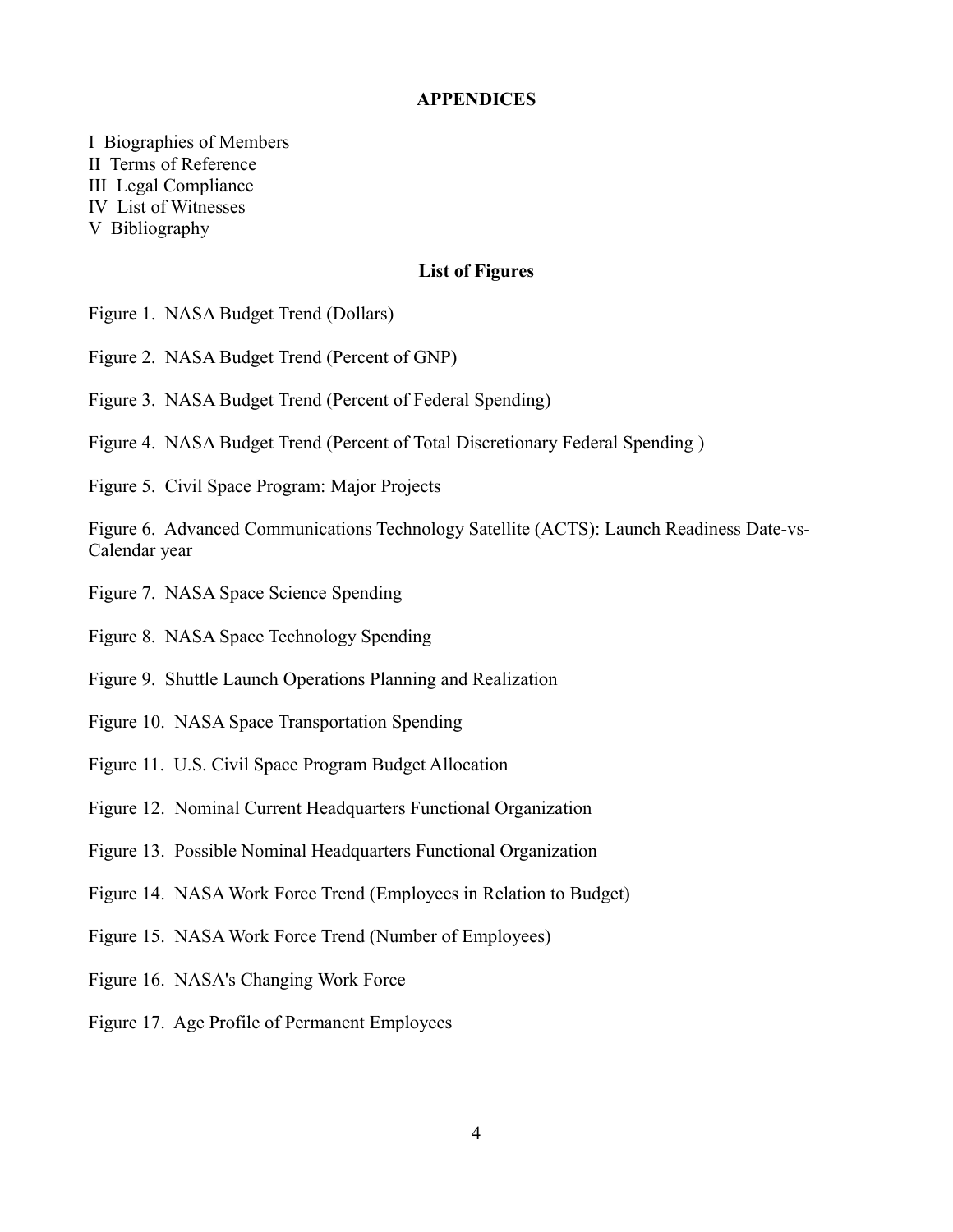## **Executive Summary**

The United States' civil space program was rather hurriedly formulated some three decades ago on the heels of the successful launch of the Soviet Sputnik. A dozen humans have been placed on the Moon and safely returned to Earth, seven of the other eight planets have been viewed at close range, including the soft landing of two robot spacecraft on Mars, and a variety of significant astronomical and other scientific observations have been accomplished. Closer to Earth, a network of communications satellites has been established, weather and ocean conditions are now monitored and reported as they occur, and the Earth's surface is observed from space to study natural resources and detect sources of pollution.

*Problems and Perspectives.* In spite of these virtually unparalleled achievements, the civil space program and its principal agent, the National Aeronautics and Space Administration, are today the subject of considerable criticism. The source of this criticism ranges from concern over technical capability to the complexity of major space projects; from the ability to estimate and control costs to the growth of bureaucracy; and from a perceived lack of an overall space plan to an alleged institutional resistance to new ideas and change. The failure of the Challenger, the recent hydrogen leaks on several Space Shuttle orbiters, the spherical aberration problem encountered with the Hubble Space Telescope, and various launch processing errors such as a work platform left in an engine compartment and discovered during launch preparations, have all heightened this dissatisfaction.

Some of the concern is, in the view of the Committee, deserved and occasionally even self-inflicted. For example, the practice of separately reporting the cost of space missions according to accounting categories (which for bookkeeping purposes allocates launch services to a distinct account) results in confusion as to what is the actual cost of a mission.

Yet, in spite of recognized current problems, care must also be taken not to impose potentially disruptive remedies on today's NASA to correct problems that existed in an earlier NASA. The much publicized spherical aberration problem of the Hubble Space Telescope encountered this past year is in fact a consequence of an assembly error left undiscovered in tests conducted a decade ago -- in 1980. The decision to launch the Challenger in cold weather, when the seals between rocket motor segments would be most suspect, took place five years ago and has spurred NASA to many management changes. Since the Challenger accident, NASA has increased the emphasis on safety, and has borne the burden of delaying launches when reasonable questions arose over the readiness to launch safely. On the other hand, processing incidents during launch preparation continue to occur in NASA operations, and to be the cause of justifiable concern.

Because of the intense interest in -- and scrutiny of -- America's commendably open and visible civil space program, it is sometimes easy to overlook the fact that technical problems such as hydrogen leaks, faulty seals and erroneous assembly procedures are not unique to today's space activities, or even to NASA. Although problems of any sort are most emphatically not to be condoned, when comparing today's space program with the successes of the past, it must also be recalled that America's first attempt to launch an Earth satellite using the Vanguard rocket ended in failure. By the end of 1959, 37 satellite launches had been attempted: less than one-third attained orbit. Ten of the first eleven launches of unmanned probes to the Moon to obtain precursor data in support of the Apollo mission failed. Three astronauts were lost in a fire aboard the Apollo capsule during ground testing. A cryogenic storage tank exploded during the mission of Apollo 13 en route to the Moon, seriously damaging the spacecraft. During the few months surrounding the Challenger accident, a Delta, an Atlas-Centaur, two Titan 34-D's, a French Ariane-2 and a Soviet Proton were all lost.

Space missions, whether manned or unmanned, are fundamentally difficult and demanding undertakings that depend upon some of the world's most advanced technology. The Saturn V rocket required the integration of some six million components manufactured by thousands of separate contractors. Voyager 2 arrived at Neptune a mere one second behind its final updated schedule after a 12-year, 4.4 billion mile flight, approaching within 3,000 miles of the planet's surface. The information to be gathered by the Earth Observing System could approach 10 trillion bits of information -- about one Library of Congress -- per day. The matter of human frailty is perhaps of even greater import: in the case of the Apollo program, some 400,000 people at some 20,000 locations were involved in its design, test and operation.

*Concerns.* Nonetheless, given the cost of space activities, in both financial and human terms, and their profound impact on America's prestige throughout the world, no goal short of perfection is acceptable. The Committee finds that there are a number of concerns about the civil space program and NASA which are deserving of attention.

The first of these is the lack of a national consensus as to what should be the goals of the civil space program and how they should in fact be accomplished. It seems that most Americans do support a viable space program for the nation -- but no two individuals seem able to agree upon what that space program should be. Further, those immediately involved in the program often seem least inclined to compromise for the common good. Some point out that most space missions can be performed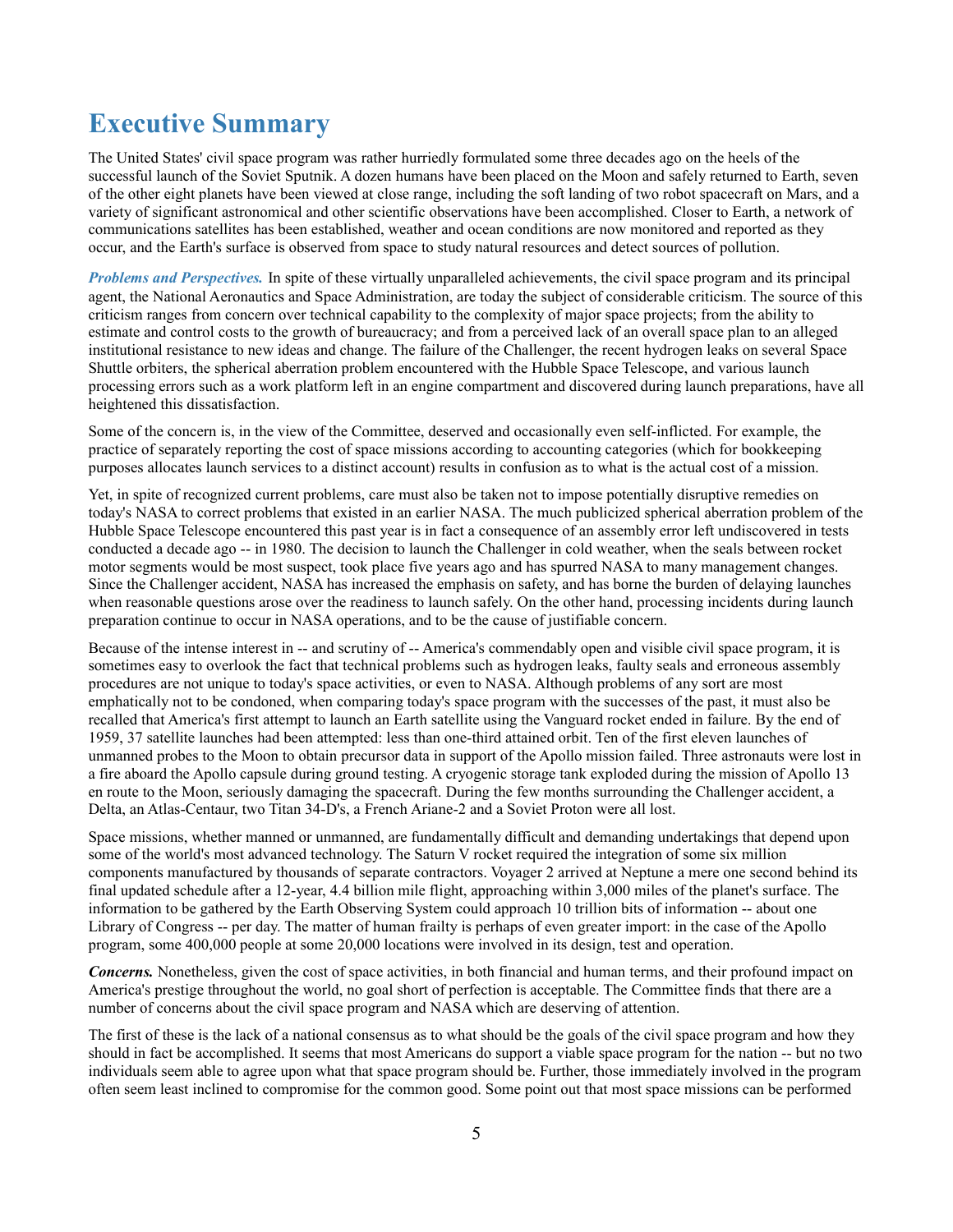with robots for a fraction of the cost of humans, and that, therefore, the manned space program should be curtailed. Others point out that the involvement of humans is the essence of exploration, and that only humans can fully adapt to the unexpected. Some point to the need for accelerated commercialization of space while others argue the benefits of fundamental science -- only to be challenged in turn to prove the tangible value of studies in astronomy.

Second, and closely related to this contentious yet fundamental matter, our Committee believes that NASA is currently over committed in terms of program obligations relative to resources available -- in short, it is trying to do too much, and allowing too little margin for the unexpected. As a result, there is the frequent need to revamp major programs, which in turn sometimes results in forcing smaller (scientific) pursuits to pay the bill for problems encountered in larger (frequently manned) missions. Of major importance, in our view, is the fact that margins needed to provide confidence in maintaining cost, schedule, performance, and especially reliability, too often are minimal or absent.

Third, continuing changes in project budgets, sometimes exacerbated by actions needed to extricate projects from technical difficulties, result in management inefficiencies. These demoralize and frustrate the individuals pursuing those projects -- as well as those who must pay the bills.

Fourth, there is the matter of institutional aging and the concern that NASA has not been sufficiently responsive to valid criticism and to the need for change.

Fifth, the personnel policies embodied in the civil service system are, in the opinion of the Committee, hopelessly incompatible with the long term maintenance of a leading-edge, aggressive, confident, and able work force of technical specialists and technically trained managers that will be needed by NASA in the years ahead.

Sixth, it is a natural tendency for projects to grow in scope, complexity, and cost. Deliberate steps must be taken to guard against this phenomenon if programs are not to collapse under their own weight -- often, as already noted, taking a toll on the smaller projects that must share in the budget.

Seventh, the material foundation of any major space project is its "technological base." It is this base that produces the key building blocks, or "enablers," that make major missions possible -- new materials, electronics, engines and the like. The technology base of NASA has now been starved for well over a decade and must be rebuilt if a sound underpinning is to be regained for future space missions.

Eighth, space projects tend to be very unforgiving of any form of neglect or human failing -- particularly with respect to engineering discipline. Spacecraft incorporating flaws are not readily "recalled" to the factory for modification. It is this category of problem that has evoked much of the criticism directed at NASA in recent years, although with new technology there are growing opportunities for systems that are "self-healing."

Finally, ninth, the civil space program is overly dependent upon the Space Shuttle for access to space. The Space Shuttle offers significant capabilities to carry out missions where humans are uniquely required -- as has been the case on a number of occasions. The Shuttle is also a complex system that has yet to demonstrate an ability to adhere to a fixed schedule. And although it is a subject that meets with reluctance to open discussion, and has therefore too often been relegated to silence, the statistical evidence indicates that we are likely to lose another Space Shuttle in the next several years ... probably before the planned Space Station is completely established on orbit. This would seem to be the weak link of the civil space program -- unpleasant to recognize, involving all the uncertainties of statistics, and difficult to resolve.

The Space Shuttle differs in important ways from unmanned vehicles. On the positive side it provides the flexibility and capability attendant to human presence and it permits the recovery of costly launch vehicle hardware which would otherwise be expended. On the negative side, it tends to be complex, with relatively limited margins; it has not realized the promised cost savings; and should it ail catastrophically, it takes with it a substantial portion of the nation's future manned launch capability and, potentially, several human lives.

The Committee recognizes the important role of the Space Shuttle for missions where there is the need for human involvement, and notes that the Space Shuttle is absolutely essential to America's civil space program for the next decade or more. Necessary steps to assure the viability of Space Shuttle operations in this decade should therefore proceed. Nonetheless, the Committee believes, in hindsight, that it was, for example, inappropriate in the case of Challenger to risk the lives of seven astronauts and nearly one-fourth of NASA's launch assets to place in orbit a communications satellite.

*Agency Responsibilities.* Against the backdrop of these and other concerns, the Committee was asked to consider whether some altogether new form of management structure should be established to pursue portions of the nation's civil space program, as has been recommended by various observers. Such a model might include an altogether separate agency patterned after, say, the Strategic Defense Initiative Organization of the Department of Defense, which would be established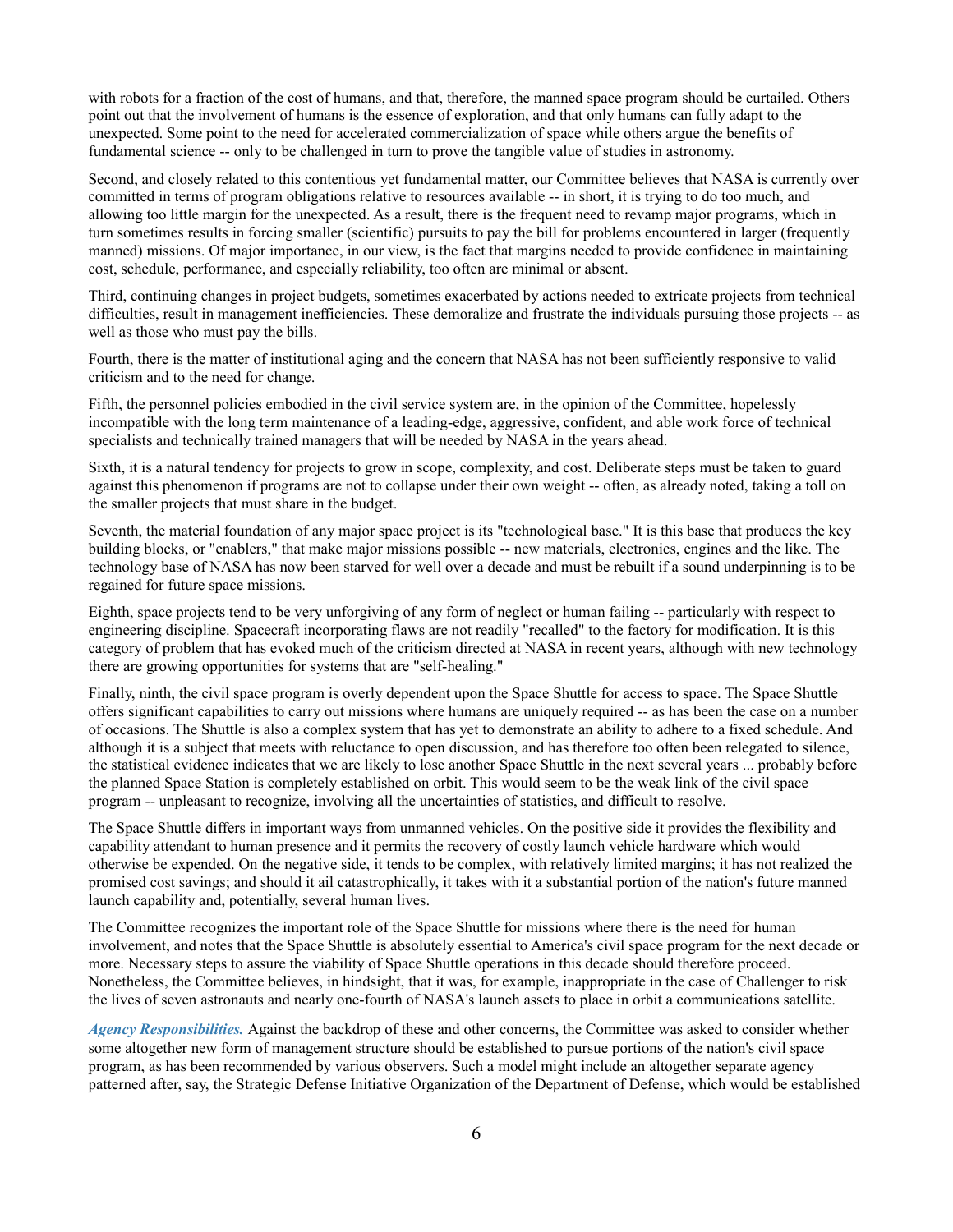to pursue major new initiatives such as the Mars exploration program. Another possibility occasionally proposed is to separate the Space Shuttle's operation from NASA so as to permit the space agency to focus upon the pursuit of advanced technology and new leading-edge missions.

The conclusion of the Committee is that changes of such sweeping scope are inappropriate . First, in spite of imperfections, by far the greatest body of space expertise in any single organization in the world resides within NASA. Further, in the case of Space Shuttle operations, the maturity of the system is neither compatible with a (potentially disruptive) shift to a new operator nor, in the opinion of the Committee, is it ever likely to be -- even though in principle we favor private sector operations over government operations whenever practicable. NASA and its predecessor, NACA, have followed this practice with regard to the aeronautics program -- producing unmatched technology that helped make America's commercial aircraft industry preeminent in the world. A similar effort is needed with respect to space activities -- but the Space Shuttle is not, in our opinion, the correct mechanism for accomplishing this objective.

Briefly stated, the Committee believes that NASA, and only NASA, realistically possesses the essential critical mass of knowledge and expertise upon which the nation's civil space program can be sustained -- and that the task at hand is therefore for NASA to focus on making the self-improvements that gird this responsibility.

*A Space Agenda.* The question then arises: "What should be the U.S. space program?" Although it may be tempting to lay out an accelerated plan to accomplish the unaccomplished and to attack the unknown, to do so in the absence of fiscal and technical realism would be a disservice, and would only magnify the problem of management "turbulence" that already has been so costly to the space effort -- both in money and morale.

The question thus becomes one of what can and should the U.S. afford for its civil space endeavors in a time of unarguably great demands right here on Earth, ranging from reducing the deficit to curing disease and from improving education to eliminating poverty. The answer to this question is made all the more difficult because the space program touches so many aspects of our lives and contributes to the accomplishment of goals ranging from improving education to enhancing our standard of living and from assuring national security to strengthening communications among the peoples of the world. The space program produces technology that enhances competitiveness; the largest rise and subsequent decline in the nation's output of much needed science and engineering talent in recent decades coincided with, and some say may have been motivated by, the build-up and subsequent phase-down in the civil space program.

Global understanding has been enhanced through the establishment of widespread satellite telecommunications. Countless lives and considerable property have been saved through advanced weather forecasting and the use of spaceborne search and rescue systems. Basic scientific knowledge has been obtained that addresses such important questions as why one planet evolves to become altogether uninhabitable, while another nurtures life.

It can be argued that at least some of these benefits can be reaped by other more direct means. If the objective is to stimulate education, then why not give the money being spent on space to our schools? If the objective is to study the stars, then why not build more and better telescopes here on Earth? To ease poverty, give aid to those in need. Yet perhaps the most important space benefit of all is intangible -- the uplifting of spirits and human pride in response to truly great accomplishments -- whether they be the sight of a single human orbiting freely around the Earth at 18,000 miles per hour, or a picture of Uranus' moon Miranda transmitted 1.7 billion miles through space, and taking some 2-1/2 hours merely to arrive at our listening stations even when traveling literally at the speed of light. Such accomplishments have served to unite our nation, hold our attention, and inspire us all, particularly our youth, as few other events have done in the history of our nation or even the world.

Our Committee concludes that America does want an energetic, affordable and successful space program, a predilection to which we as individuals unabashedly confess. This support has been evidenced in the gradual growth in space funding for nearly two decades (Figure 1). The question remains, however, "What should we afford?" In this regard, a historical perspective is helpful. At its peak, during the Apollo years, America spent 0.8 percent of its gross national product on its civil space program (Figure 2). This level amounted to about 4.5 percent of federal spending at the time (Figure 3) and, perhaps more importantly, about 6 percent of the discretionary portion of the federal budget (Figure 4). Today, we as a nation are spending about one-third of the Apollo peak spending as a portion of the GNP -- and the faction of the increasingly pressured total discretionary budget has declined to 2.5 percent.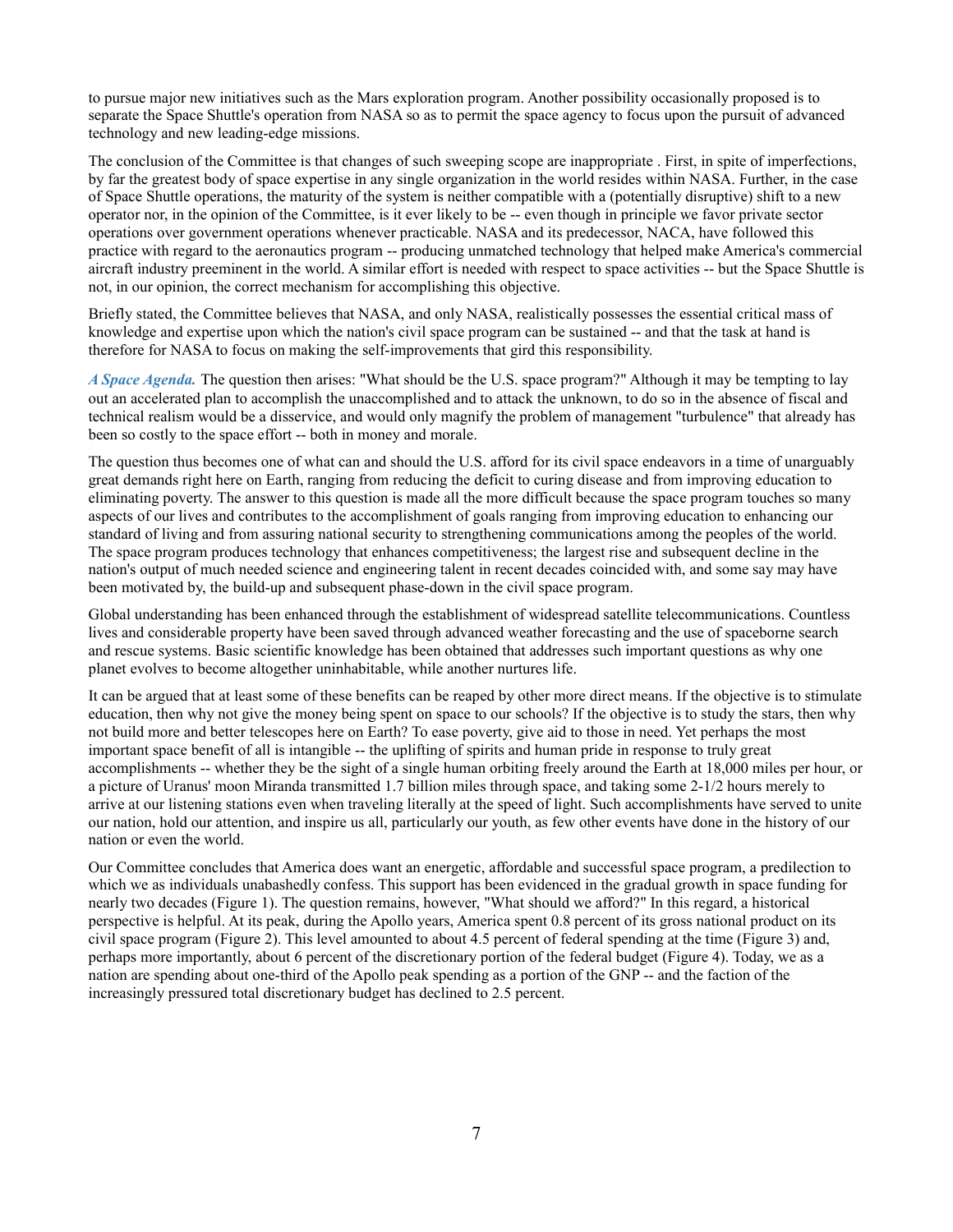

Presumably reflecting public support, both the Executive Branch and the Congress have recently shown a willingness to increase civil space spending on the order of 10 percent per year (real growth) for a well-executed program. This, therefore, is the baseline selected by this Committee to assure at least a first order fiscal test in our proposals. A larger budget would obviously permit a more energetic space program -- while the converse also is true. We recommend an approach which can accommodate, within limits, either contingency. Our specific assumption is that the civil space budget will grow by approximately 10 percent per year in real dollars throughout most of this decade, leveling out at about 0.4 percent of the GNP. This is a budget that can enable a strong space program -- but only if funding is predictable and programs are carefully managed and consistently executed. As a reference, civil space spending recently approved for 1991 represented 8.5 percent real growth over the prior year's spending.

In determining a space agenda we believe it is not sufficient merely to list a collection of projects to be undertaken in space, no matter how meritorious each may be. It is essential to provide a logical basis for the structure of the program, including a sense of priorities.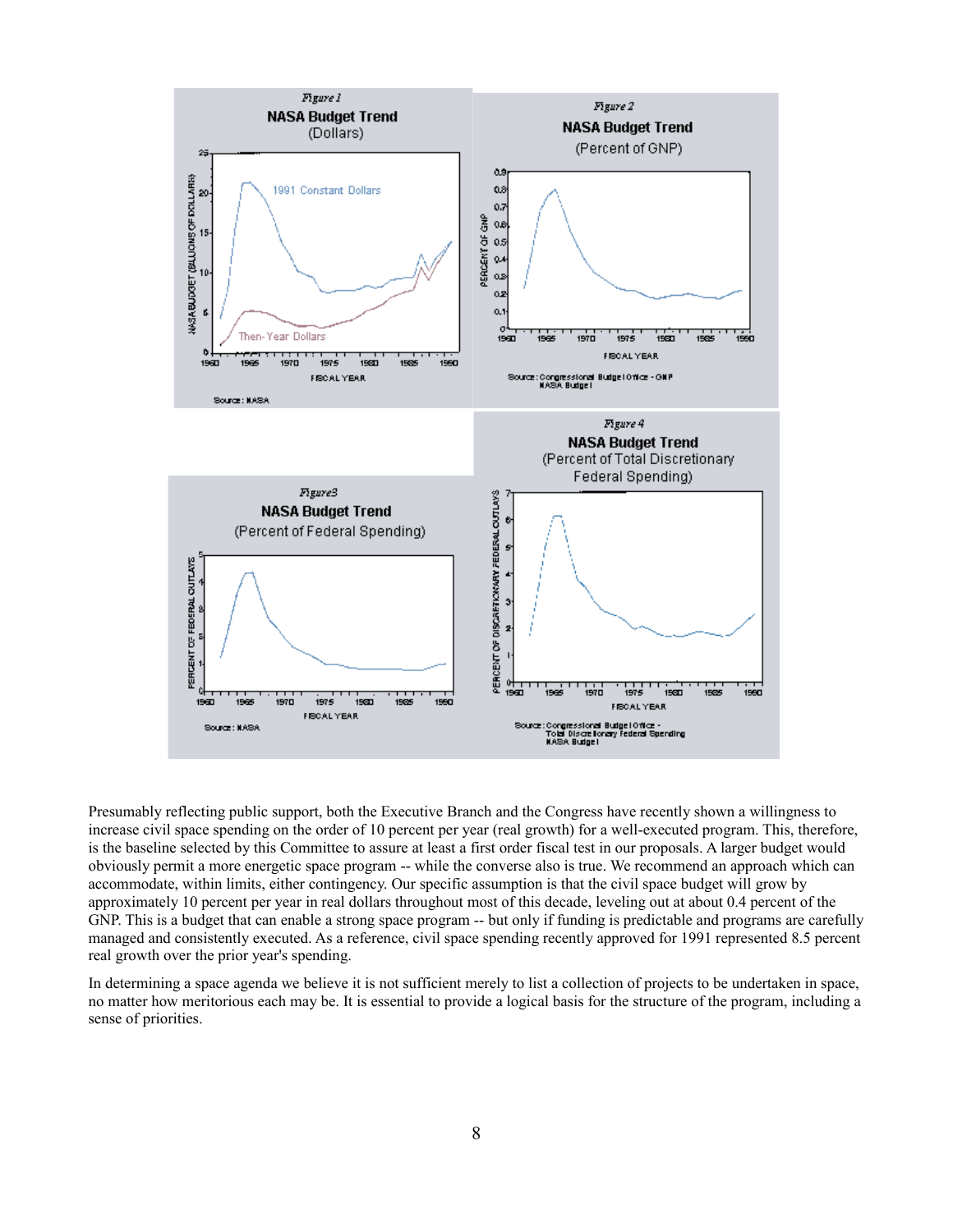*A Balanced Space Program.* It is our belief that the space science program warrants highest priority for funding. It, in our judgment, ranks above space stations, aerospace planes, manned missions to the planets, and many other major pursuits which often receive greater visibility. It is this endeavor in science that enables basic discovery and understanding, that uncovers the fundamental knowledge of our own planet to improve the quality of life for all people on Earth, and that stimulates the education of the scientists needed for the future. Science gives vision, imagination, and direction to the space program, and as such should be vigorously protected and permitted to grow, holding at or somewhat above its present fraction of NASA's budget even as the overall space budget grows.

Having thus established the science activity as the fulcrum of the entire civil space effort, we would then recommend the "mission-oriented" portion of the program be designed to support two major undertakings: a Mission TO planet Earth and a Mission FROM Planet Earth. Both, we believe, are of considerable importance. The Mission to Planet Earth, as we would define it, is the undertaking that in fact brings space down to Earth -- addressing critical, everyday problems which affect all the Earth's peoples. While we emphasize the need for a balanced space program, it is the Mission to Planet Earth which connotes some degree of urgency. Mission to Planet Earth, as we would define it, comprises a series of Earth-observing satellites, probes and related instruments, and a complementary data handling system aimed at producing a much clearer understanding of global climate change and the impact of human activities on Earth's biosphere. This effort will provide us with a much better understanding of our environment, how we may be affecting it, and what might be done to restore it.

The Mission from Planet Earth is principally, but not exclusively, focused upon the exploration of space. This is where most of the manned space undertakings are to be pursued and as such this tends to be the most costly aspect of the civil space program.

Today, America's manned space program is at a crossroads. The Committee believes that a focus must be given to this program now if it is not merely to drift through the decade ahead. Although there is no particular timetable that can in good conscience be assigned to this pursuit, it nonetheless sorely needs agreement as to direction.

At least in part because of its cost, the manned space program has been at the very hub of controversy swirling around the nation's civil space activity. It can be argued that much of what humans can perform in space could be conducted at less cost and risk with robotic spacecraft -- and in many instances we believe it should be.

But are there not activities in space which properly should be the province of human intelligence, flexibility and being? The Committee found it instructive in this regard to ask whether we would be content with a space program that involved no human flight. Our answer is a resounding "no." There is a difference between Hillary reaching the top of Everest and merely using a rocket to loft an instrument package to the summit. There is a difference between the now largely forgotten Soviet robotic Moon explorer that itself returned lunar samples, and the exploits of astronauts Neil Armstrong, Buzz Aldrin, and Mike Collins. The Committee thus wholeheartedly endorses a far- reaching, but we believe realistic, undertaking in manned space activity, carefully paced to the availability of funds.

But if there is to be a manned space undertaking, what should it be? Surely the goal is not merely to provide routine transportation of cargo to and from space. In this regard, we share the view of the President that the long term magnet for the manned space program is the planet Mars -- the human exploration of Mars, to be specific. It needs to be stated straightforwardly that such an undertaking probably must be justified largely on the basis of intangibles -- the desire to explore, to learn about one's surroundings, to challenge the unknown and to find what is to be found. Surely such an endeavor must be preceded by further unmanned visits, and by taking certain important steps along the way, including returning for extended periods to the Moon in order to refine our hardware and procedures and to develop the skills and technologies required for long term planetary living.

The Committee offers what we believe to be a potentially significant new approach in the planning of human space exploration. Although we appreciate the arguments for setting a "date certain" for many or even most of our space goals, as did President Kennedy with respect to going to the Moon, we believe that a program with the ultimate, long term objective of human exploration of Mars should be tailored to respond to the availability of funding, rather than to adhering to a rigid schedule. This does not demean the importance of the manned space program, but rather is a consequence of the fact that we simply cannot know with any exactness the cost or obstacles which may impede a Mars mission. We do know that, whatever the cost is, it can be spread over many years, and that it will have to endure the changing emphasis of a series of Presidents and Congresses as well as of economic circumstances. We also believe that this is a challenge that could be constructively shared among a number of nations. The challenge, from a management standpoint, is to tailor a program, the first step of which is to generate needed technology building- blocks, which can adapt to the availability of funds. The availability of funding would then determine mission schedule -- because the converse is neither economically nor politically practical. Unforeseen fiscal demands would be borne by the program itself rather than off-loaded to other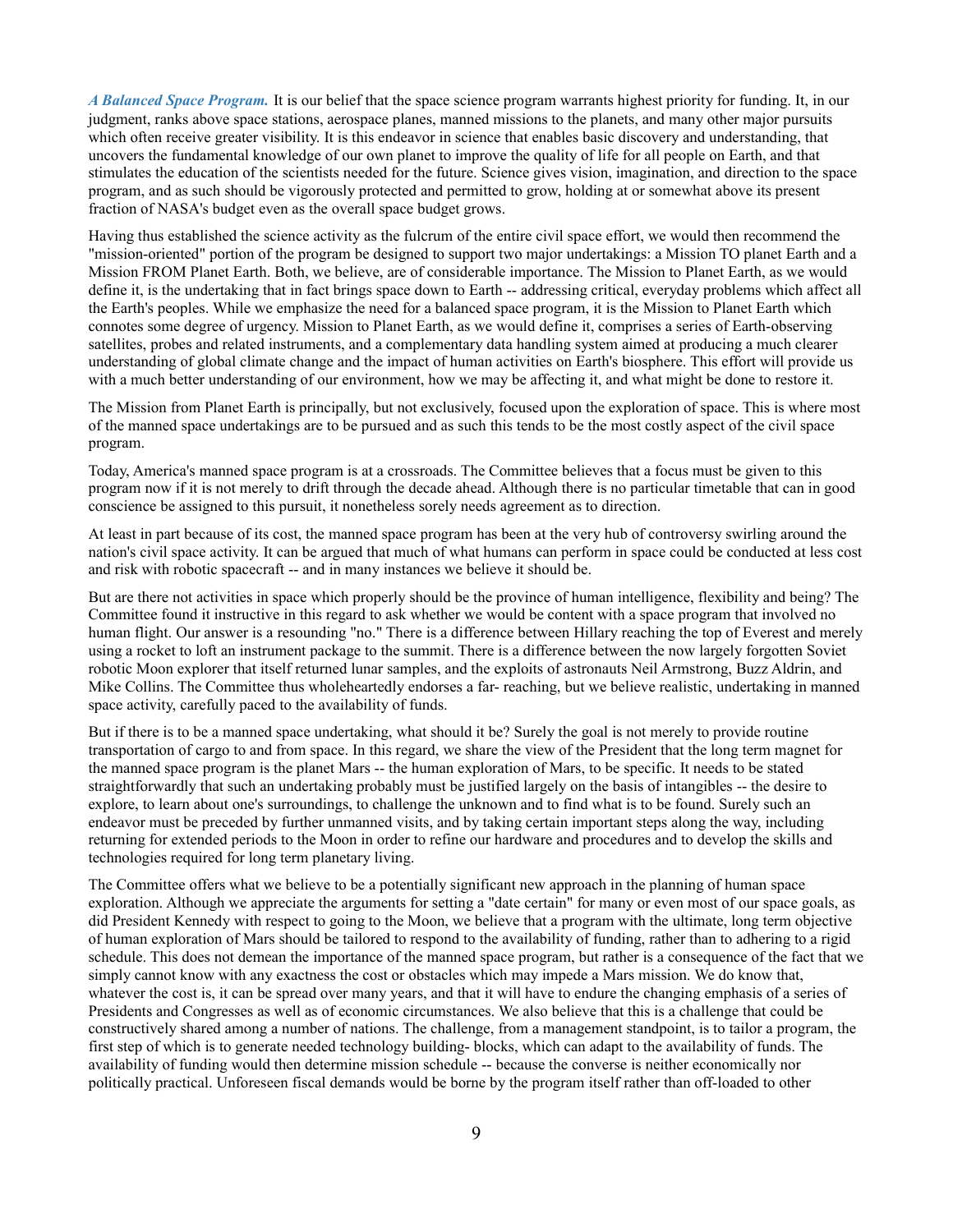important but smaller (science) programs.

Using this management approach, the Committee believes that a sound, long term human exploration program can be pursued. It provides an important companion to Mission to Planet Earth and clearly states America's intention to stay in space with humans.

But fundamental uncertainties remain with respect to the feasibility of long duration human space flight, uncertainties that revolve around the effects of solar flares, muscle deterioration due to weightlessness, the loss of calcium in human bone structure, and the impact of galactic cosmic radiation. These basic issues need to be resolved before undertaking vast projects -- by means of long duration operations involving humans in space. We thus arrive at what we believe is the fundamental reason for building a space station: to gain the much needed life sciences information and experience in long duration space operations. Such information is vital if America is not to abdicate its role in manned space flight.

We do not believe that the Space Station Freedom, as we now know it, can be justified solely on the basis of the (nonbiological) science it can perform, much of which can be conducted on Earth or by robotic spacecraft for less cost. Similarly, we doubt that the Space Station will be essential as a transportation mode -- certainly not for many years. However, the Space Station is deemed essential as a life sciences laboratory, for there is simply no Earth-bound substitute. The Space Station is a critical next step if the U.S. is to have a manned space program in the future. At the same time, the Space Station can also provide a capability for important microgravity research, and for practical experience in manufacturing under low-gravity conditions. While not, in our opinion, a sufficient justification of Space Station in and of itself, microgravity research does represent an altogether valid element of America's economic competitiveness program.

Given these conclusions, we believe the justifying objectives of the Space Station Freedom should be reduced to two: primarily life sciences, and secondarily microgravity experimentation. In turn, we believe the Space Station Freedom can be simplified, reduced in cost, and constructed on a more evolutionary, modular basis that enables end-to-end testing of most systems prior to launch, and reduces extravehicular flight requirements along the lines NASA is now considering. We also believe that steps must be taken to mitigate dependence on the Space Shuttle.

Given all of this, we would encourage NASA and the Congress not to be bound by the 90-day restructuring period for Space Station Freedom recently directed by Congress. Redesign is simply too important to take less than whatever time may be needed for a thorough reassessment and the establishment of a configuration that can earn stable, long term funding support.

Having thus defined a Mission to Planet Earth (MTPE) and a Mission from Planet Earth (MFPE) as the keystones we recommend for America's future civil space program, there remain two vital elements of space infrastructure to which attention must be devoted. This infrastructure underpins the nation's ability to actually undertake advanced space missions, and is addressed in two parts: first, the technology base, and second, the Earth-to-space transportation system. Great space pursuits should not be undertaken without proper attention being devoted to these more mundane but critical aspects of the space endeavor.

First and foremost in this foundation-laying effort is the technology base which absolutely must be replenished. America has not initiated development of a new main rocket engine -- the muscle of any space pursuit -- in nearly two decades. Work on advanced space power systems has been modest; on very high specific impulse propulsion devices even more limited, on advanced concepts such as aerobraking only formative. In fact, the \*overa11 technical base underpinning the space program has been permitted to languish in terms of funding for several decades. This effort has not, in recent years, enjoyed the support of the Legislative Branch, or, in earlier years, of the Executive Branch. This must be corrected.

The second element of space infrastructure concerns the provision of high- confidence, reasonable-risk transportation to space. In this regard, the U.S. will be unalterably committed to the Space Shuttle for many years hence. Thus, NASA simply must take those steps needed to enhance the Shuttle's reliability, minimize wear and tear, and enhance launch schedule predictability. Cost reductions also are desirable but secondary to the preceding objectives.

We further conclude that NASA should proceed immediately to phase some of the burden being carried by the Space Shuttle to a new unmanned (but potentially man-rateable) launch vehicle. The new launch vehicle should offer increased payload capacity and be derivable wherever practicable from existing components to save time and cost. Presumably, some of these components could be obtained selectively from the Shuttle system itself, including launch facilities. Future enhancements would use elements derived from the Advanced Launch System technology program in progress under the cooperative management of NASA and the Department of Defense. Such an evolving heavy lift launch system should be designed to produce substantial reductions in launch costs; a major, albeit moderately declining, portion of NASA's budget.

It should be recognized that the substantial near term costs of developing any new heavy lift launch vehicle make a purely financial argument for its existence not particularly compelling. Rather, the objective is to attain a reliable, unmanned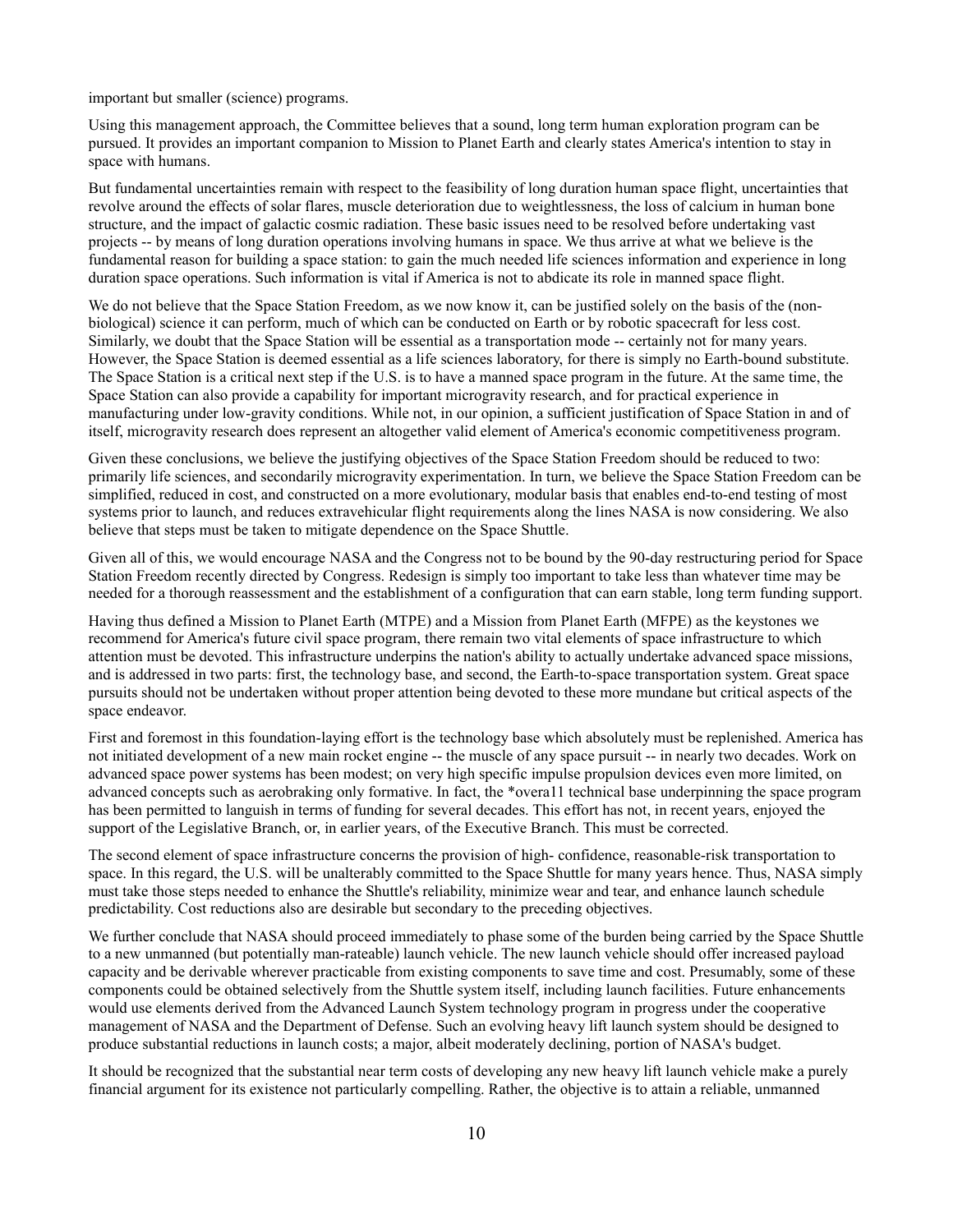vehicle that complements the Space Shuttle and that can be used for routine space trucking, saving the Space Shuttle for those missions requiring human presence. The resulting reduced demand for the Shuttle will help relieve the schedule pressures which have contributed to some of the problems the program has encountered.

Even though selected Space Shuttle components and existing launch facilities might be used for the proposed new launch vehicle, the hazards of coupling failure modes between these two vehicles can be reduced to what we believe is an acceptable level. In short, we must buttress the civil space program's capacity and means of access to space as soon as possible.

Over the longer term, the nation must turn to new and revolutionary technologies to build more capable and significantly less costly means to launch manned and unmanned spacecraft, including those that one day wi11 travel to the Moon and Mars. However, the type of launch vehicle and the specific operational concept that will be needed to propel spacecraft from the Earth's surface to orbit and on to the Moon and Mars will depend on the results of mission architecture studies now underwvay. In the meantime, while we await the definition of the future spacecraft and launch vehicle requirements, the nation must maintain a vigorous Advanced Launch System technology program. This program, augmented by new propulsion technologies, will provide the elements to enhance our current and evolving launch vehicle fleet and eventually provide the basis for completely new and revolutionary launch systems.

*International Pursuits.* NASA's accomplishments over the years in space science and technology have helped motivate other nations to pursue space programs of their own. The success and interests of these new participants in the civil space arena places NASA's role in a somewhat changed context as we approach a new millennium , one where our nation must both cooperate and compete. International cooperation can serve to demonstrate leadership, to forge productive relationships and to broaden the range of available opportunities for accomplishment, as has been shown through a long and successful history of NASA-supported international partnerships. But international agreements can also lead to bureaucratic constraints and delays where many levels of approval are required for each decision. The Committee notes that international commitments must be made carefully, supported by all affected parts of the government prior to consummation, including the Congress, and thereafter honored scrupulously. We emphasize that international cooperation should continue to be an integral part of the U.S. civil space program. But we also emphasize that the U.S. should retain management control for critical in-line program elements in certain long term undertakings such as human space exploration, and that the U.S. must continue to have a fully competitive stance in areas such as the access to space itself, i.e., launch vehicles which have broad impact on the fundamental viability of America's civil and commercial space programs.

*Some Final Observations.* This, then, is the space program that our Committee recommends. A number of further recommendations are offered in the text concerning management improvements, and the all-important matter during the years ahead of attracting to and retaining within NASA a share of the nation's most capable people. Organization charts and improved management practices will prove altogether hollow if NASA is not permitted to attract the extraordinary people needed to successfully pursue the energetic goals prescribed herein.

Many of the recommendations we offer deal with the seemingly mundane aspects of the space program -- but, in our view, are of no less importance than the higher-impact recommendations we also offer. These recommendations and suggestions are included in the text and address such matters as enhancing cost estimating capabilities, increasing cost, schedule and performance margins, and strengthening systems engineering.

How shall we pay the bills for all of this? First, as already noted, we assume growth in civil space funding for the next decade. We also recommend a redesign of the Space Station, in part, to reduce cost. We would propose diverting funds from the planned additional Space Shuttle orbiter (but not from support hardware needed to assure the Space Shuttle's continued operational viability) to enable construction of the new unmanned heavy lift launch vehicle. We believe that a new unmanned launch vehicle itself can produce substantial savings -- but not in the near term and in the longer term only if we change our processing philosophy and manpower. We recommend configuring the long term manned exploration program, which focuses on Mars but has critical stepping stones along the way in the form of the Space Station and a lunar base, to a schedule that adapts to the availability of funding. And we propose a number of management enhancements that should produce efficiencies and modest attendant cost savings. The most important \*ofthis category of improvement, however, is not fully within NASA's wherewithal to implement -- namely, the provision of predictable and stable funding. This will require the support of other parts of the Administration and the Congress. The essential role of this support cannot be overemphasized \*ifthe U.S. is to have a successful civil space program.

It should also be noted that NASA has a number of other responsibilities to which it must attend. Foremost among these is the continued support of a strong aeronautics program -- the linchpin of America's competitiveness in civil aviation. NASA should also continue to help nurture a commercial space industry, as it has in recent years. The Committee is strongly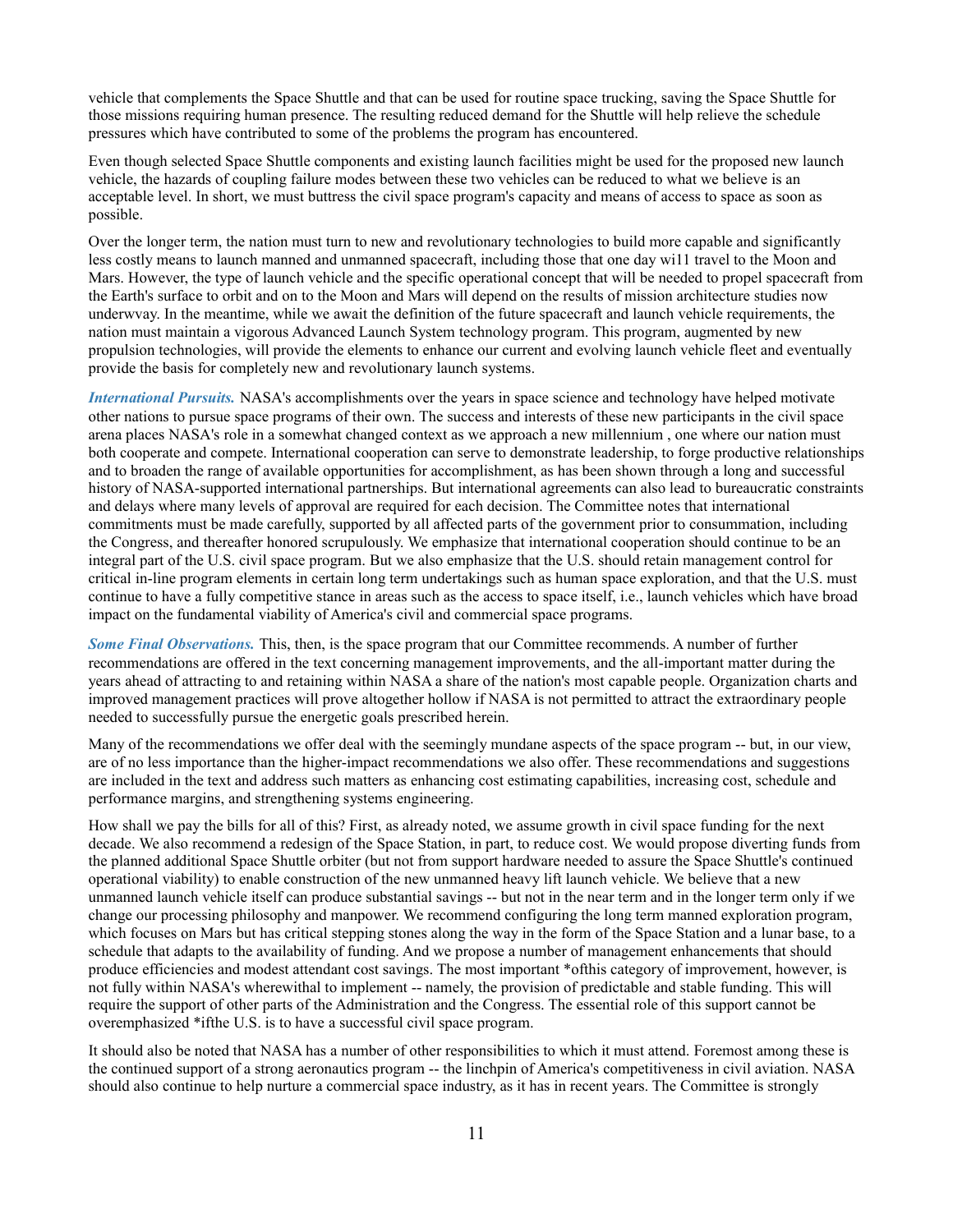committed to the free enterprise system and believes NASA should do only those things that cannot be satisfactorily performed in the private sector, including academia and industry. There are, of course, many matters which can only be done within the government, including, to name but a few, the pursuit of leading-edge, high cost research with uncertain or long term payoff; planning and providing specialized joint-use facilities; and administering contracts and monitoring the performance of contractors.

Finally, in regard to NASA's other responsibilities, we applaud its on- going efforts to enhance the nation's mathematics and science programs.

We believe that the legacy our generation should leave to the future is that we pioneered the exploration of space, and thereby made important discoveries that will prove of benefit to all mankind. However, space activity is inherently difficult -- involving advanced technology and taking place over great distances. It demands reliance upon machines, often very complex machines, which are designed, tested and operated by mortals. It involves rewards which may be intangible.

As we labor under such challenges, we should insist upon excellence. We should strive for perfection. We should demand the utmost of those to whom we entrust our space endeavor. But we should be prepared for the occasional failure. If we as a nation are to place a greater premium on letting nothing go wrong, on not making errors, and on ridiculing those who strive but occasionally fail, than we place upon seeking potentially great accomplishments, then we have no business in space.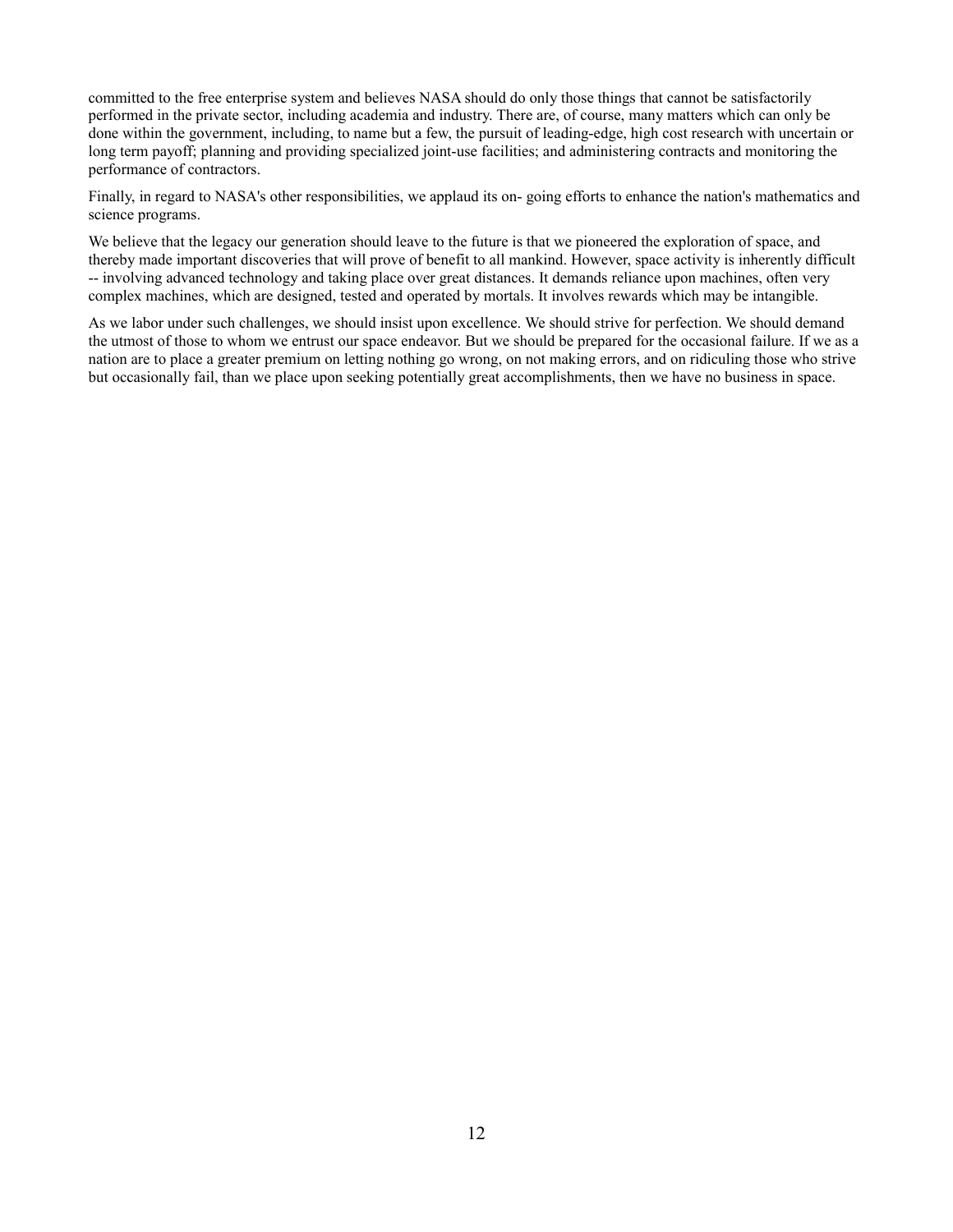## **The United States in Space**

Today's civil space program is the product of its history and its goals for the future. Over time,the basic character of the space program has undergone change, perhaps most notable being the evolution from brief "one- time" events to prolonged operations, including the continuing use of the Space Shuttle, the planned establishment and operation of the Space Station Freedom, and, in the President's words, "... back to the Moon ... this time back to stay." This trend has placed, and will continue to place, increasing demands on NASA as it pursues challenging new development projects -- if it does not shed at least some ongoing operational projects. The assignment of responsibility for operation of meteorological satellites to the National Oceanographic and Atmospheric Administration (NOAA) is an excellent example of the needed approach.

A balanced assessment of today's civil space program is facilitated by a review of how we got to where we are, the challenges of space flight, the realities of risk taking and the overall objectives that should be met by any future space program -- especially within the realistic constraints of affordability. Each of these topics is addressed in this section.

## **Historical Perspective**

The first American and Soviet space flight projects started only one day apart. On July 29 and 30, 1955, both Washington and Moscow announced plans to launch artificial satellites during the 1957 International Geophysical Year. But the Space Age birth date is clearly October 4, 1957, when the Soviet Union launched its 184-pound Sputnik into orbit, the space equivalent of the Wright Brothers' Kitty Hawk flight just 54 years earlier on December 17, 1903.

What was the perspective of the entire history of aviation by the year 1940, the elapsed time corresponding to our 1990 view of the space program? One significant difference stands out: aviation emerged in a time of relative world peace while space was born amidst tensions brought about by the Cold War. In 1940, the world was poised on the edge of conflict. In 1990, most of the world is united to a degree few of us can recall, despite the adventures of an occasional renegade leader on the world political scene.

The launch of Sputnik shocked our nation, and the reaction was swift and far-reaching (Figure 5). Wernher von Braun's team at Redstone Arsenal was eventually given permission to launch a satellite on the Army's Jupiter C rocket. They succeeded, on January 31, 1958, in the launch of the 10-1/2-pound Explorer I, carrying into orbit two micrometeorite detectors, a Geiger counter, and associated telemetry. Despite its small size relative to Sputnik, these miniaturized instruments gave birth to space science by discovering and mapping what came to be known as the Van Allen radiation belts surrounding Earth.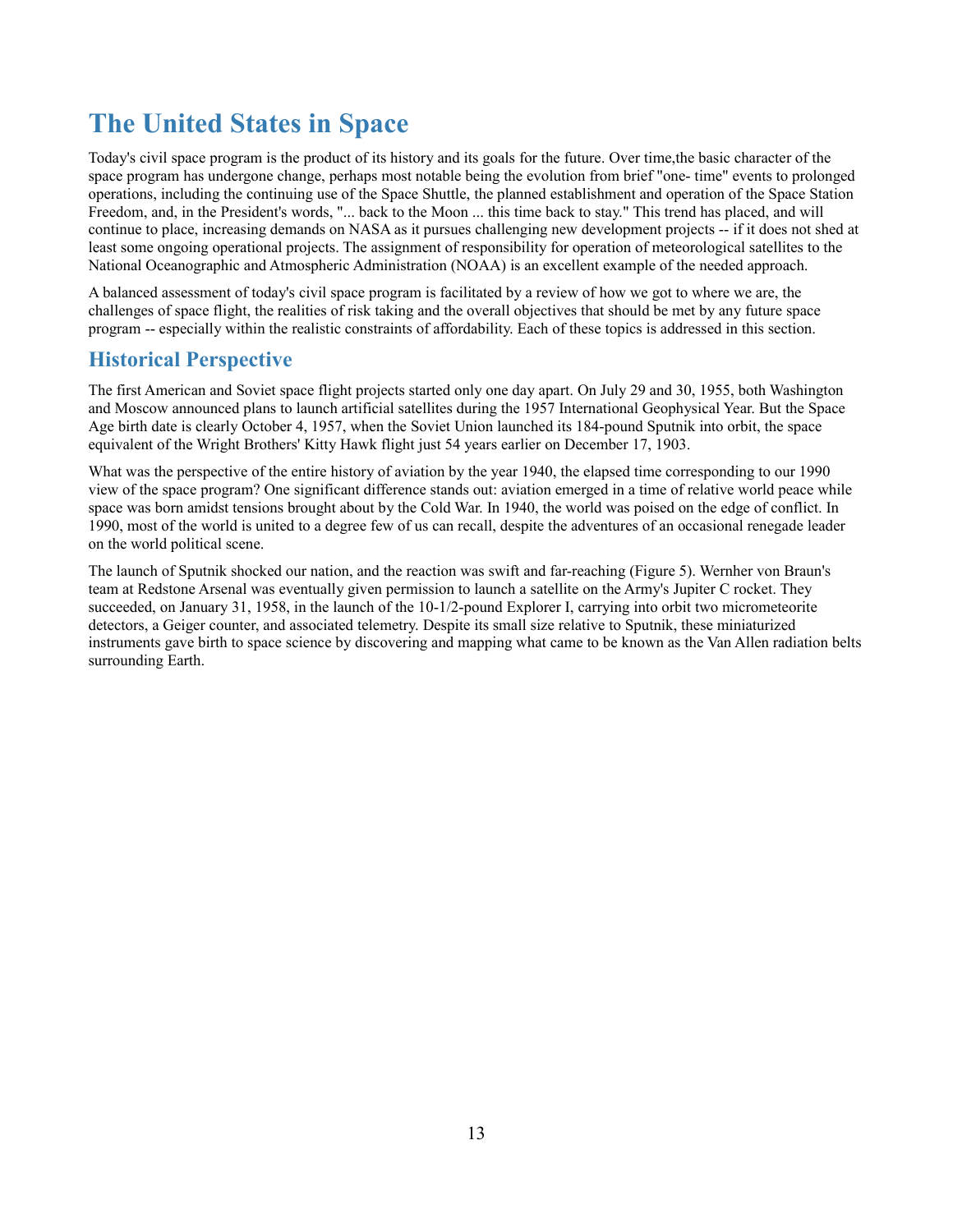

Within a few months, on July 29, Congress passed the National Aeronautics and Space Act of 1958, a far-reaching piece of legislation that created the civilian NASA and provided guidance to our national space program that still appears fresh today. NASA opened for business with a complement of nearly 8,000 employees transferred from the National Advisory Committee for Aeronautics (NACA). By the end of 1960, NASA's personnel rolls nearly doubled with the addition of von Braun's Army Ballistic Missile Agency (later renamed the Marshall Space Flight Center); the new Goddard Space Flight Center, initially staffed from groups at the Naval Research Laboratory and the Naval Ordnance Laboratory; and the Jet Propulsion Laboratory of the California Institute of Technology, then and now a university-operated facility.

But the Soviets were not standing still during those formative years. A month after the launch of Sputnik I, the six-ton Sputnik II rocketed into orbit. Its payload included a l,l2l-pound capsule containing the life-support equipment for the canine cosmonaut, Laika, whose presence clearly presaged human space flight. That expectation was fu1fi1led on April 12, 1961, when the Soviet cosmonaut Yuri Gagarin became the first human to achieve Earth orbit. His dramatic space flight captured the imagination of the world and challenged American technology and leadership. The Kennedy Administration resolved to gain the lead in space. After rejecting an orbiting space station as too easily within Soviet capabilities and an expedition to Mars as too difficult to accomplish in a decade, a landing on the Moon appeared to be an achievable project that would challenge NASA in all areas of space flight, and establish the U.S. as the preeminent spacefaring nation.

Thus, before any American had yet flown in orbit, President Kennedy, on May 25, 1961, asked Congress to direct NASA to land astronauts on the Moon and return them safely to Earth within the decade. The projected \$2O billion cost of the first lunar landing (\$94 billion in 1990 dollars) would boost NASA's budget to its peak in 1965, about 0.8 percent of the Gross National Product (GNP), but the alternative of surrendering space leadership appeared unthinkable.

The response was dramatic. The von Braun team initiated a fast-paced project to develop the essential heavy lift launch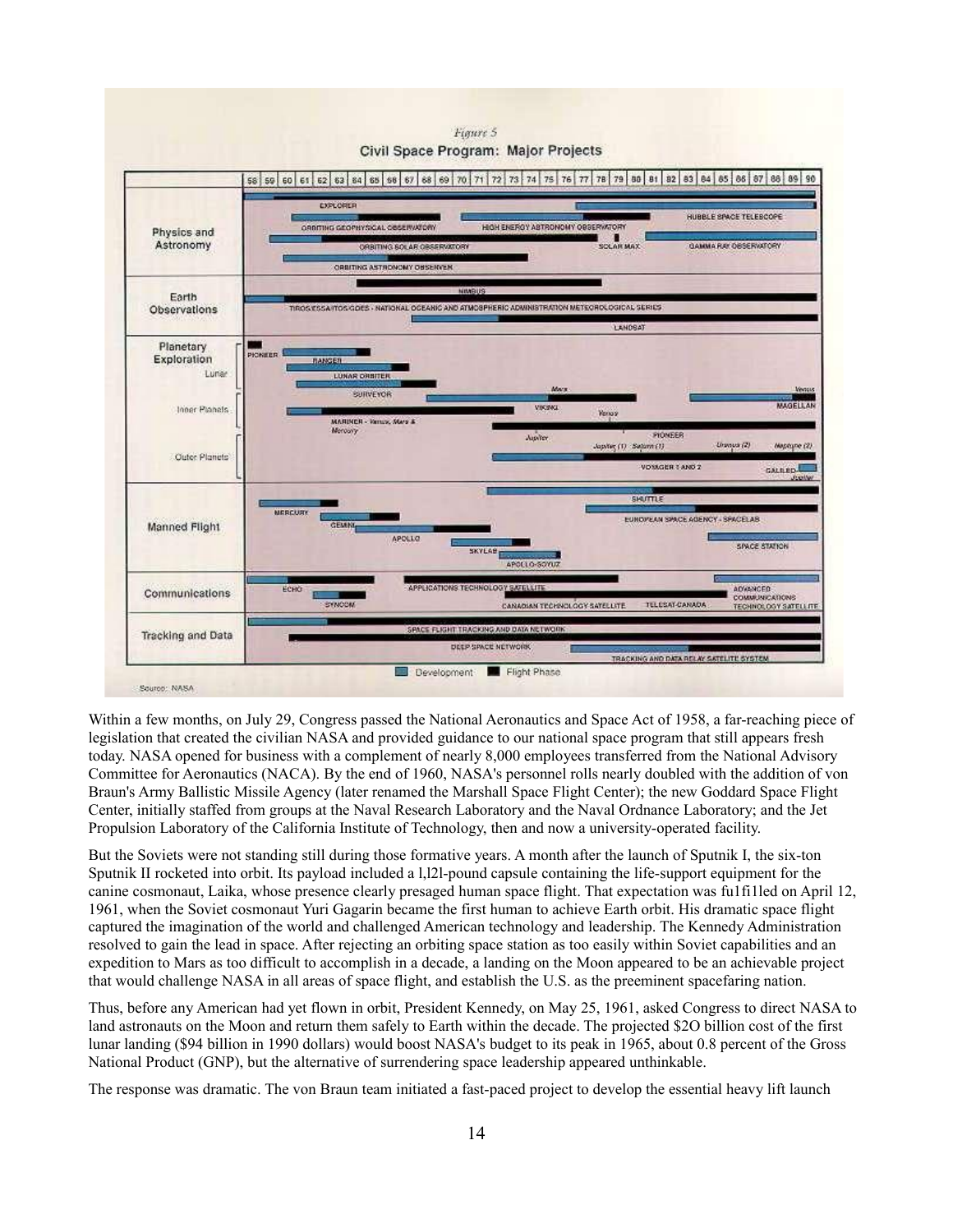vehicle, the huge three- stage Saturn V that would lift 120 tons of payload into near-Earth orbit as the first step on the 240,000-mile voyage to the Moon. A giant new launch complex was built at Cape Canaveral; a new manned space flight center was constructed at Houston; a worldwide tracking and data network was established; and new industrial and university research facilities were created across the country. The precursor Mercury and Gemini programs were conducted to develop the necessary technologies for Apollo, and robotic missions were sent to characterize the lunar surface. On July 20, 1969, Neil Armstrong, Buzz Aldrin, and Mike Collins flew the historic Apollo 11 mission that touched down on the lunar Sea of Tranquillity "for all mankind" -- on time and within budget.

The Apollo program dominated the public perception of NASA during the decade of the 1960s and beyond, through the launch of Apollo 17 in 1972. But there was also a "silent" civil space program of considerable magnitude underway during this same period, one whose legacy may be even more lasting. During the Apollo period seven successful missions were launched to other planets of our solar system, giving rise to the new field of planetary science. Following the success of Explorer I, more than 70 scientific satellites were launched, each success accruing new discoveries in space physics. Nine successful solar and astronomical observatories were launched, permitting, for the first time , observations of the solar system and beyond from outside our atmosphere.

Science was not the only beneficiary of America's space program. A space applications effort was born on April 1, 1960, when Tiros I, the first meteorology satellite, was launched. Twenty-nine more such satellites were launched during the Apollo period, and the meteorology program became fully operational when the responsibility for operational meteorology satellites was assumed by NOAA and its predecessor agencies in the mid- 1960s.

The first passive communications satellite, Echo I, was placed into orbit on August 12, 1960, and the first successful synchronous communications satellite (Syncom II) was orbited on July 26, 1963. A host of other communications payloads gave birth to the communications satellite industry, now generating \$2.5 billion annually in the U.S. and \$3.7 billion worldwide.

Other satellites were launched to monitor Earth's atmosphere and observe the ocean. The first Earth Resources Technology Satellite (now known as Landsat) was launched in 1972, providing repetitive coverage of the entire Earth (except the Polar regions) every 18 days. James Fletcher, NASA Administrator in 1975, said: "If I had to pick one spacecraft, one space development to save the world, I would pick ERTS (Landsat) and the satellites which I believe will be evolved from it late in this decade."

In retrospect, NASA's accomplishments of the Apollo period provide an historical guidepost for the attributes of the Space Program which America should seek to maintain in the future; one that is capable of providing an impressive stream of scientific information to help us understand the physical order of the universe in ways that can aid this and future generations; and one that insures that the opportunities we open for operating in space can be applied to practical problems here on Earth. A lesson that history offers is that the space program seems to work best, to provide these scientific and practical benefits, when there is an overreaching goal that can generate public support and focus the technological infrastructure on tangible objectives. We believe this to be an important observation.

The Apollo program was an enormous technological achievement, and its momentum carried the NASA manned programs forward into the 1970s. In 1973, Apollo components were modified to launch the l2O-ton Skylab prototype space station. The last Saturn rocket launched an Apollo Command Service Module for the 1975 Apollo-Soyuz Project.

But the transient motive behind the Apollo program -- and the rapid mobilization of funds and personnel that made success possible -- eventually impeded the gradual evolution of a stable and broad public consensus about the nation's purpose in space. Thus, Vice President Agnew, in 1969, appointed a Space Task Group to explore post- Apollo manned space flight alternatives. Proposed programs included a Large orbiting space station, a reusable Space Shuttle, continuing lunar exploration, and a mission to Mars. Of these, President Nixon selected to pursue the Space Shuttle. The "Moon race" was won, and national attention turned elsewhere. Saturn V production was terminated, and the space program's budget slumped back to one-third of its 1960s peak in terms of constant dollars.

Nonetheless, impressive space science achievements continued, including the Pioneer 10 Jupiter fly by in 1973, the Mariner 10 Mercury fly by in 1974, the Viking 1 and 2 in-situ analyses of Martian materials in 1976, and the Pioneer 11 Saturn fly by in 1979. However, during this period funding for space research and technology dropped more than 80 percent from its peak in 1965. The applications effort also had its unique problems. Despite the successes of meteorology, communications, and Earth observations, government policy increasingly became, in essence: "If there is a user, either private or public, NASA's role should be confined to initial technological demonstration of feasibility. Thereafter, the user should pick up both the cost of, and responsibility for, further development, demonstration and operations." Thus, for example, it was expected that all research and development supporting space communications would be assumed by industry, despite substantial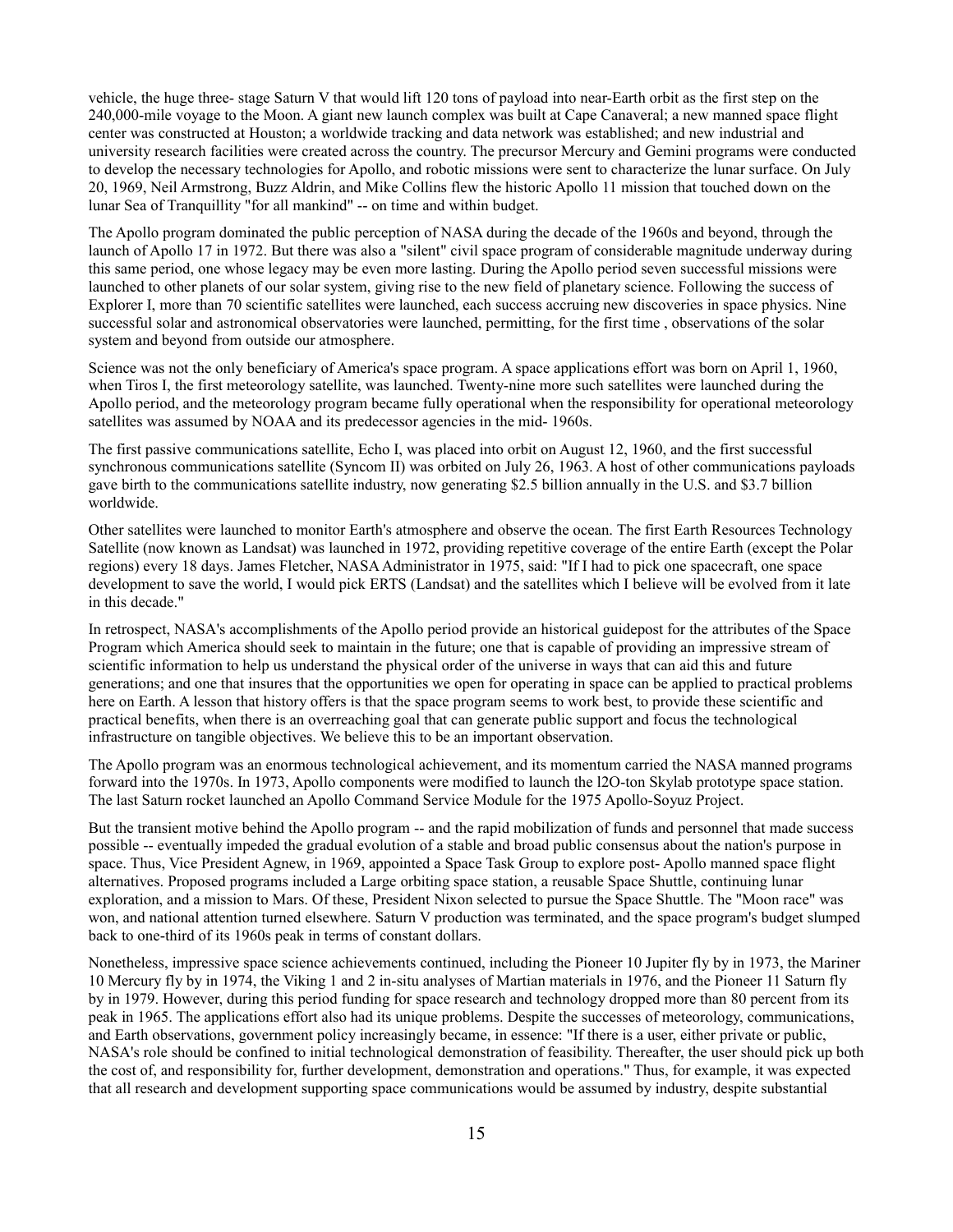evidence of industry's inability and unwillingness to assume this responsibility. This prompted the ritual lasting several years whereby the Administration would strike all funds for the Advanced Communications Technology Satellite (ACTS ), and Congress would reinstate them (Figure 6). Other examples include the transfer of Landsat to NOAA with the stipulation that Earth surveillance activities enter the private domain, despite the fact that the principal customers of Landsat data are government agencies who are loath to commit to any long-term funding for data products, and researchers who generally have government grants insufficient in size to purchase commercial products. Even today the successful meteorological satellite system may suffer unless funding is provided to undertake the development of new instrumentation, either directly to NASA or through inclusion in the NOAA budget and subsequent transfer to NASA.

Figure 6 **Advanced Communications Technology Satellite (ACTS)** Launch Readiness Date-vs-Calendar Year



Source: NASA

To continue manned space flight, the reusable Space Shuttle development program was initiated in 1972, the two principal goals being increased access to space and a substantial reduction in the cost of orbital flight. Unfortunately, budget cuts, technical problems and continuing stretch-outs forced design compromises that led to performance shortfalls. The resultant schedule delays and cost overruns also severely impacted NASA's science and exploration programs. NASA's own Advisory Council began preparation of a report with the descriptive title "The Crisis in Space and Earth Science," which outlined the serious difficulties caused by fewer and fewer flight opportunities. The Shuttle is a great technical achievement, but a failure at reducing costs. Nevertheless, these problems were beginning to be forgotten in the early 1980s as 24 Shuttles were successfully flown, and the nation viewed such spectacular achievements as huge satellites being deployed in space and astronauts capturing and repairing malfunctioning satellites and performing in- space experiments. Many took success largely for granted -- until January 28, 1986, when the nation was stunned by the Challenger failure.

The immediate consequence was that part of the U.S. civil space program that depends on the Space Shuttle was essentially put "on hold" for over 2-l/2 years. An earlier national decision to maximize the economy of the Shuttle by scrapping virtually all expendable launch vehicles, coupled with flight failures among those expendable vehicles that did remain, made it a virtual certainty that nothing could be launched. After decades of success and approbation, NASA felt the wrath of even its friends. The science community found large fractions of their careers "on hold" and the problems outlined by the "Crisis" report were exacerbated. It was a difficult period for the men and women who had built their careers in the space agency.

Even after space flight was re-established in September 1988, considerable disenchantment lingered -- encouraged by some parts of the media that by this time had turned "NASA-bashing" into a journalistic art. Criticism for a lack of "goals" was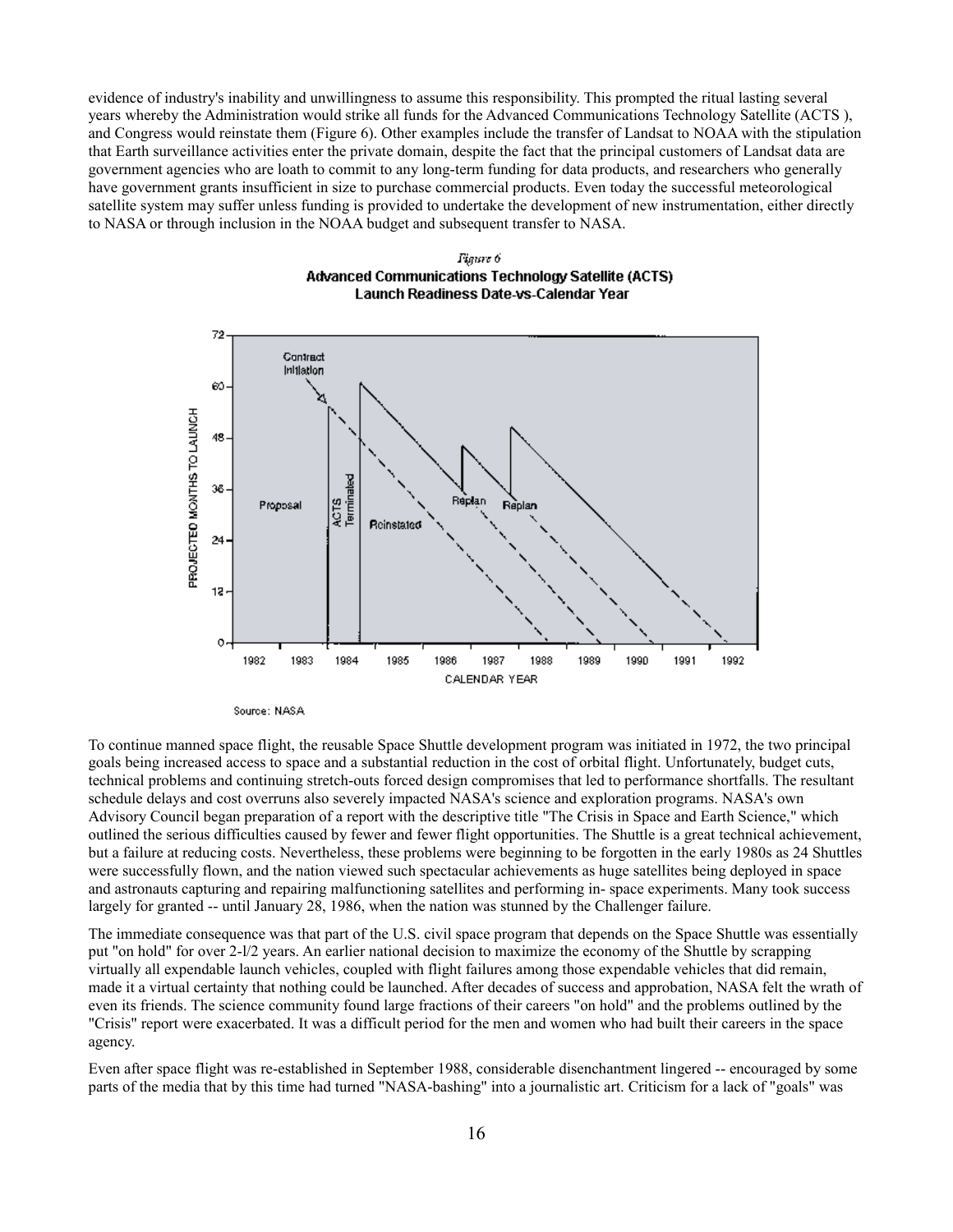inflicted, even though many parts of the agency had recently improved their strategic planning and established rather specific goals.

Earlier, and to supply needed direction to the manned program, President Reagan initiated, in 1984, the Space Station Freedom program as "the next step in space" that would provide for a "permanent human presence." Its goals were not considered sufficiently specific by the Congress, however, which in turn created the Presidential National Commission on Space to look "beyond the next step" and to recommend long-range goals for the United States civil space program. Unfortunately, the timing of the Commission's report coincided with the Challenger accident, postponing any prospects for implementation.

Thirteen successful Shuttle flights have occurred since operations were resumed in September 1988. Significant Shuttle successes include the launch of the Hubble Space Telescope, the Magellan mission to map Venus, the Galileo mission to Jupiter, and Europe's Ulysses tour around Jupiter and back to the Sun's polar regions. Yet, while there have been significant management changes within NASA and exciting missions are being planned and flown there remain valid concerns.

Such is the environment as we enter the 1990s.

### **The Ideal Space Program**

The United States has progressed a long way in space since the initial shock of Sputnik. A broad space program has evolved over time, and a space organization structure has emerged which includes governmental, industrial and academic segments. All of these elements were created, modified and adapted to political, economic and international factors which have undergone significant change since the early days of the NASA space program.

We are thus at an appropriate time to step back and view where we are going and what is the best way to get there. Among the most needed ingredients of America's space program is a consensus of support for its goals and its resource needs - whatever they may be. Only with such a commitment on an enduring basis can our nation hope to undertake the challenging, long-term missions that comprise any space program worthy of pursuit. It is instructive to ask the question what an "ideal" space program and organization might look like and what would be its attributes. We would characterize the "ideal" space program as comprising:

- a challenging set of space missions, strongly supported by the American people over extended periods because it contributes to the nation's well- being and is affordable;
- a set of space program building blocks and technology achievements that can be clearly related to the overall mission and affordability levels;
- a program that receives stable, multi-year funding, is relatively insensitive to technology setbacks or even an occasional failure while routinely delivering useful, incremental technological developments, including the occasional "breakthrough;"
- an organization that continually attracts and retains its share of the nation's best talent; and
- an effort that yields visible and significant results, so that the American taxpayer can justifiably believe that the organization is accomplishing its mission efficiently, effectively, and in a fiscally responsible manner while contributing to our pursuit of knowledge, the quality of life here on Earth, and to the inspiration of all peoples.

The President has proposed to the nation a challenging set of space missions but the Congress has not yet appropriated the resources needed to carry them out. There appears to be strong support from the American people for a national space effort, but disagreement on its elements. The United States has a far more capable space organization than is generally appreciated -- but one that is not, in our opinion, satisfactorily structured to accomplish its current goals and that, without help, is not likely to be able to acquire and retain the talent needed to carry out these goals over the long-term.

## **Excellence and Risk Taking**

The most fundamental ingredient of a successful space program, aside from the people who participate in it, is the culture or work environment in which it is conducted. There is no more important task for managers at all levels of NASA and its contractors than to nurture a culture of excellence; of complete dedication to product quality and safety; and to total teamwork in achieving that goal. Space is a very unforgiving place. It is highly intolerant of human failings or benign neglect -- even of the type that might be considered minor under less stressing circumstances. Space activities demand the utmost of everyone in any way associated with them. In short, there can be no acceptable objective among those who would challenge the vastness of space other than perfection.

Unfortunately, this is an objective not readily met by humans, even though it remains the goal. But perfection can most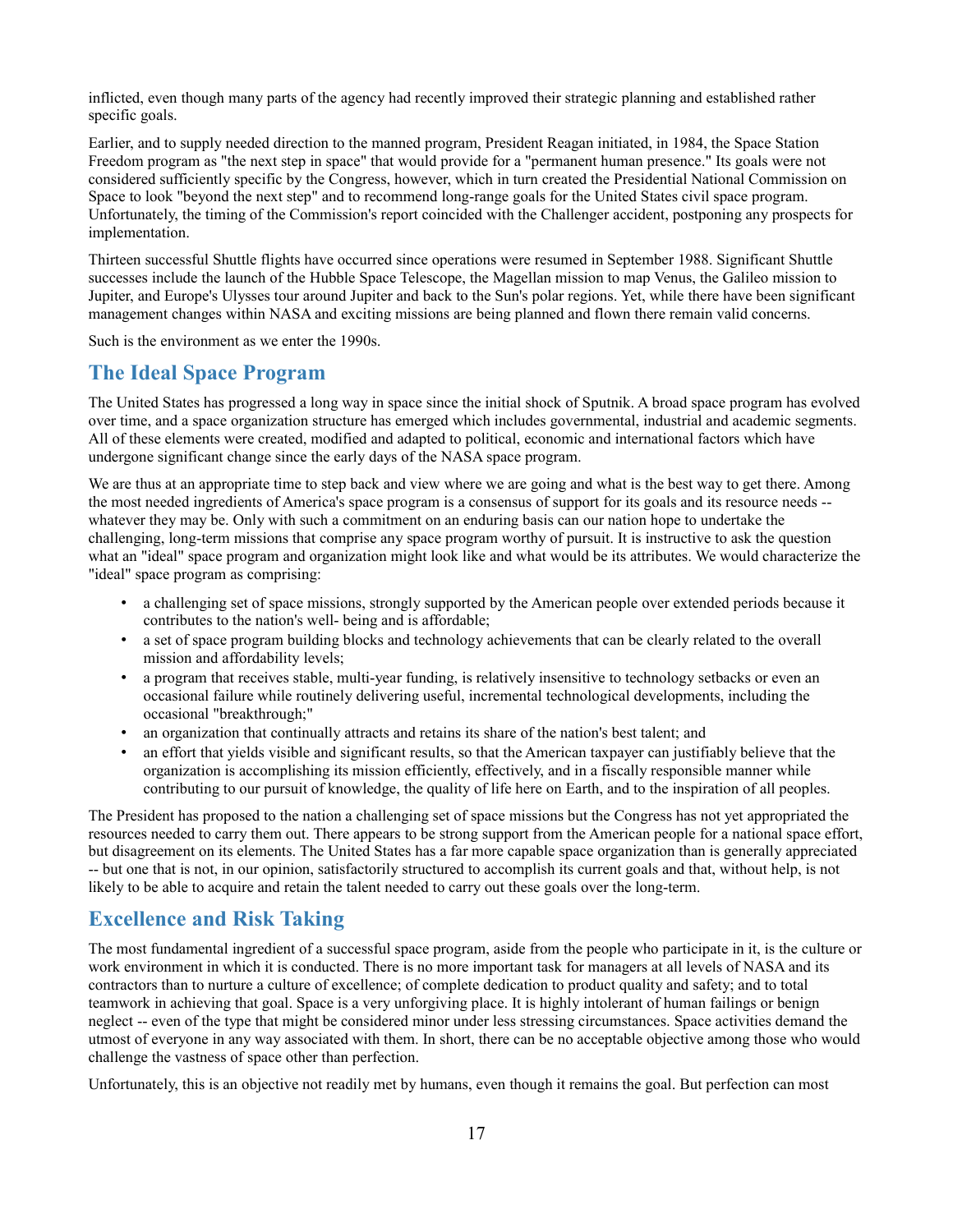closely be approached in an organization whose ethos is one of excellence and where this ethos permeates everything it does. Such an organization must insist upon great personal dedication, encourage unwavering self-scrutiny and selfdiscipline, and promote constructive questioning. It must be clear to all that, in this culture, excellence is more important than schedule and more important than cost -- even though these too are important -- and that management at all levels can be reliably counted upon to act with this as its set of values.

To sustain such an environment necessitates team-building; the success of the mission is more important than the immediate role of a given individual, center, or contractor. It requires as participants, people who are knowledgeable enough to recognize even the hint of an emerging problem, who are motivated enough to care, and who are courageous enough to do something about it.

For its part, management at all levels must create a culture in which people are actively encouraged to disclose even minor anomalies, to put problems squarely on the table. Equally important, it must be clear that management and workers alike will not for a moment tolerate those who would intentionally undermine this culture of excellence, since to do so is to nourish an organizational cancer.

Such a culture is not easily created. Fortunately, among NASA's strengths over the years has been the focus on mission success, and this focus needs to be continually reinforced. There is no more important responsibility for NASA's management.

But NASA's mission is a difficult one, probably more difficult than that of any other organization in the world. Each Voyager spacecraft has the electronic circuitry of over 2,000 color television sets, yet is required to work for 12 years while traveling from Earth to Neptune. The two Voyager spacecraft schedules were absolutely unforgiving, the planets in their paths aligning themselves only once every 176 years. Yet, by the time Voyager 2 reached Neptune, 4.4 billion miles away and 12 years later, the spacecraft was a mere 22 miles off its charted course and only one second off its updated fly by time. Mechanical challenges are equally impressive. Each Space Shuttle contains some 300 miles of electrical wiring, over 3,000 feet of welds, and over 2.5 million lines of software code. Its pump propel 65,000 gallons (the capacity of a large swimming pool) through its engines each minute. The power turbine on the Shuttle operates at a temperature of 1,300 degrees Fahrenheit. Just 4 feet away, the pump turbine operates at minus 400 degrees Fahrenheit.

The opportunities for human error are thus formidable. At its peak, Viking involved some 13,000 people, Skylab 32,000, Space Shuttle 52,000, and Apollo 180,000. The Hubble Space Telescope involved a total of over 40 million hours of work. To process a Space Shuttle for flight requires that 1.2 million separate procedures be accomplished.

Furthermore, NASA must do all that it does in the public spotlight -- which is, of course, as it should be. But this leads to magnifying any errors. We doubt, however, that any large institution in America, public or private, would present a much better image over the long-term than does NASA, if subjected to similar visibility while pursuing such imposing tasks.

But even with an objective of perfection, such challenging undertakings entail risk. Every person encounters some degree of risk daily. The chances of being killed in an automobile accident are about one in every 100 million miles driven. If we fly to some distant city, the chances are reduced to about one per billion miles.

Risk has been a companion to aIl great human adventures. Today, astronauts routinely circumnavigate the Earth in 90 minutes. In 1519, Ferdinand Magellan's quest to circumnavigate the globe began with five vessels and a crew of approximately 280. Only one ship and 34 crewmen returned, three years later. Magellan himself did not survive the voyage. In more contemporary circumstances, test pilots in the 1950s had a fatality rate of about one in four as they pushed the barriers of supersonic flight.

In a very real sense, the space program is analogous to the exploration and settlement of the New World. In this view, risk and sacrifice are seen to be constant features of the American experience. There is a national heritage of risk taking handed down from early explorers, immigrants, settlers, and adventurers. It is this element of our national character that is the wellspring of the U.S. space program.

Yet, today there seems to be the danger that the spark of adventure is flickering. As a nation, we are becoming risk averse. We demand only perfection, not as a goal -- which we should -- but as a reality, though none of us is perfect. We insist on cost benefit analyses although, as Daniel Boorstin, Librarian of Congress Emeritus, has pointed out, "the most wonderful things in life are not cost-effective -- like love and children." Success should be sought, and prized when achieved, but not always expected. If it is expected, people will stop taking chances, and if people stop taking chances, nothing great will be accomplished.

NASA has the critical responsibility of doing everything it can to minimize the human risk involved in meeting the nation's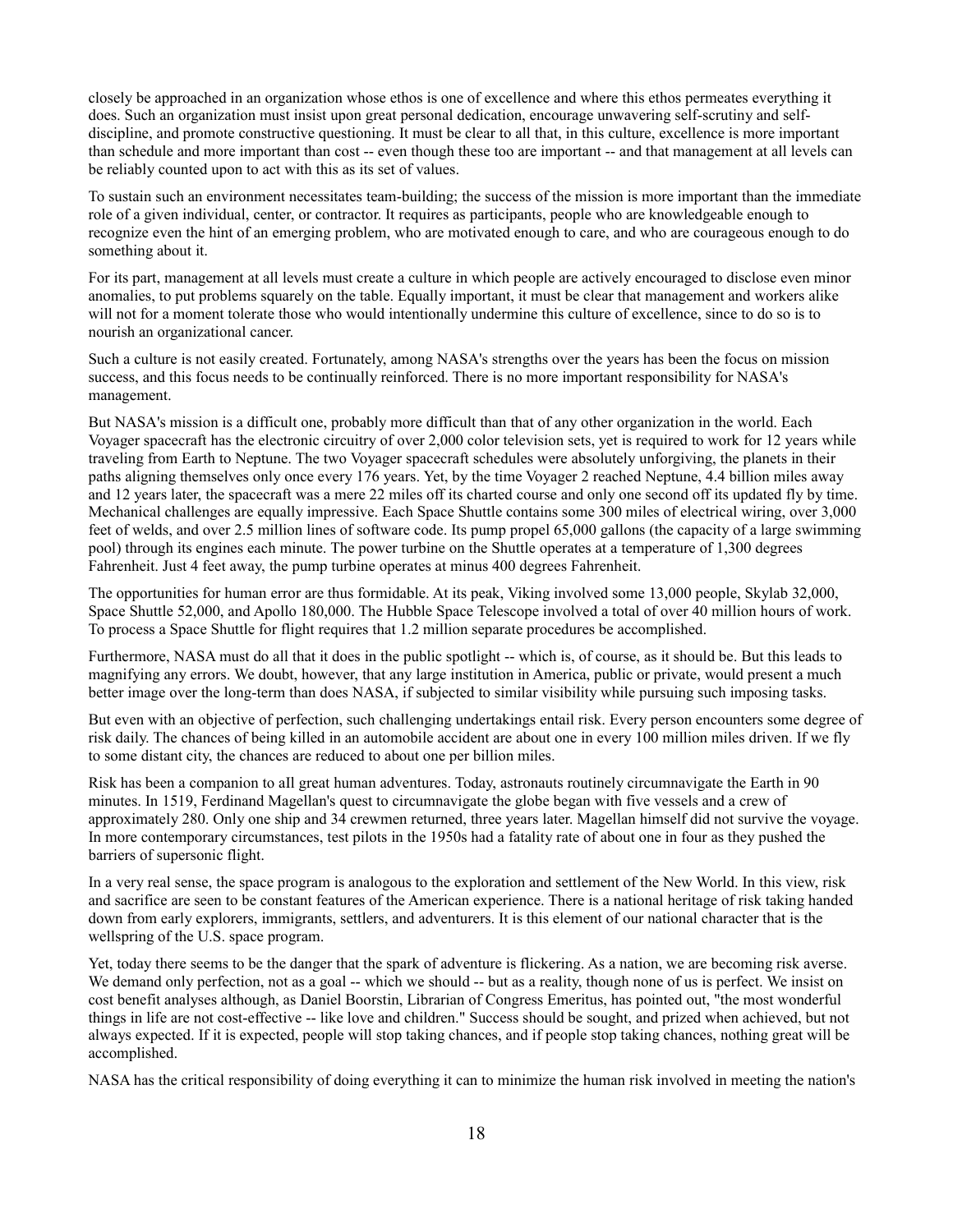space goals, a responsibility that we believe it has now firmly embraced. This requires that NASA's engineers be selected from the best the nation has to offer, that they employ resilient designs, use the best technology available, be meticulous in quality control and impervious to diversionary influences.

Our Committee believes that, as in the past, we as a nation must be prepared to accept the consequences of undertaking endeavors that are worth- while but present some risk of failure. We should insist on perfection as a very real goal but should not make it more advantageous to avoid failures than to achieve successes. We should not be reckless, nor should we demur from all things entailing the risk of failure. Thus, the Committee believes that the Administration, Congress and the American people must be prepared for the eventuality that NASA will one day -- perhaps not too far in the future -- suffer another major accident. That is the reality.

As President Kennedy once said: "We do these things not because they are easy, but because they are hard."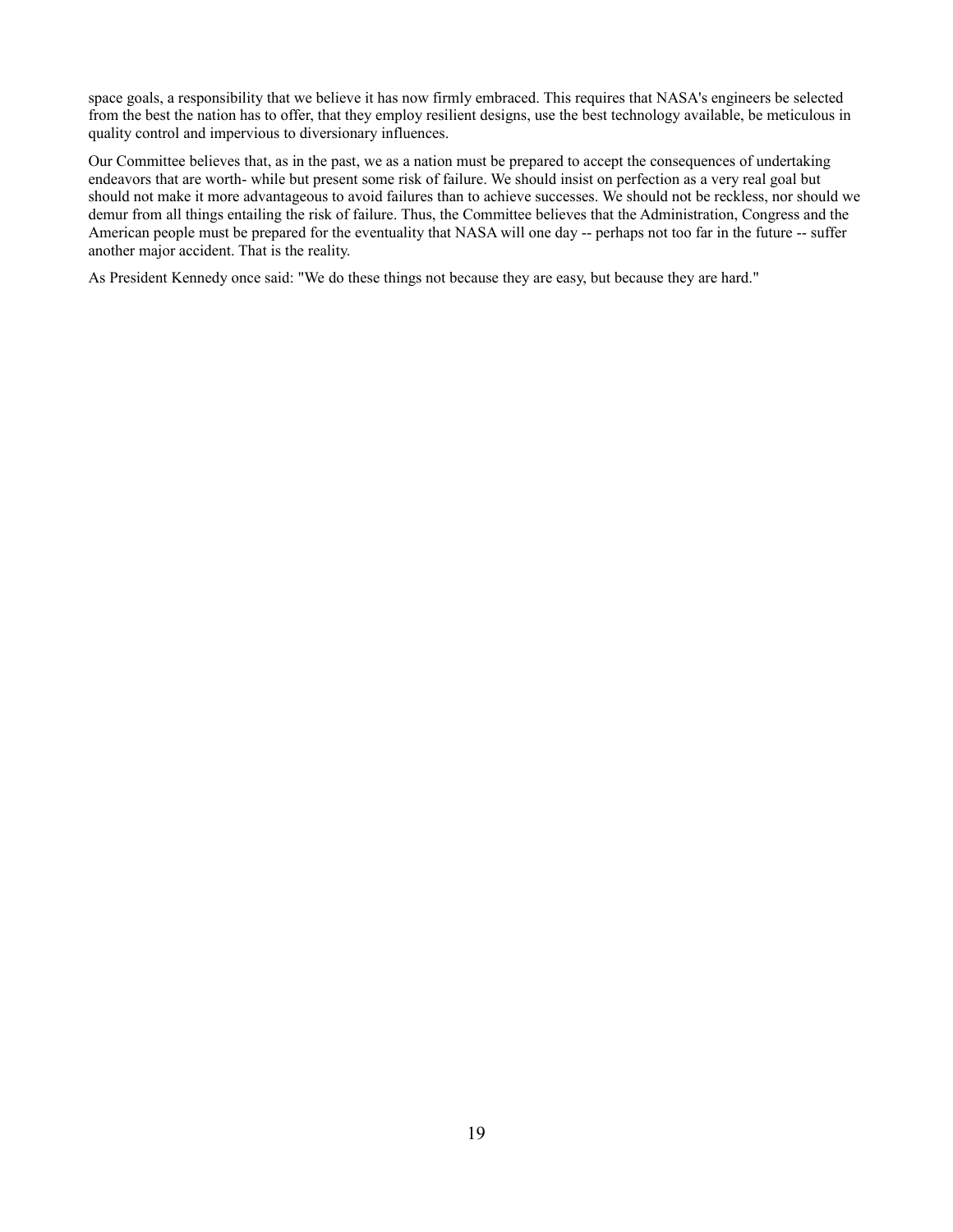## **General Concerns**

Before contemplating recommendations to strengthen America's future space program, it is advisable to have a solid comprehension of the concerns affecting America's present space program, as expressed by knowledgeable observers of, and participants in, that undertaking. Stated otherwise, it is a good idea to understand the problems before proposing solutions.

The civil space program has been subjected to a variety of criticisms, particularly in recent years, some of which in our opinion are justified and others not. Whatever the case, a number of issues have been raised that most observers would agree are deserving of careful attention as the space program moves into what can be a phase of significant future accomplishment. Among these concerns are the following nine issues.

## **Lack of Consensus**

The President has promulgated a set of goals for much of the civil space program together with a schedule for accomplishing them. Questions have been raised, particularly in legislation enacted by the Congress, as to the financial feasibility of achieving these goals -- at least in the manner they are currently being pursued. This disparity of objectives and resources is exacerbated by the fact that there exists a wide spectrum of perspectives, even among the participants in the space program, as to what its objectives should be, with some arguing for more emphasis on basic science and others promoting applications, some supporting a centerpiece manned program while others favor far more extensive use of robots. Clearly, any program that involves goals demanding 5, 10 or even 30 years for their achievement must enjoy a solid underpinning of broad, enduring support. The alternative is to suffer through a prolonged sequence of projects that are started, stopped, and restarted, only to be modified again and again.

## **Overcommitment**

It is the Committee's considered judgment that NASA is oversubscribed in terms of the projects it is pursuing, given its financial and personnel resources and the time allotted to pursue them. There are at least two causes for this situation. First, projects have on occasion tended to grow in complexity and size as they have evolved, thereby demanding more resources than originally foreseen. Second, the initial estimates of required resources too often have been understated, particularly with regard to cost. This is an affliction that is by no means unique to NASA, but one that frequently has bedeviled large projects whether pursued in the public or private sector. The challenge of working at the edge of the technological state-ofthe-art, which has been almost synonymous with the space program and will probably continue to be, makes all the more difficult the matter of accurately estimating future resource needs.

Whatever the cause, the consequence is clear: too many projects are initiated, resource shortages appear, and margins, if ever any were present in the first place, are inexorably eroded until little or no management latitude remains. The nation's space program of the future must provide at the outset realistic estimates of needed resources and a management approach compatible with the uncertainty therein. Major, high-technology undertakings necessitate the provision of margins - whether they be in goals, schedule, cost, design concept, or all of the above. Any failure to provide adequate margins virtually assures a perpetual resource dilemma for management and continual frustration for workers.

## **Management Turbulence**

"Management turbulence," defined as continual changes in cost, schedule, goals, etc., is closely coupled with the previous two issues. Turbulence is most often the consequence of unforeseen technical problems, lack of design discipline, or unrealistic budget forecasting. Each change induced has a way of cascading through the entire project execution system, producing havoc at every step along the way. A change necessitated at NASA headquarters can affect several centers, each of which passes the change along to a number of major contractors who, in turn, domino the impact onto perhaps hundreds of subcontractors and in turn to even thousands of lower-tier suppliers. At each step, contracts must be renegotiated, people reassigned, designs changed and schedules revised. Soon, a disproportionate amount of time is spent in the pursuit of these change practices instead of producing the end product itself.

The impact of excessive revisions in research contracts conducted by universities has much the same effect. In this case, substantial effort is devoted by academic researchers to the preparation of proposals for research support. When the presumed funds to support the work are subsequently diverted to other objectives, the productive talents of some of the nation's most able people are largely wasted. Perhaps the greatest price extracted by excessive turbulence is, however, the impact it has on motivation and morale of the individuals involved in carrying out projects -- both within government and outside -- who would prefer to devote their abilities to more constructive endeavors.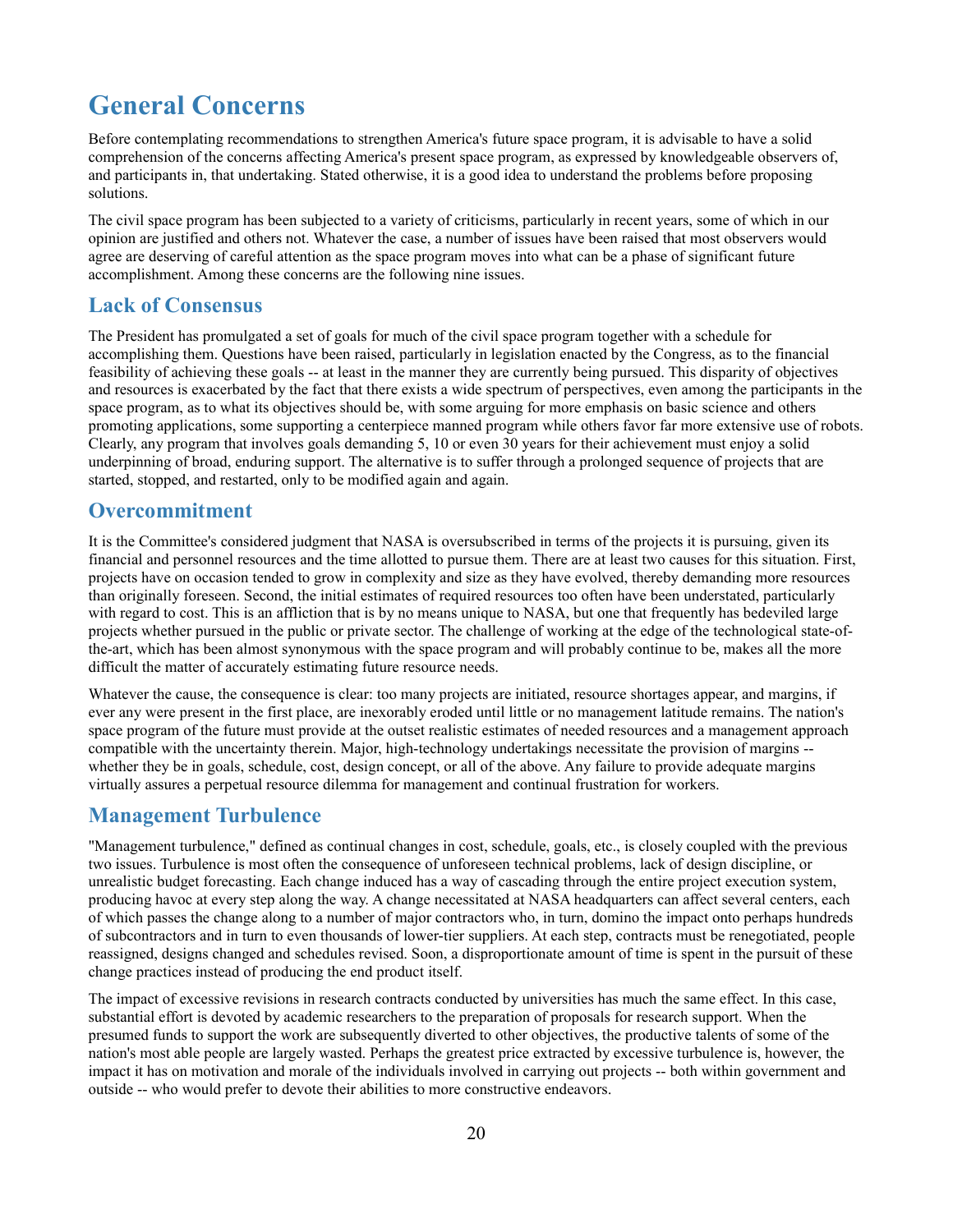## **Institutional Aging**

NASA is now a third of a century old and no longer operates under the relatively more flexible policies, regulations, and legislative environment that characterized its earlier years. Among the concerns that have been most often heard by the Committee has been the suggestion that the civil space program has gradually become afflicted with some of the same ailments that are found in many other large, mature institutions, particularly those institutions which have no direct and immediate competition to stimulate change. It is said that, on occasion, projects appear to have been tailored to help perpetuate the work force, rather than the work force having been tailored to meet the needs of the project. One by-product of any such practice is that it tends to maximize the number of organizations, and therefore interfaces, involved in a task - exactly the opposite of generally accepted management philosophy that argues for minimizing interfaces, the "nooks and crannies" where problems seem to breed. Concern was expressed by the Rogers Commission investigating the Challenger accident regarding the willingness of the various NASA centers to energetically support one another or take direction from headquarters. Similar observations have been expressed not only by individuals outside of NASA, but occasionally from within NASA as well. An intense effort by the current center and headquarters managements has been underway to redress these long-building trends, yet much remains to be accomplished in this most difficult of management challenges, a cultural shift.

## **Personnel**

Contrary to the popular saying, at NASA you do have to be a rocket scientist to fill many of its demanding positions. There are few organizations in the world that confront on a daily basis the challenging, unforgiving tasks that are NASA's everyday fare, whether it be flying a "human satellite," exploring the outer planets with a robot spacecraft, or peeking into the creation of the universe. Achievements such as these demand an adequate share of the nation's best and brightest. To obtain such people NASA must compete head-to-head with a host of other world-class institutions, including the finest of industry and academia who are also seeking these very same people. Unfortunately, broadly applicable civil service practices are not conducive to attracting and keeping people with specialty skills of the type so much in demand at NASA (and elsewhere). In the past, the challenge and excitement of the space program has been a significant inducement for exactly the type of people one wishes to attract. However, this form of currency has in recent years been somewhat devalued as criticism has been heaped upon the civil space program and its participants, and as the image of public service in general has been permitted to deteriorate -- a development that the Committee decries.

NASA today is moderately competitive in acquiring new college graduates, but not competitive for experienced engineers and senior, technically-qualified managers. Deterrents include non-competitive pay, lack of sufficient coupling of pay and performance, inadequate compensation for moves, excessively bureaucratic hiring and firing procedures, and limited career development practices. In addition, NASA has now largely lost a principal source of leavening and fresh perspectives that was available throughout its early years in the form of mid-level employees who would forego positions in academia or industry to serve several years in government. This latter source of experienced personnel has largely been denied in the effort to avoid potential conflict-of-interest situations. In short, given current policies, the Committee is not sanguine that in the future NASA will be able to obtain or retain the necessary cadre of skilled personnel in a field where the most critical asset is the talent of the individual participants.

## **Technology Base**

Next to talented people and a culture of excellence, the most important underpinning of the civil space program is its technology base. This base comprises the effort to develop key building blocks such as engines, computers, materials, and the like that enable significant new missions to be successfully undertaken. Unfortunately, this building-block effort does not always compete favorably with the missions themselves in contending for funds and skilled personnel. Often, fundamental development programs are less glamorous, less visible, have no organized constituency, and generally are comprised of a number of small-and medium-size projects.

Nonetheless, the consequences of neglecting the technology base are very measurable indeed, not only impacting America's competitiveness but inducing major projects to be undertaken without a sufficient technological foundation in place. When problems are subsequently encountered, these projects must be restructured, usually accompanied by an increase in cost. The result is that major pursuits, with large work forces that cannot afford to be held in abeyance, siphon money from smaller research projects or from the technology base itself, and the whole cycle starts anew. It seems clear that our technology base, including its supporting facilities, must be revitalized and afforded priority commensurate with its importance if major new projects are to be pursued on a realistic basis in the decades ahead.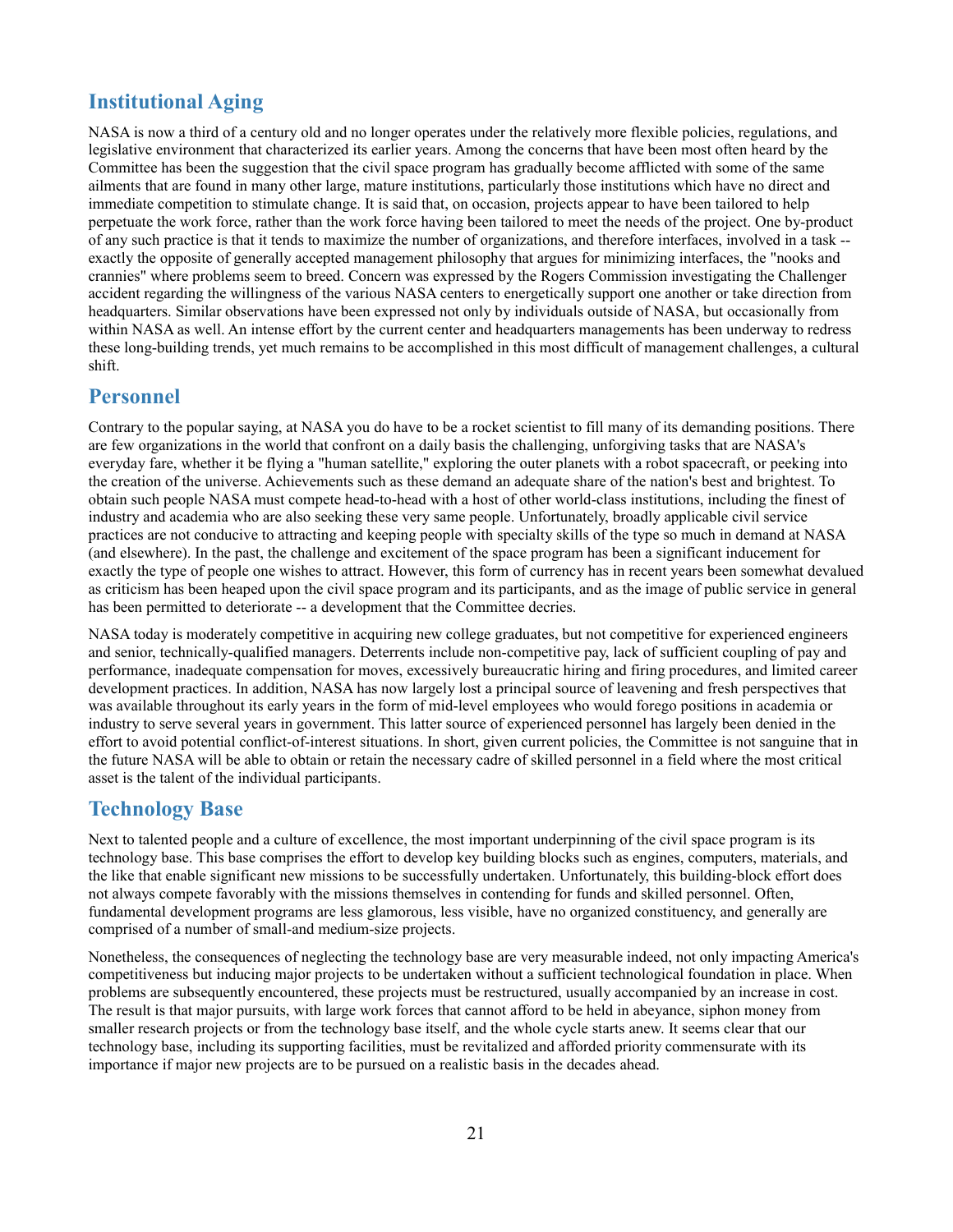## **Big Projects vs. Little Projects**

A debate continues over the efficacy of pursuing a few large space projects as opposed to (many) small projects. It has been asserted, sometimes justifiably, that cost overruns in large projects often have been to the direct detriment of small research and technology undertakings, which are called upon to pay the bills. This concern tàr transcends the civil space program and is endemic to the "Big Science -- Little Science" debate in general.

Some large projects are clearly unavoidable if one wishes to pursue certain goals. One cannot, for example, send humans to the Moon in other than a very big project. Large projects also sometimes offer economies of scale, permitting the sharing of a computer, attitude control system, communications link, or tracking channel among a number of component experiments. Nonetheless, a great deal of useful science can be undertaken for the cost of a single major project. Furthermore, the time scale of large projects often is incompatible with the needs of academic institutions seeking to educate the nation's future scientists and engineers, and seeking research projects in which to participate. Clearly, no single answer to the "big vs. little" dilemma exists, but it must be recognized that bigness is not of itself goodness; that the natural tendency of most engineering pursuits seems to be toward bigness; that specific guards must be established against unjustified growth; and that, in any event, the issue must be addressed on a case-by-case basis.

## **Attention to Detail**

Although not specifically within the purview of this Committee, the technical problems that have occurred in the past in the civil space program have a bearing on the formulation and execution of any future space program. Further, these problems have been at the root of much of the recent criticism directed at NASA. Such occurrences cannot be assigned a single cause, nor can they be precluded by promulgating still more regulations. Their prevention requires redundant, flexible designs, explicit test procedures, independent checks and balances, unwavering discipline and, above all, inquisitive, penetrating, and challenging people -- people who are not satisfied merely to fill the squares of regulations but rather are continually questioning and ferreting out anomalies to be placed in full view of all involved.

## **Resilience of the Space Transportation System**

America's civil space program is heavily dependent upon the continued successful and timely operation of the Space Shuttle. The Space Station Freedom, for example, demands a substantial number of Shuttle launches on a relatively predictable schedule. The Shuttle, even with its 1970's technology, is demonstrably capable of performing such undertakings as man-tended satellite repair and recovery missions. However, it has not realized the economic benefits formed from the foundation of its original justification, and in terms of operating rhythm it in no way emulates the functioning of commercial airlines with which it is sometimes (inadvisably) compared. It is the Committee's belief that routine, on-time operation is not likely in the foreseeable future. It is concluded, therefore, that we are today overreliant on the Space Shuttle as the backbone of the civil space program.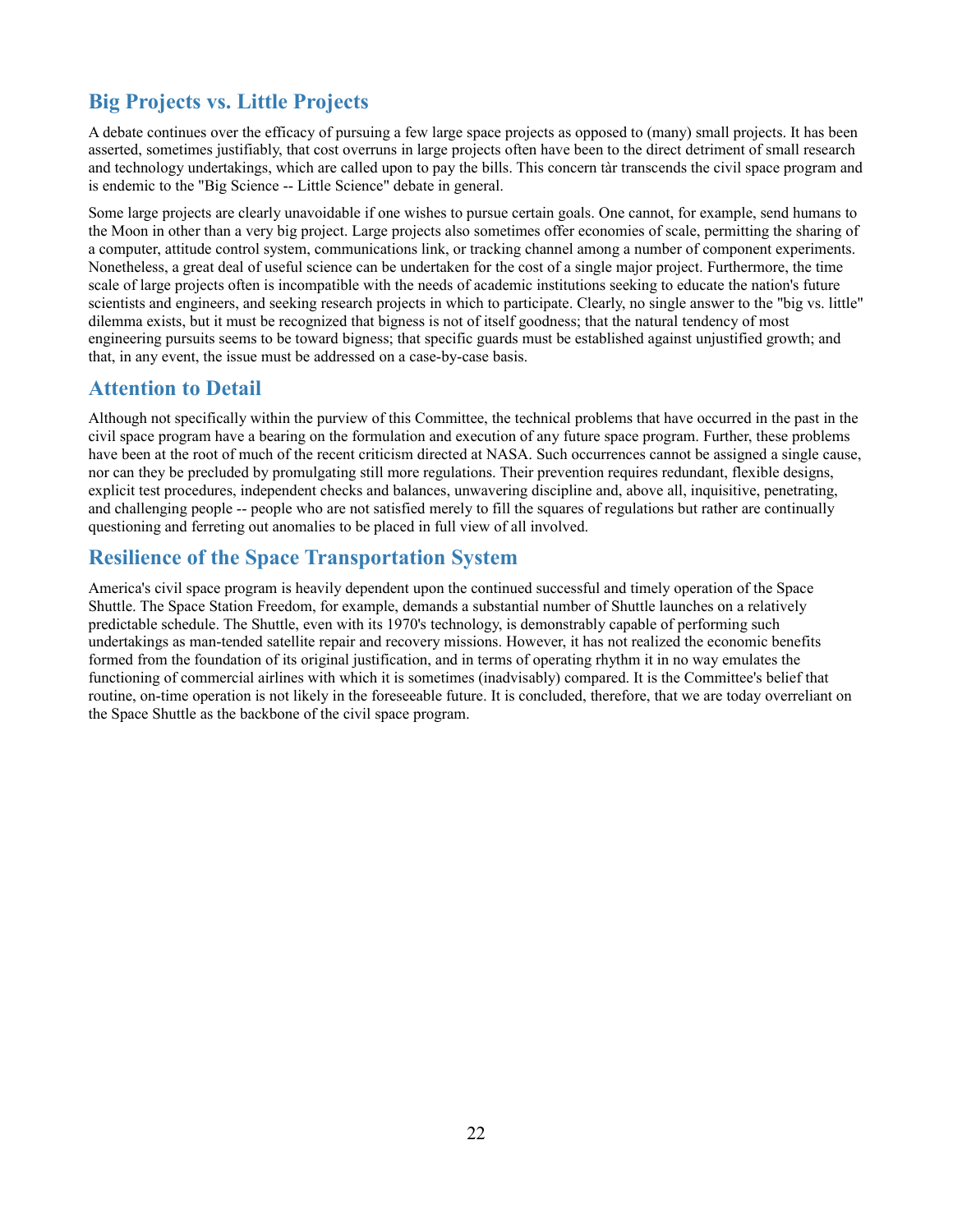## **The Findings**

Each of the major issues addressed by the Committee is examined in this section of the report and, where appropriate, recommendations are offered.

## **Goals and Affordability**

*Goals.* The National Aeronautics and Space Act of 1958, as amended, has served this country well and served to establish the fundamentals of America's space program. Much of the mission statement contained therein, despite its origin over 30 years ago, is equally valid today, including:

- "...it is the policy of the United States that activities in space should be devoted to peaceful purposes for the benefit of mankind."
- "...NASA [should] seek and encourage to the maximum extent possible the fullest commercial use of space."
- "...[the program should seek] expansion of human knowledge of the Earth and of phenomena in the atmosphere and space."
- "...[an objective is] the preservation of the role of the United States as a leader in aeronautical and space science and technology..."
- "...[there should be] cooperation by the United States with other nations and groups of nations in work done pursuant to this Act..."

The Space Act clearly sets forth the basic rationale for today's space program. In fact, however, our original national space effort was to a considerable extent founded on the need to assure national security. The revelation of the advanced state of Soviet technology, reflected in Sputnik, and the development of intercontinental ballistic missiles propelled America's space and advanced military technology efforts for many years. Fortunately, the current world situation is in stark contrast to that which existed in the late 1950s and 1960s. This change is punctuated by events in the Soviet Union and Eastern Europe, arms control initiatives, and improving international relations in many (but not all) parts of the world.

However, other concerns are replacing the primary military threat to our national well being. These new threats are economic and ecological, and are closely tied to other important issues such as education and energy. From an economic viewpoint, many nations around the world threaten U.S. technological leadership and competitiveness. Deputy Secretary of Commerce Thomas J. Murrin, in testimony before the committee, summarized the situation, stating: "While space missions may uplift our spirits and enhance our prestige, it is economic competition which will ultimately determine our standard of living, the jobs that we and our children hold and, to a large extent, our national security and our international influence. The potential for space activities to enhance our economic progress will directly affect this nation's ability -- and its will - to continue to be a permanent leader in the world." In these changing times, our space program clearly must be increasingly responsive to our future economic needs.

Another emerging threat that will impact our quality of life arises as a result of abuse of our natural environment. To implement effective and economical solutions to environmental problems, we must first understand them. Observations from space of our changing ecosphere will very likely prove invaluable in this endeavor.

The basic "imperatives" of today's national civil space effort are, therefore, to:

- sustain our heritage to learn, explore, and discover;
- maintain our technological *competitiveness* in global markets; and
- enhance the *quality of life* for all people on Earth.

In addition, the civil space program should continue to contribute to the national security and foreign policy objectives of the United States.

*Affordability.*The affordability of these space goals is a major concern, particularly in the current fiscal environment. Furthermore, we must recognize that it is difficult, if not impossible, to determine the precise cost of certain long- term future space endeavors -- particularly the more costly ones. Uncertainties of yet-to-be-demonstrated technologies alone preclude precision in estimating costs. Nevertheless, long-range programs such as those characteristic of space efforts demand that we be prepared to undertake long- range funding commitments. This has in fact been the case in the past where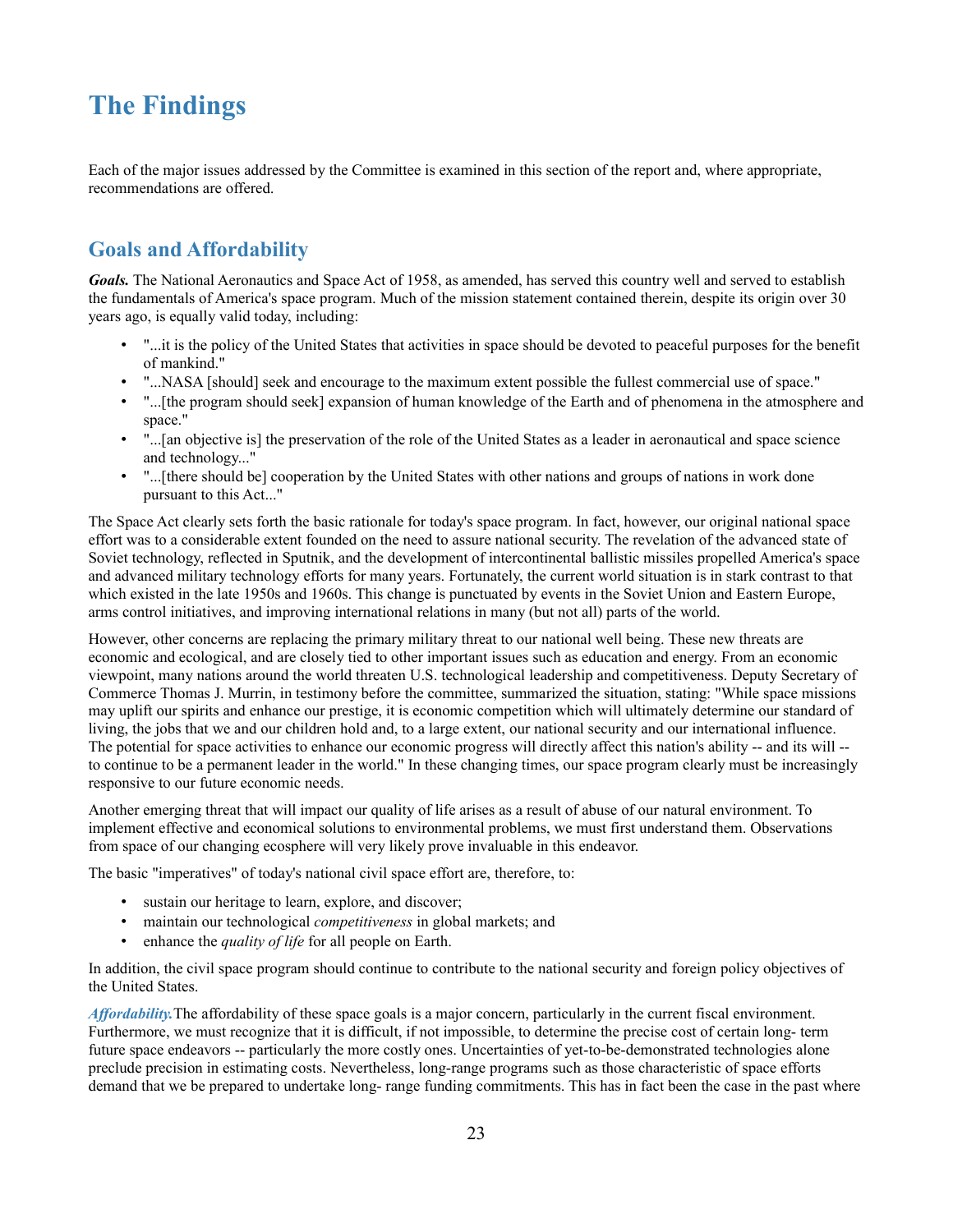substantial sums were devoted over reasonably long periods to civil space projects -- as indicated in the following table:

| Program                | <b>Program Development</b><br><b>Cost (Billions of 1990)</b><br>Dollars) | <b>Total Program Cost as Percent of</b><br>1967 GNP* |
|------------------------|--------------------------------------------------------------------------|------------------------------------------------------|
| Apollo                 | \$94.07                                                                  | 2.38                                                 |
| Shuttle                | 27.77                                                                    | 0.61                                                 |
| Skylab                 | 9.23                                                                     | 0.22                                                 |
| Viking                 | 2.94                                                                     | 0.07                                                 |
| Hubble Space Telescope | 2.08                                                                     | 0.04                                                 |
| Galileo                | 1.27                                                                     | 0.03                                                 |

*\* Constant dollars in peak funding year*

During the peak funding years of Apollo in the mid-1960s (well before the lunar landings), an emerging basis for space program affordability was being established, at least for that time, consisting of approximately 0.8 percent of the Gross National Product, 4.5 percent of the federal budget and about 6 percent of total federal discretionary spending.

Since the sixth and last Apollo landing on the Moon, the NASA budget has declined by each of the above measures. For the past 15 years, it has hovered in the vicinity of 0.2 percent of the GNP, 1.0 percent of the federal budget, and 2.5 percent of total federal discretionary spending.

A number of studies have outlined vigorous space programs, many quite similar to the President's recent initiative. While these programs differ somewhat in content and schedule, they are surprisingly consistent regarding the near-term level of funding required. Based on our own review, we believe that a reinvigorated space program will require real growth in the NASA budget of approximately 10 percent per year (through the year 2000) reaching a peak spending level of about \$30 billion per year (in constant 1990 dollars) by about the year 2000. Such a program will:

- provide for the basic infrastructure to operate NASA, the recommended Science program, the recommended and expanded Technology program, a Mission to Planet Earth, a new start on a phased and evolutionary heavy lift launch vehicle and a reconfigured Space Station; and
- provide sufficient funds to begin laying the foundation for lunar and Mars missions on a schedule that will permit real progress and significant periodic technical achievements leading to a manned Mars mission in approximately 30 years, i.e., Mission from Planet Earth.

If a level of funding of about 0.4 percent of the GNP can be achieved by 2000, and sustained thereafter, then a vigorous but controlled civil space program can be pursued. The Committee believes that, given the benefits it provides for the future of this country, the nation's civil space program *should* receive funding support of this general magnitude.

If the program cannot receive support from the Administration and Congress at this level, then the achievement of goals of the manned exploration program should be delayed, and the magnitude of the Mission to Planet Earth reduced. Continuing to strive for ambitious goals with inadequate resources will only lead to continuing overcommitment. The Committee suggests, therefore, that unless resources on the order of 10 percent real growth, eventually reaching about 0.4 percent of GNP, can be sustained, then a commensurate scaling back of our space goals and objectives must be undertaken in accordance with the priorities described.

More importantly, however, the Committee believes that the progress of any program with the ultimate, long-term objective of human exploration of Mars should be tailored to the availability of funding -- and not to some fixed date for accomplishment. This is not only because we cannot exactly predict costs, or the rate of progress of the revolutionary technology that will be required, but because we must ultimately limit the risk to pioneering astronauts. Clearly, their safety is of greater concern than meeting any challenging, but in truth arbitrary, schedule.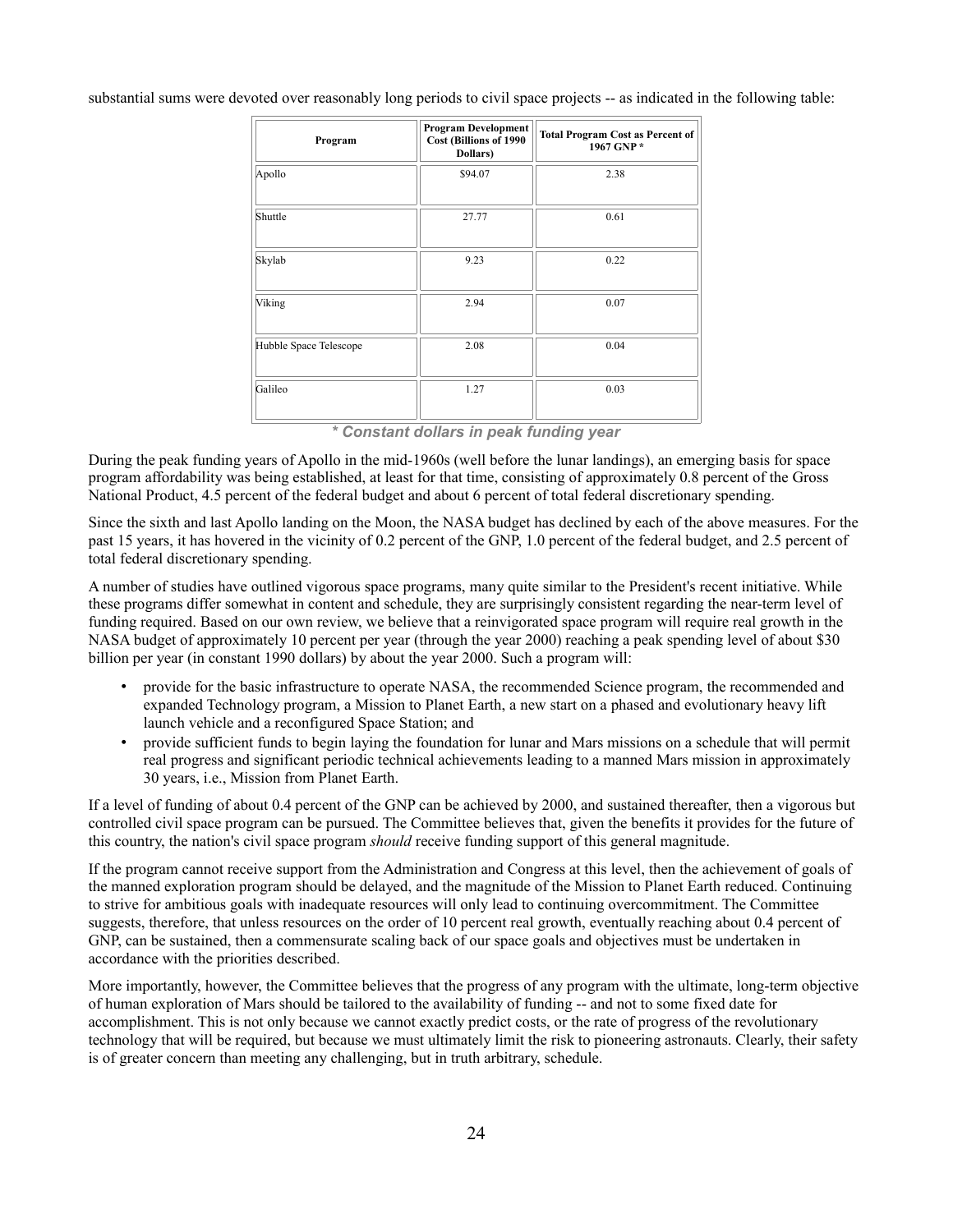## **Program Content**

For purposes of assessment, the civil space program can be categorized into space science, Mission to Planet Earth, Mission from Planet Earth, technology and launch systems. The following address these topics.

*Space Science.* American scientists and engineers have used opportunities for access to space to advance human understanding of ourselves, our planet, our solar system, and our universe -- from the discovery of the Van Allen belts to the establishment of X-ray astronomy, from the high resolution photos of the planets, their satellites, and rings to the global weather monitoring and forecasting system, from the growth in a microgravity environment of very large crystals to the agedating of the Moon with lunar samples, from the detailed mapping of the Earth's polar ozone depletions to the precise measurement of the "Big Bang" residual radiation, from the discovery of the effects of microgravity on bone growth and healing in mammals to direct measurements of million-degree solar system plasmas, and from the discovery of the enigmatic, rare repeating gamma ray bursters to the finding of ancient and active volcanoes on other planets and satellites. These achievements and the understanding gained from them will continue to be one of the most significant products of the nation's investment in the civil space program. The cost of this effort in recent years, has been on the order of 20 percent of NASA's budget (Figure 7).



*NASA Space Science Spending by fiscal year from 1960 to 1990* 

With so spectacular a set of achievements as a foundation, and with a substantial number of space projects underway, the U.S. space research enterprise should be healthy and flourishing. Yet discussions with researchers within NASA and in the university community reveal that there is significant discontent and unease about what the future may hold for U.S. space research. The reasons for these concerns have been documented in some detail in the 1986 report entitled "The Crisis in Space and Earth Science" issued by the NASA Advisory Council. They include such factors as (a) the widening of research horizons in response to past accomplishments so that there are now more opportunities than can be accommodated by the available resources; (b) the space technology required to support new advances is often more costly and sophisticated than in the past; (c) the growing complexity of interactions between NASA and its larger and more diverse research community; and (d) program stretch-outs, delays and cancellations that waste creative researchers time, squander resources, and decrease flight opportunities. We believe that many of these reasons continue to exist.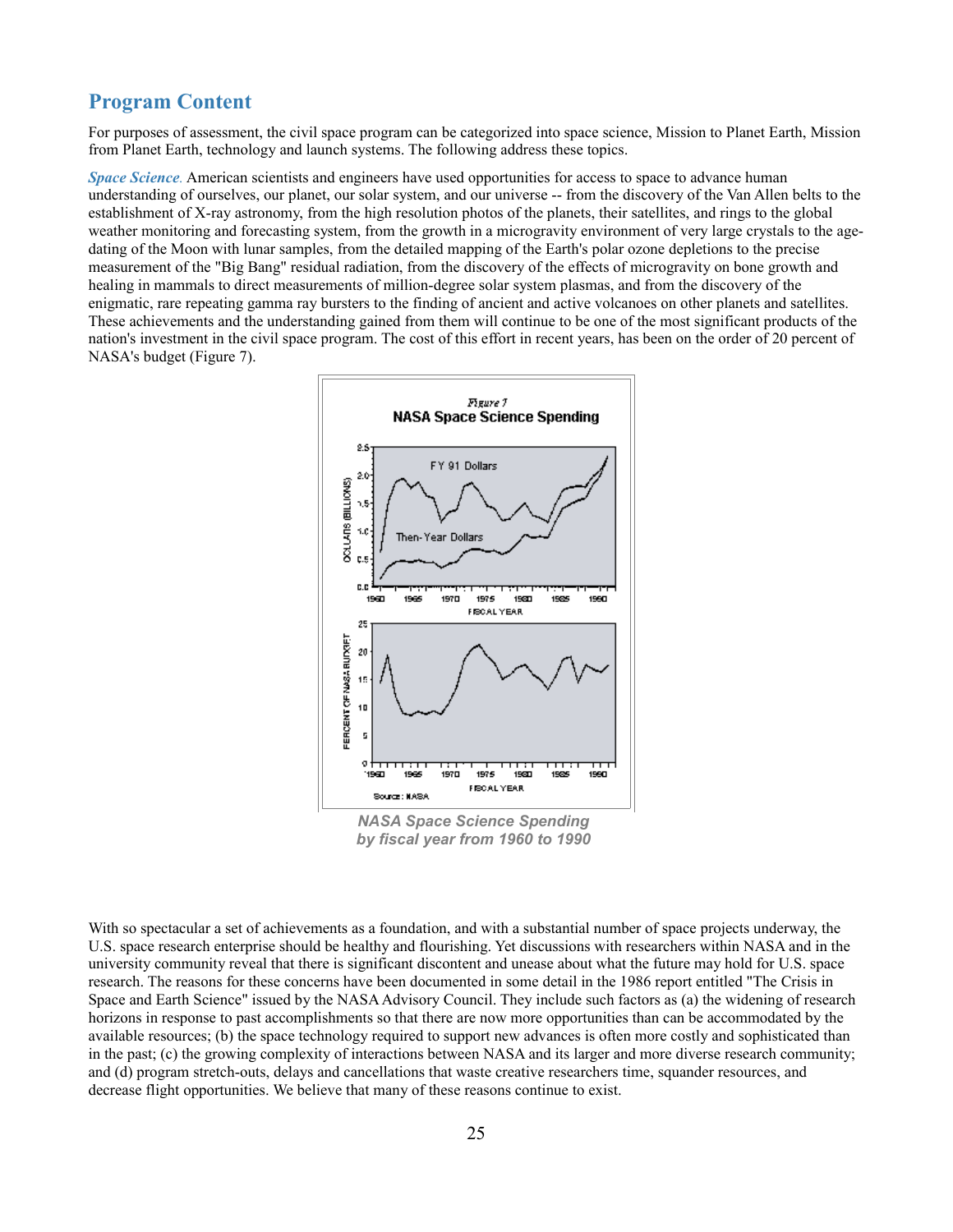An underlying basis for the concern of the research community has been that the strategies, goals, objectives, and programmatic requirements of the research program have not been adequately distinguished from the parallel national objective of placing humans in space.

Mechanisms are needed which alleviate the more serious of these problems so that the talents and capabilities of America's space researchers, both inside and outside of NASA, can be focused on substantive future opportunities. We strongly affirm the central role of research in the U.S. civil space program, hence --

#### *Recommendation 1:* **That the civil space science program should have first priority for NASA resources, and continue to be funded at approximately the same percentage of the NASA budget as at present (about 20 percent).**

We note that this recommendation carries with it the responsibility for the research community and NASA to use these resources in a prudent manner to carry out pioneering research. To do this, the research community must understand and appreciate, as well as participate in, the planning and budgetary process. To facilitate execution of this recommendation, we propose --

#### *Recommendation 2:* **That, with respect to program content, the existing strategic plan for science and applications research proposed by NASA with input from the science community be funded and executed.**

The present strategic plan provides appropriate balance to the research program that must be maintained across the disciplines, as well as across the methodologies for carrying out the research. In particular, an appropriate mix must be achieved among small, medium, and large projects. A trend toward the development of large projects has developed in recent years, driven by several factors. These include the natural evolution in requirements of some research fields and the "new start" process employed by NASA, the Office of Management and Budget and the Congress for initiating projects to carry out research. This latter process sometimes encourages a "piling-on" of research objectives, as well as of researchers, in order to strengthen fiscal justification. An environment needs to be created that will encourage small, fast-paced projects as well as large projects and enable both to flourish.

Research support activities, such as mission operations and data analysis programs, as well as many portions of the advanced technology development program, represent the life blood of civil space research. These activities, together with sub-orbital balloon and rocket projects, are the centerpiece of university professor and student involvement with the civil space program. Such activities encourage substantial numbers of scientists and engineers, beyond those involved in hardware development for major space flight projects, to participate constructively and creatively in the space program.

We conclude, therefore, that Research and Analysis Programs, Mission Operations and Data Analysis Programs, and the Advanced Technology Development Programs should be viewed as equally essential to the overall research program as are hardware projects themselves; that a "fast track" procurement process be devised for such programs; and that the resources allocated to these support activities not be used as "contingency" resources for unexpected problems encountered on large flight projects.

We view the overall management of the research program to be a key part of the responsibilities of NASA headquarters, and consider that the portion of this activity aimed at the outside research and engineering community can be strengthened. Such strengthening includes a reappraisal of the balance between work performed in academia and that performed within NASA itself. At present, the process that allocates and transfers resources to non-NASA institutions can cause the university community to be at a disadvantage with respect to NASA center researchers and center-funded contractors, the later sometimes having "umbrella" type contracts for research support to the centers.

We urge that universities, other organizations, and their investigator teams be used increasingly as "prime" contractors for space research instruments and projects.

We recognize that the implementation of this recommendation will vary from one research discipline to another, as well as from project to project. But we submit that its implementation will considerably lessen the reporting burdens now required of researchers, will relieve NASA personnel of certain routine contract coordination functions, and will place the responsibility for the ultimate success of programs that fall into this category where it should be: squarely with the investigator team.

**Mission to Planet Earth.** NASA's Mission to Planet Earth includes the Earth Probes series, the Earth Observing System (EOS) and the EOS Data and Information System (EOSDIS) and geostationary platforms. The mission promises a major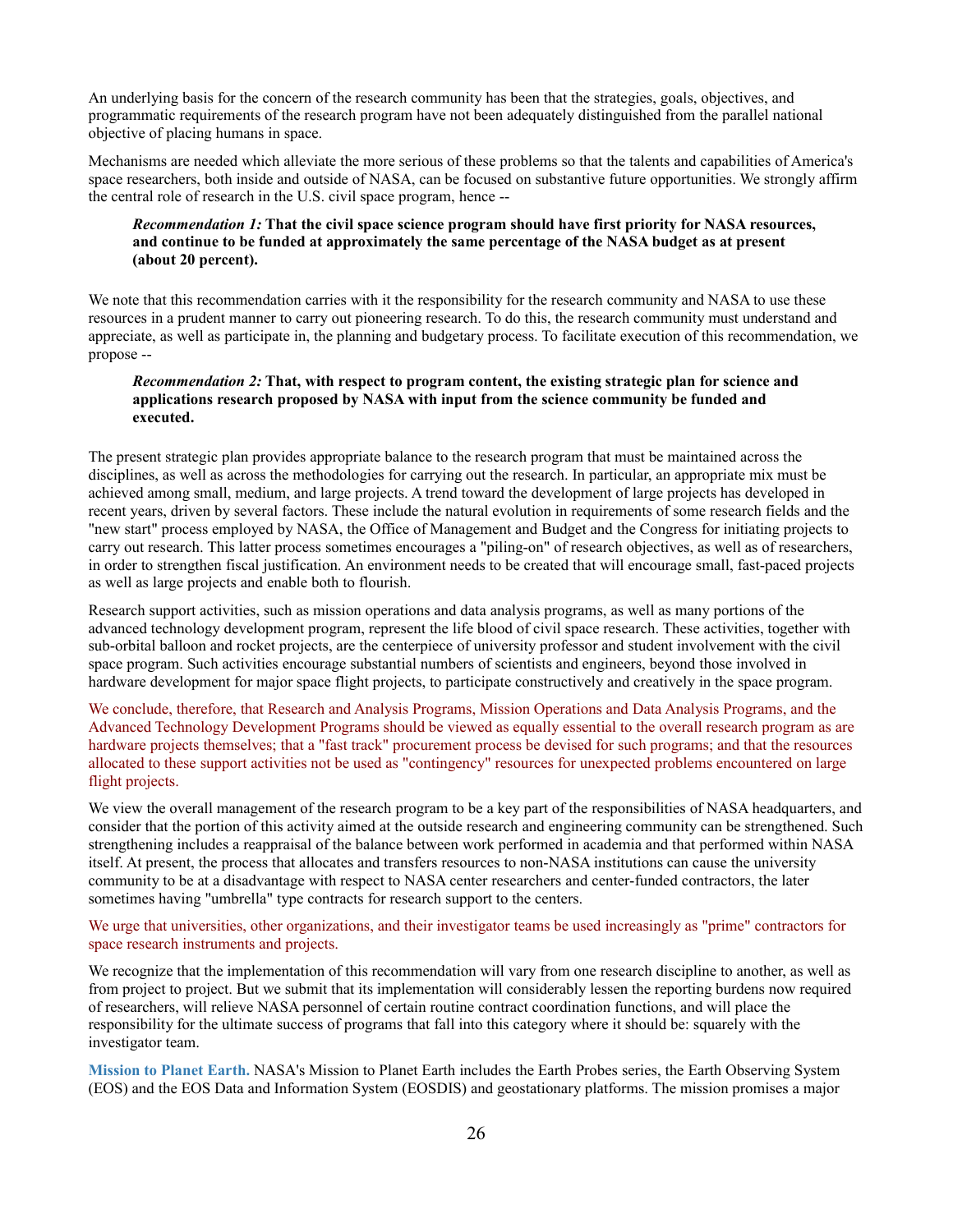step in the development of the science and technology of global remote sensing of our planet. The data that will be collected in the program are essential for documenting, understanding, and predicting global change. The enormous benefits of this information to society require that NASA ensure that the program is well designed and efficiently managed. Interagency and international contributions and cooperation will be key factors in the success of the program. Data management is of critical importance, as with most space programs.

NASA planning for EOS as a contributor to the U.S. Global Change Research Program was reviewed by the National Research Council in early 1990 and found to be generally consistent with the scientific requirements of that program. However, the review also notes several issues that remain to be addressed. Our Committee emphasizes the importance of NASA's Earth Probes program, which includes smaller, precursor missions to EOS and missions complimentary to and contemporaneous with EOS. The Committee also emphasizes the importance of adequate funding for the evolution and operation of the EOS data and information system.

As regards design of the Earth Observing System, the Committee supports the concept of simultaneous flight of instruments to address natural processes occurring on short time scales, and to facilitate intercalibration and environmental corrections. This approach leads to the requirement for a large spacecraft -- which is less costly on a per instrument basis. NASA has thus proposed two series of relatively large platforms in polar orbit to implement EOS over a 15-year period.

The NRC report mentioned above generally supports the concept of simultaneity for a group of instruments, the accompanying need for at least one large spacecraft, and the general concept of long-term measurements. But the report also notes that many objectives could perhaps be achieved better and sooner with a series of smaller, independent satellites. Moreover, the Committee notes that the perception remains in the scientific community that the current proposal for a fixed configuration of two relatively large polar platforms may not be ideal for answering important questions yet to be clearly posed. Furthermore, compromises have to be made when many instruments fly on the same platform, and failures can lead to massive loss of data. Continuity and reliability of the data stream also are key factors for understanding global change, as is the considerable contribution of non-U.S. Earth-observing activities.

The Committee sees no reason to disagree with the NRC report, and concludes that the design of EOS must involve a variety of different spacecraft to meet so complex a set of requirements. In the end, a combination of different size spacecraft and surface-based platforms will be needed. Alternative approaches should be carefully examined so that the optimum approach can be selected to meet scientific objectives with continuity, reliability, and affordability. Particular diligence will be required to assure that the complexity of EOS is controlled.

Data from environmental satellites operated by the NOAA, the Department of Defense and EOSAT all provide basic environmental information valuable to the Mission to Planet Earth. NASA's coordination with these ongoing programs is an essential element of the civil space program.

The Committee recognizes that NASA's charter includes the development of new space capabilities, including remote sensing systems for environmental monitoring, but notes that NASA's role in the research and development for operational environmental satellites has diminished in recent years. In our view, this trend should be reversed. We note that EOS and other components of Mission to Planet Earth can serve as a valuable testing ground for pre- operational instruments. Thus --

*Recommendation 3:* **That the multi-decade set of projects known as Mission to Planet Earth be conducted as a continually evolving program rather than as a mission whose design is frozen in time. A combination of different size spacecraft appears to be most appropriate to meet the needs of simultaneity, accuracy, continuity and robustness. NASA also should reestablish research and development in support of environmental satellites to meet NOAA-started requirements. NOAA, for its part, must budget adequately to finance the operational costs of spacecraft and instruments, as well as related day-to-day support activities.**

The Earth Observing System combines the characteristics of research and operational missions. The overall importance of the program to the nation and its dual character taken together enforce the need for high-level management attention. Moreover, considering that EOS will be the centerpiece, at least in terms of resources, for the U.S. Global Change Research Program, it is essential that the planning and decision making process encompass the full range of relevant agencies and the federal Committee on Earth and Environmental Sciences (CEES). The large size, broad scope and national importance of the program also suggest that the EOS funding be provided as a line item, separate from other science programs. This overall undertaking demands continued attention at the policy level by the National Space Council.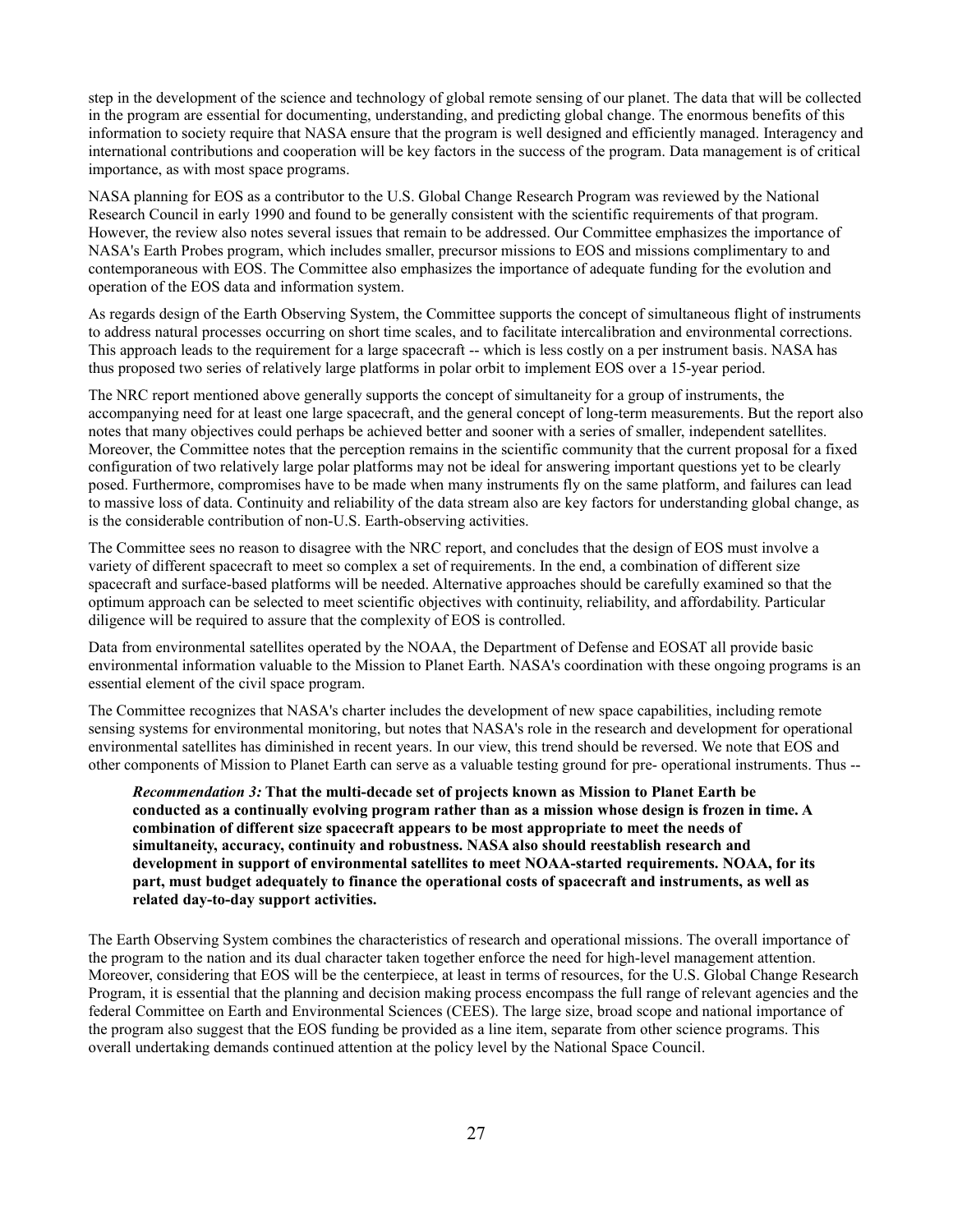The Committee believes that a review of the decision-making process for Mission to Planet Earth, including its relation to the U.S. Global Change Research Program, should be carried out for the National Space Council by a group from government, industry and academia, headed by the Director of the Office of Science and Technology Policy (OSTP). The review should consider interagency aspects, the role of the CEES, and international dimensions, and make recommendations aimed at ensuring the success and continuity of the program.

It has been proposed to the Committee that the current civil operational satellites, including NOAA environmental satellites and Landsat, could be operated more efficiently and cost-effectively if aggregated under a single commercial entity (especially when considered on a global basis). In this case, the federal government would access the data it requires and carry out the needed research and development, rather than actually operating the satellites. The international dimension is of clear interest in that it might be possible to develop an international consortium for remote sensing similar to Intelsat or Inmarsat.

Consequently, the Committee urges that the National Space Council, together with OSTP and OMB, undertake a feasibility study to determine if a single commercial entity could provide more cost-effective management for operational environmental and land remote-sensing satellites. The prospects for an international consortium should be evaluated.

NASA's experimental Landsat program was transferred to the Commerce Department in 1983 with the expectation that the operation could be commercialized profitably. Virtually all parties to that expectation now agree, and international experiences verify, that full commercialization of Landsat is not feasible for the foreseeable future.

Moreover, the funding required to sustain the transfer has been subject to an annual threat of termination. Action must be taken to remedy this problem, or the U.S. shall lose both this important data and leadership in remote sensing -- the later already under serious challenge.

**Mission from Planet Earth.** On July 20, 1989, the 20th Anniversary of the Apollo 11 Moon landing, President Bush proposed that the nation commit to a "sustained program of manned exploration of the solar system," thereby initiating what has come to be called the Space Exploration Initiative (SEI). In his remarks, the President recognized the Apollo program and all those who contributed to it, but also noted the transient nature of that program and the necessity not to be constrained to "brief encounters" in our future space exploration activities. Thus, the Space Exploration Initiative consists of robotic missions to the Moon and Mars, as well as the establishment of permanent outposts (not necessarily continuously inhabited) on the Moon and, later, human exploration of Mars.

At some point, it will be necessary to set a specific date for the return to the Moon and, later, for the initial Mars landing. We believe that such a date can best be established at some future time. There is much planning yet to be done, enabling technologies be developed, key questions to be answered in the area of life sciences, and funding constraints to address. The question might then be asked: "If there is no timetable for the Mars landing, why is it necessary to establish a program and a set of goals at all?" We believe the answer is several-fold. First, any large organization, such as NASA, generally works best when it has an overarching and challenging objective to guide its long-term future. This provides a focus and rationale for the large series of otherwise somewhat disconnected technological efforts which not only enable the eventual program, but also offer the resulting developments to all of our nation's space and non-space activities. Further, the existence of a longterm and evident goal helps make real the work of researchers and technologists -- not to mention helping motivate talented young men and women to join NASA.

It is possible, of course, to conceive of a space program without a long- term vision such as the human exploration of Mars; significant science would still be accomplished and the Earth's environment would still be monitored. But we would lose the jewel represented by the vision of a seemingly unattainable goal, the technologies engendered, and the motivation provided to our nation's scientists and engineers, its laboratories and industries, its students and its citizens. Hence --

*Recommendation 4:* **That the Mission from Planet Earth be established with the long-term goal of human exploration of Mars, underpinned by an effort to produce significant advances in space transportation and space life sciences.**

*Recommendation 5:* **That the Mission from Planet Earth be configured to an open-ended schedule, tailored to match the availability of funds.**

To respond to this long-range exploration challenge, NASA must establish the framework within which to develop at least six new technology bases and program elements: (1) a modern economical heavy lift launch vehicle; (2) a life sciences emphasis space station; (3) affordable, evolutionary interplanetary transportation systems; (4) automated lunar and Martian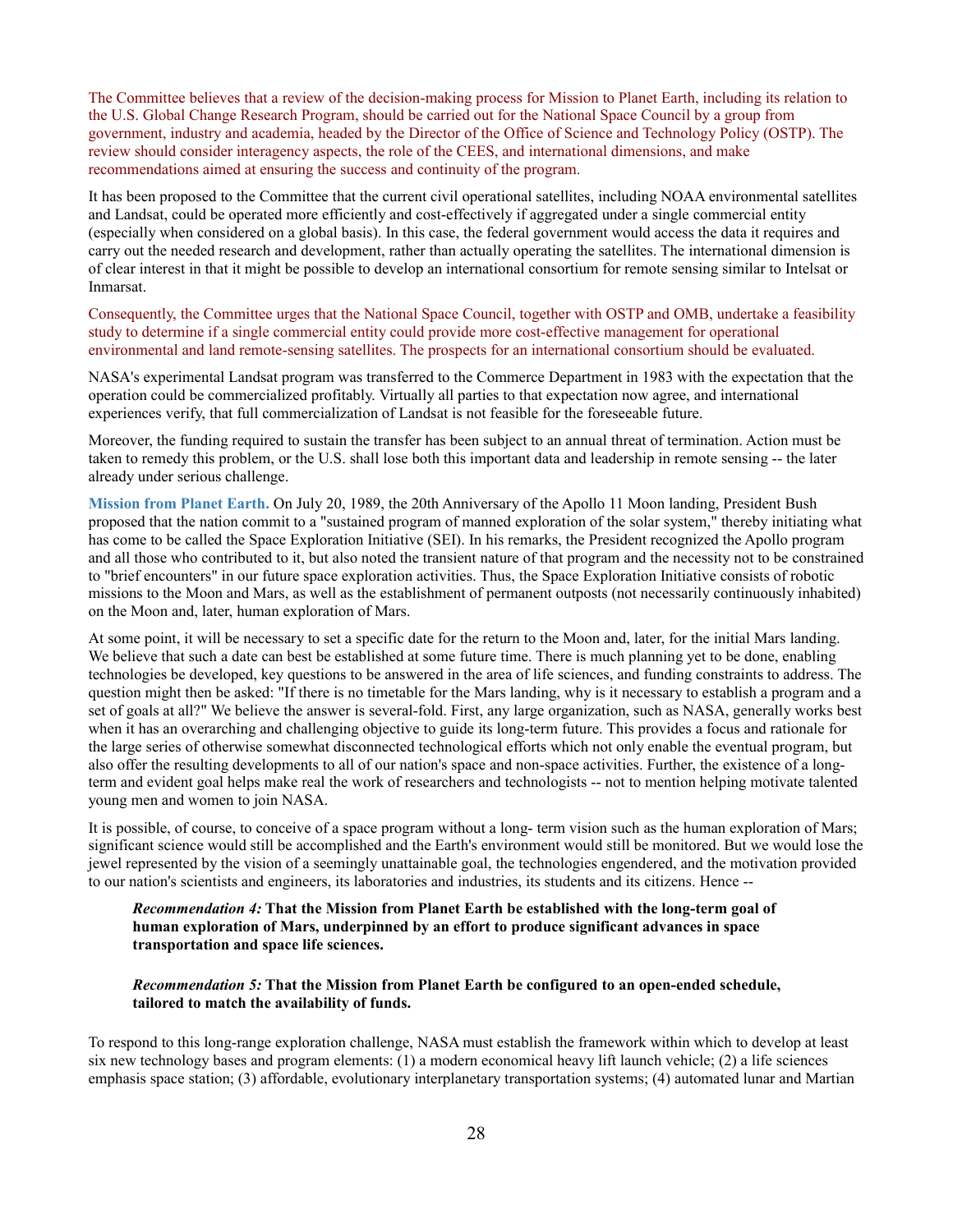exploration; (5) extraterrestrial resource utilization systems; and (6) reliable closed loop ecological life support systems. The planning for this undertaking will be a challenge that will require adequate time and, most important, outstanding human resources. Later in this report we suggest that a new position, Associate Administrator for Exploration, be established. This person, supported by his or her on Conceptual Systems Design team, should be responsible for planning, overseeing and integrating the six new technology bases and program elements required to carry out the Mission from Planet Earth. The first task must be to prepare an evolutionary, flexible long-range plan that starts with 21st Century operations on Mars and works backward to critical initial steps and realistic budgets. Immediate attention must be given to establishing a vigorous now space life sciences program, and eventually to planning for international participation in the Mission from Planet Earth.

*Space Station Freedom.* We have elected to treat Space Station Freedom as the first step in the Mission from Planet Earth even though it has other valid uses, such as hands-on extended duration microgravity research. The latter may have important impact in the area of competitiveness, potentially unlocking new developments in such fields as materials, electronics and biosciences.

Space Station Freedom has now been in the design and development phase for three years and, if one includes the concept formulation phases, for eight years. Approximately \$3.6 billion has been expended on the project to date. Nonetheless, debate continues over its design concept and even its basic purpose. This has been exacerbated by concerns over the ability of the Space Shuttle to support Space Station Freedom. As of October, 1990, the baseline plan for the initial block of Space Station Freedom required 18 Shuttle launches over roughly a four-year period, plus five logistics launches per year once the station is permanently occupied (five flights prior to the completion of the initial block).

Aside from its role in life sciences, it does not appear to the Committee that any manned space station can be justified based solely upon the science it enables -- nor has this been claimed in the case of Space Station Freedom. Microgravity research is a significant and promising field of endeavor, although of unknown potential. It justifies some form of space platform for experimentation, but it is not, of itself, a sufficient justification for a manned space station.

Likewise, we do not find compelling the case that a space station is needed as a transportation node for planetary exploration. First, many promising flight profiles do not appear to require such a node and, second, if they did, the need in our judgment is sufficiently far in the future that we would hardly know today what to ask of such a terminal today.

On the other hand, the Committee holds the strong conviction that if the U.S. is to have any significant long-term manned space program, a space station is the next logical and essential element of that endeavor. The most significant unknowns remaining in manned exploration reside in the area of life sciences. A manned, near-Earth laboratory is, in our judgment, the sensible place to begin addressing these crucial questions which sooner or later must and will be resolved -- by the U.S. or some other spacefaring nation.

The need for the Space Station thus rests squarely upon life sciences experimentation and the development and verification of long duration space operating systems. These, together with its uses for microgravity research and applications are, in our opinion, a more than sufficient justification for a space station. A space station is needed specifically to establish effective strategies to prevent or mitigate the debilitating deconditioning effects on humans of long stays in low gravity fields, and to establish absolutely reliable and efficient life support systems for extended human stays in unforgiving, hostile environments. A space station also can push the development and verification of durable robotic systems to monitor, maintain and repair complex hardware systems in such environments. Finally, a space station can provide essential experience in the effective operation of large, technically sophisticated remote-from-Earth inhabited outposts.

But do this needs demand a space station of the complexity of Space Station Freedom, particularly given the limitation which has been imposed on funds for its development? Our answer, reluctantly, is that they do not. We say reluctantly because one of the most debilitating diseases a space program can acquire is a tendency to keep stopping and restarting in search of the ever elusive ideal solution -- and we are disinclined to contribute to any such process. On the other hand, we concur that a modified design, along the general lines NASA is now considering, is mandatory. Thus, we propose --

*Recommendation 6:* **That NASA, in concert with its international partners, reconfigure and reschedule the Space Station Freedom with only two missions in mind: first, life sciences experimentation (including the accrual of operational experience on very long duration human activities in space) and, second, microgravity research and applications. In so doing, steps should be taken to reduce the station's size and complexity, permit greater end-to-end testing prior to launch, reduce transportation requirements, reduce extra-vehicular assembly and maintenance, and, where it can be done without affecting safety, reduce cost. The planned ninety days may prove an inadequate period of time to conduct so significant reassessment. Such time as is required should be taken.**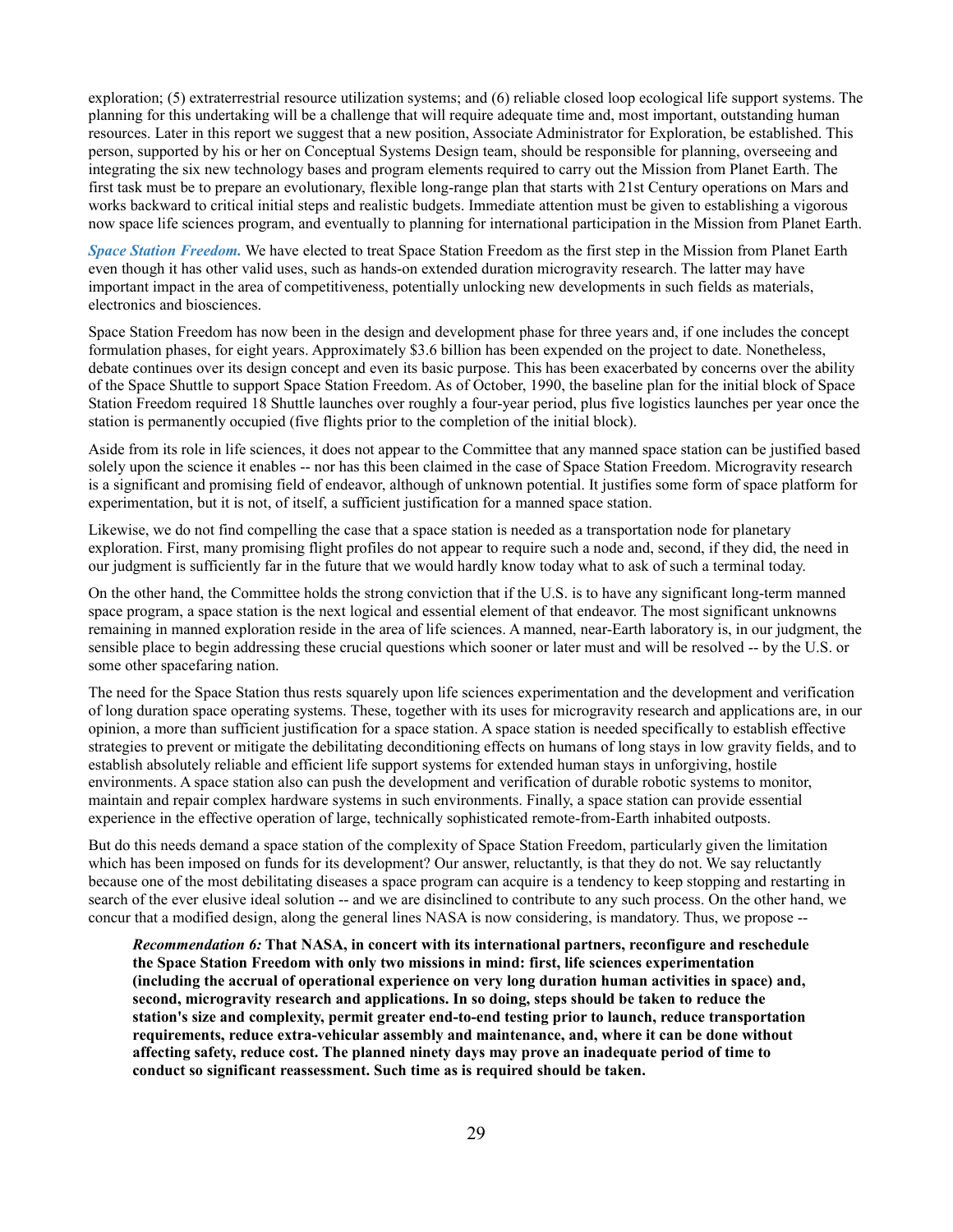The Committee believes that, wherever possible, integrated systems should be fully tested and verified on the ground. For example, the habitat and experimental modules should be tested and verified in their furnished and operational mode before launch. Systems that cannot be fully verified in one-g should be tested and verified on orbit before permanent human occupancy.

In addition, an assured crew return capability for use in an emergency must also be operational prior to permanent human occupancy. Finally, reasonable margins in weight, power, crew assembly time, and crew maintenance time must be provided.

#### Although warranting reconfiguration and probably rescheduling, the Space Station remains, in our judgment, the essential initial building block of the manned exploration program.

The next goal for the manned exploration program is the establishment of permanent (although not necessarily continually inhabited) outposts on the Moon. This step is needed to learn how to live and work on the surface of an alien planet, but will also provide opportunities for geological and astronomical research. Particularly important will be the testing of habitats, closed ecological life support systems, and remote space-rated power plants; learning to process and use indigenous materials; observing the effects of living in extreme heat, cold and dust in low-gravity fields; and developing reliable systems to provide radiation protection and surface mobility for humans and robots through 300 hour-long days and nights.

The moon's surface contains records of the ancient bombardment phase of planetary evolution in the solar system. Its cratered surface can tell us much about the Earth during the formative stages of the atmosphere and oceans. Erosion and plate tectonics have erased almost all evidence of this era from our planet. Lunar mineralogy, geochemistry, ant stratigraphy on the front and far side of the Moon, with its diverse lava flows and mass concentrations, are fertile fields for research in comparative planetology. The Moon's relationship to the Earth while our planet was forming may be discernable on the Moon. Many serendipitous discoveries will almost certainly be made, perhaps similar to the finding of meteorites in Antarctica.

While substantial knowledge has been gained about the Moon and Mars over the history of space exploration, unknowns still pose questions and potential risks to intensive human exploration, unknowns such as the high latitude geography of the Moon, the concentration of water and useful minerals in Mars soil, etc. Some robotic reconnaissance or prospector missions will need to be defined and executed prior to manned explorations. There are also life sciences and space physics missions that may be necessary. Thus we propose --

#### *Recommendation 7:* **That technology be pursued which will enable a permanent, possible man-tended outpost to be established on the Moon for the purposes of exploration and for the development of the experience base required for the eventual human exploration of Mars. That NASA should initiate studies of robotic precursor missions and lunar outposts.**

*Interplanetary Transportation.* Eventually it will be necessary to provide affordable transport to the Moon that can evolve later to extended space flight to Mars. A NASA sponsored "Synthesis Group" is currently investigating alternatives for these missions. Candidate conceptual system designs include automated electric propulsion/aerobraking cargo carriers, and modular space-based transfer vehicles with hydrogen-oxygen engines and aerobraking shields. Economical cargo transport beyond Earth orbit also is in prospect using low thrust, high specific impulse solar or nuclear thermal propulsion systems - with the propulsion-energy generators adding to the useful delivered payloads.

*Exploration Bases.* The lunar program will be needed to gain experience in establishing and operating bases on remote bodies and to eventually understand how to live and work on the surface of an alien planet. Lunar and Martian habitation will also call for improved space suits; solar and nuclear electric generators in the 10 to 100 megawatt range; decentralized computers; automated plants to process indigenous materials; robotic construction machinery; and transportation and communication facilities. Lunar base prototype systems should be designed for adaptability to Martian conditions.

*Closed Loop Ecological Life Support.* New, closed ecological life support systems (CLESS) will be necessary to sustain people living in extraterrestrial bases. Air and water must be recycled, and nourishing food produced within automated closed-cycle support systems. Air and water recycling is relatively straightforward, but little is known about constructing reliable biospheres that can be depended upon for continuous automated production of food and organic materials, and the removal of toxins and contaminants. This in an excellent field for US-USSR cooperative effort involving multi-disciplinary government and university laboratories. Of all the critical elements for long duration space flight, closed ecological systems remain among the least understood, and the most challenging.

**Space Technology.** Unlike research, which seeks new knowledge, technology is concerned with the application of that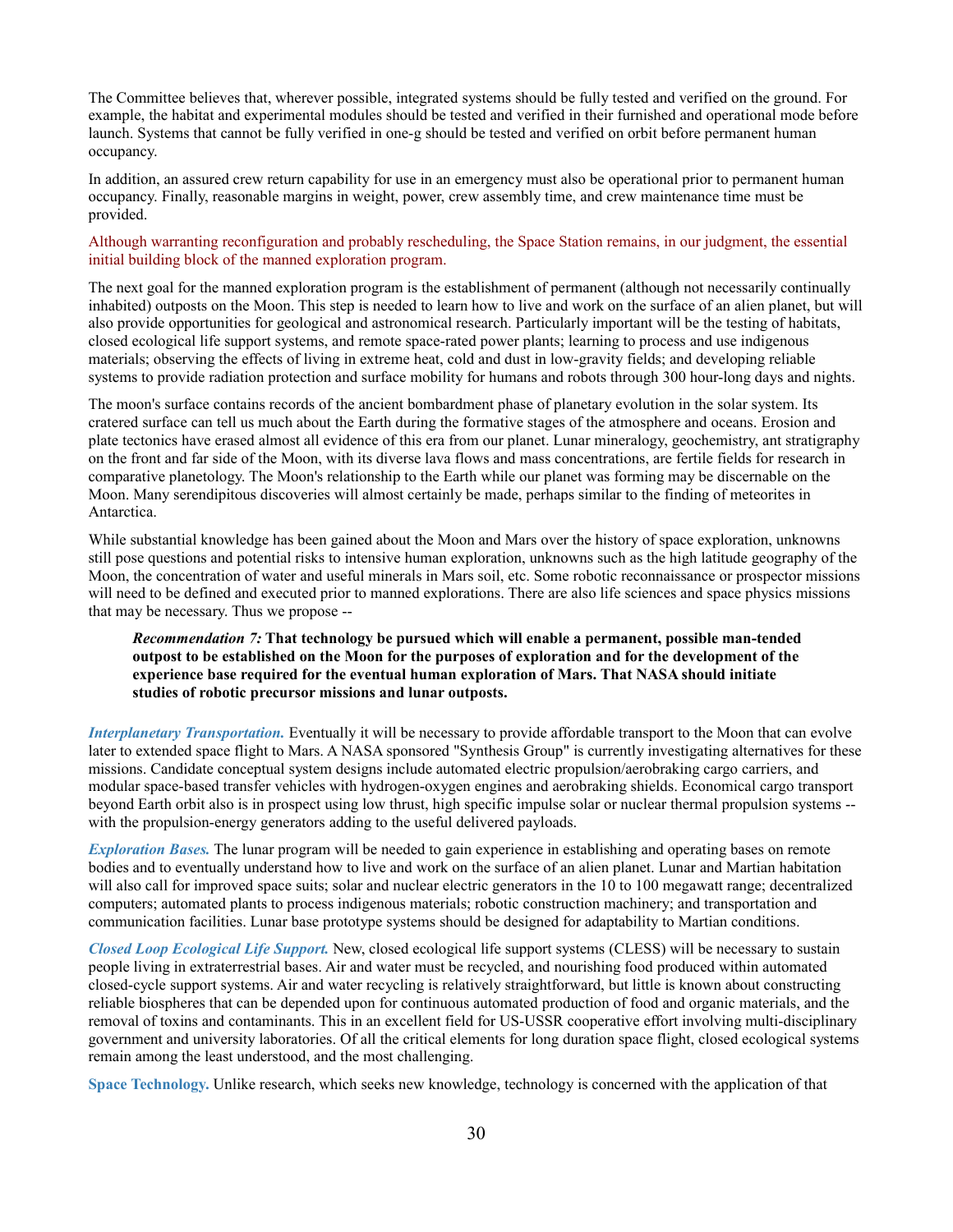knowledge to useful purposes. The development of advanced technology is thus crucial to the success of the exploration and exploitation of space -- whether human or robotic. Since NASA is a major consumer of space products, NASA bears part of the responsibility to assure the viability of the technology base upon which to build the missions of the future.

The serious technological challenge for NASA at the present time does not relate to issues of invention or creativity, but rather to the difficult sequence of taking an invention and turning it into an engineered component, testing its suitability in space; and then incorporating it into a spacecraft system. In its early years, NASA managed this "technology insertion" phase particularly well. But there is a widely-held opinion that although NASA continues to do excellent research, both in its centers and in its affiliated universities, the results of this work are not being efficiently transferred into applications -- a fault, it must be said, that is shared with U.S. industry at large. A prime responsibility of the NASA technology development activity must be to bridge the gap between technology concepts and application to space practice. Prototype developments can be particularly important in this regard.

Unfortunately, NASA has not been permitted to sustain an adequate level- of-effort program in space technology due in recent years to externally imposed budget reductions (Figure 8). We believe that this is a consequence of a lack of appreciation of the key role that technology development plays in enabling future missions, reducing future systems' costs and increasing America's competitiveness. It has, of course, been suggested from time to time that the budget for these activities is not spent effectively. Moreover, since most of the funding is expended within NASA, the university or industry constituency to provide political support for the program is limited. Both of these concerns can be alleviated if technology development programs are made competitive, such that they involve the best talent wherever it may reside -- including in other government agencies where appropriate. In any event, this under investing trend must be reversed. If the nation is to successfully undertake challenging space initiatives in the future, we must reestablish our technology base today.

Among the more critical technology topics that must be pursued are propulsion and aerodynamics including flight evaluations, advanced rocket engines that do not detrimentally impact our environment, aerobraking for orbital transfer, long duration closed ecosystems and life support systems, nuclear-electric space power, space tethers and artificial gravity, automation and robotics, information management systems, sensors, electric power generation, radiation protection and materials and in-space materials processing.

Technology development can be considered in three phases, each of which warrants attention. The first is advanced and/or generic technology that may have broad applicability, such as innovations in data management and storage. The second is technology tied to specific programs, such as nuclear propulsion for the exploration program. The third consists of flight qualification of new technology. Each of these aspects needs to be handled in a different manner.

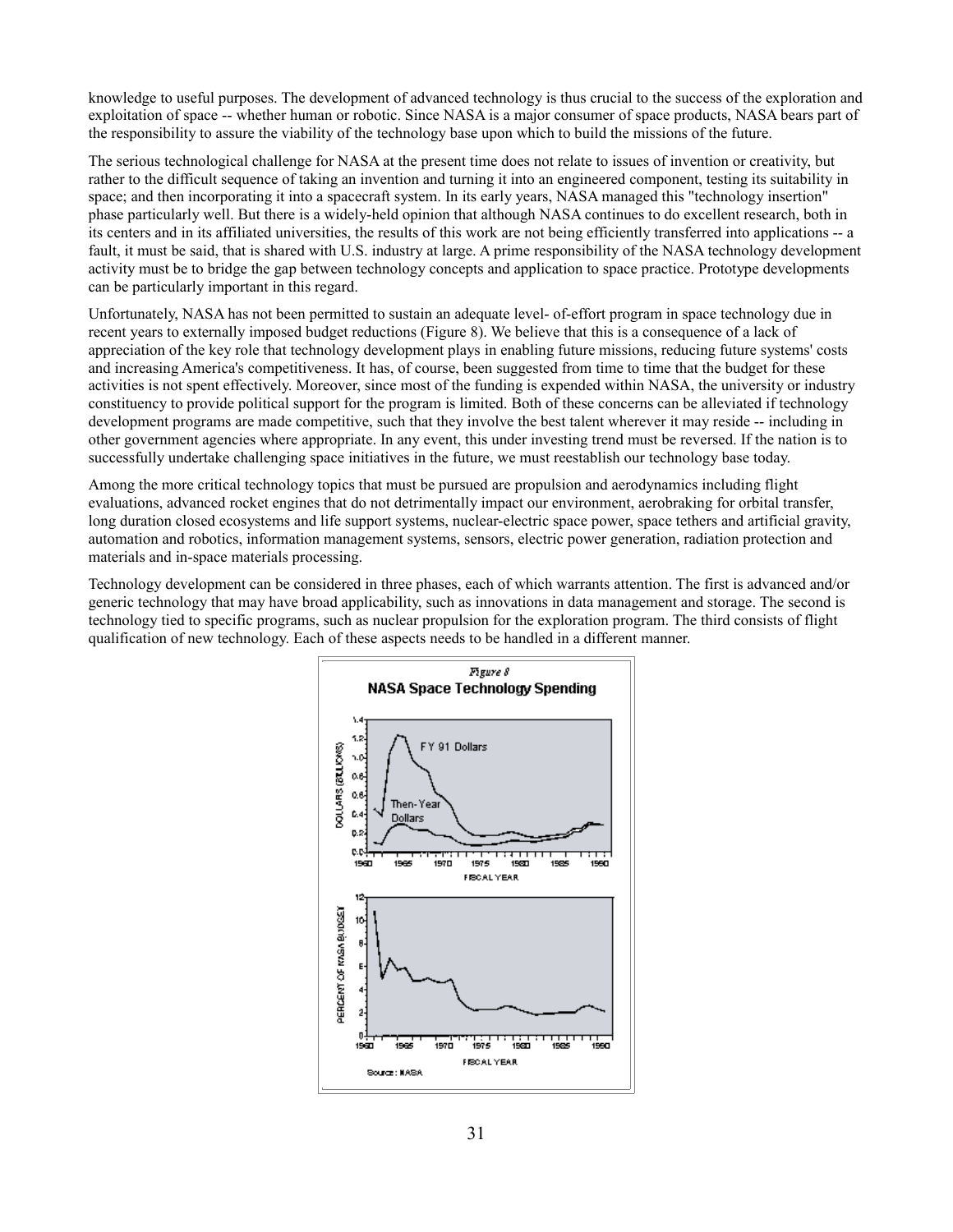#### *NASA Space Technology Spending by fiscal year from 1960 to 1990*

In particular, we believe that technology which may have generic applicability should be developed under the auspices of the Associate Administrator responsible for advanced technology. The accompanying planning effort should involve other appropriate Associate Administrators having responsibilities for major future missions. These concerns lead us to --

*Recommendation 8:* **That NASA, in concert with the Office of Management and Budget and appropriate Congressional committees, establish an augmented and reasonably stable share of NASA's total budget that is allocated to advanced technology development. A two- to three-fold enhancement of the current modest budget seems not unreasonable. In addition, we recommend that an agency-wide technology plan be developed with inputs from the Associate Administrators responsible for the major development programs, and that NASA utilize an expert, outside review process, managed from headquarters, to assist in the allocation of technology funds.**

On a related issue, the Committee is particularly concerned over the low priority that has been given to the development of the life support technologies, and to the fundamental medical aspects of long duration space flight by humans. The scientific community and NASA are now in substantial agreement as to the steps that must be taken to redress this shortcoming. However, responsibility for the conduct of research on these issues, which could affect the fundamental feasibility of space exploration by humans, currently is split between the Office of Space Science and Applications and the Office of Aeronautics, Exploration and Technology -- as well as between two principal centers and several supporting centers. Such fragmentation is debilitating to what should be an urgent and focused research and development program. All flight-related life sciences research that is pursued should be considered technology development, and treated as such within the NASA organizational structure.

The Associate Administrator for Exploration suggested later should be given the authority and responsibility for space human biology activities. Further, we advise that work in this important area be consolidated as far as possible into a single center, with research being contracted on a competitive basis wherever feasible.

#### **Space Infrastructure**

*Space Transportation Systems.* The most fundamental building block without which there can be no future space program is the transportation system which provides our access to space. All spacecraft and mission architectures are constrained by the characteristics of the vehicles that lift them into orbit. When things are going well in space transportation, the space program seems to flourish; when space transportation is troubled, the entire space program languishes and any other error seemingly is magnified.

The Committee finds that the most significant deficiency in the nation's future civil space program is an insufficiency of reliable, flexible and efficient space launch capability. The nation now needs to move ahead and attain a more robust launch capability.

Along with its impressive and unique capabilities, the Space Shuttle has shown itself to be a complex system that is expensive to operate and whose emergence from developmental status has not yet taken place (Figure 9). The presence of the crew adds to its cost and perceived risk. The combination of these factors drives manpower requirements up, complicates payload design, and brings about the high cost of its operation (Figure 10). Planned mission frequencies which are realistic and achievable are considered by the Committee to be essential to cost containment.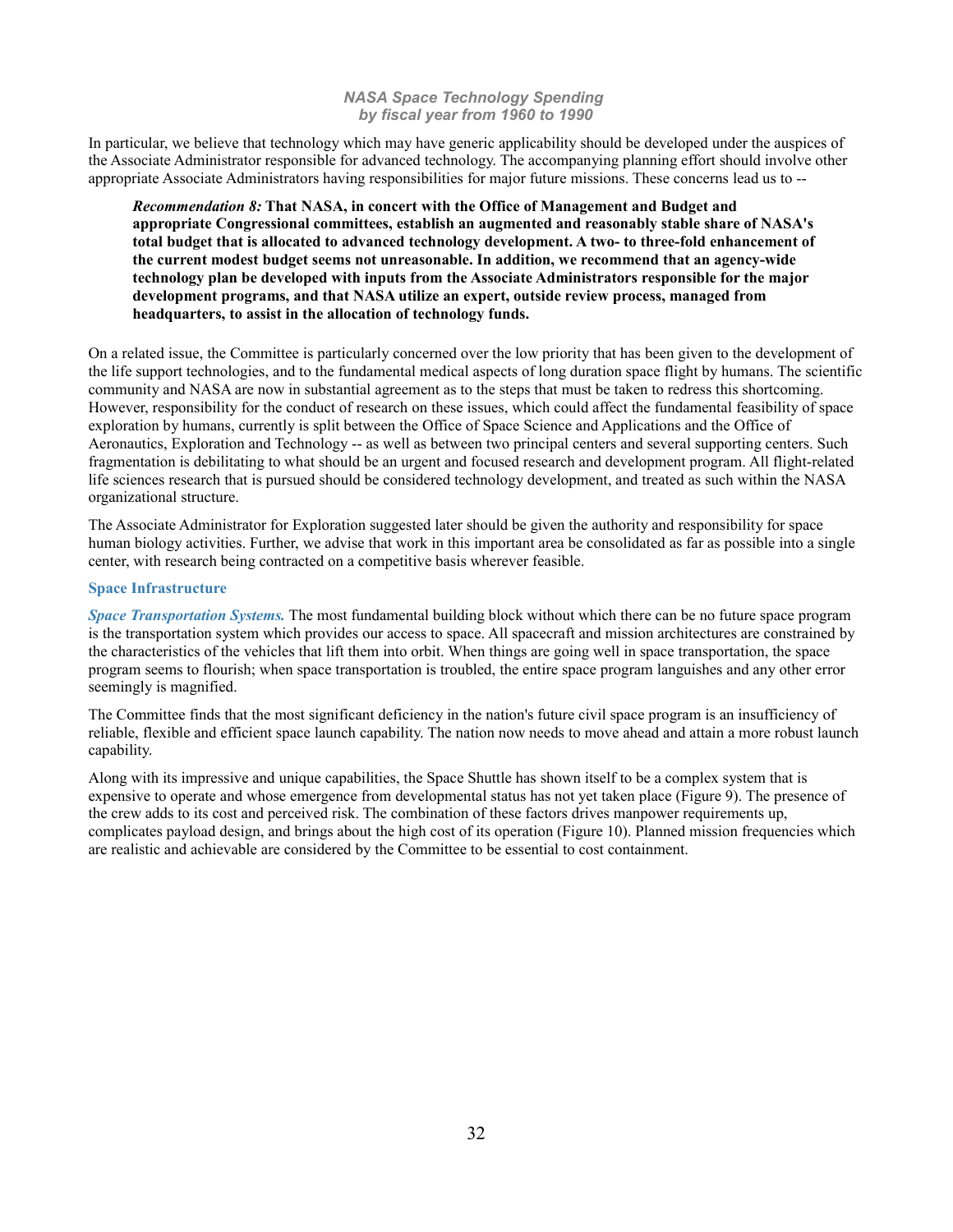Figure 9 **Shuttle Launch Operations Planning and Realization** 



Source: NASA

Figure 10 **NASA Space Transportation** 





Source: NASA

The nation is at a critical juncture as we look ahead to consider how future space endeavors will be influenced and limited by what we decide now about Earth-to-orbit transportation. There is general agreement in all recent space transportation studies (e.g. the Defense Science Board and the NASA Advisory Council studies) that the nation needs a new heavy lift launch capability, but no implementing decision has resulted. These reports, combined with our concern about the heavy dependence upon the Shuttle, point to the unalterable need for the initiation of a major national effort to develop a new launch system that can provide a flexible heavy lift capacity. Not only will an evolving space station need heavy lift support, but other missions also will benefit from reduced dependence upon the Space Shuttle.

The first goal for a new Expendable Launch Vehicle (ELV) system should be to augment support of the Space Station. While the Shuttle might carry out some early Space Station deployment, alternative transportation should significantly reduce the cost and risk of that program. The time to make a commitment to this end is now, for the longer the nation delays the building of a new launch system, the greater is the risk that it will embark upon a space station and a subsequent manned exploration program that eventually could prove unsupportable.

There is a range of choices available for a heavy lift vehicle (*circa* 150,000 pounds to near-Earth orbit). One candidate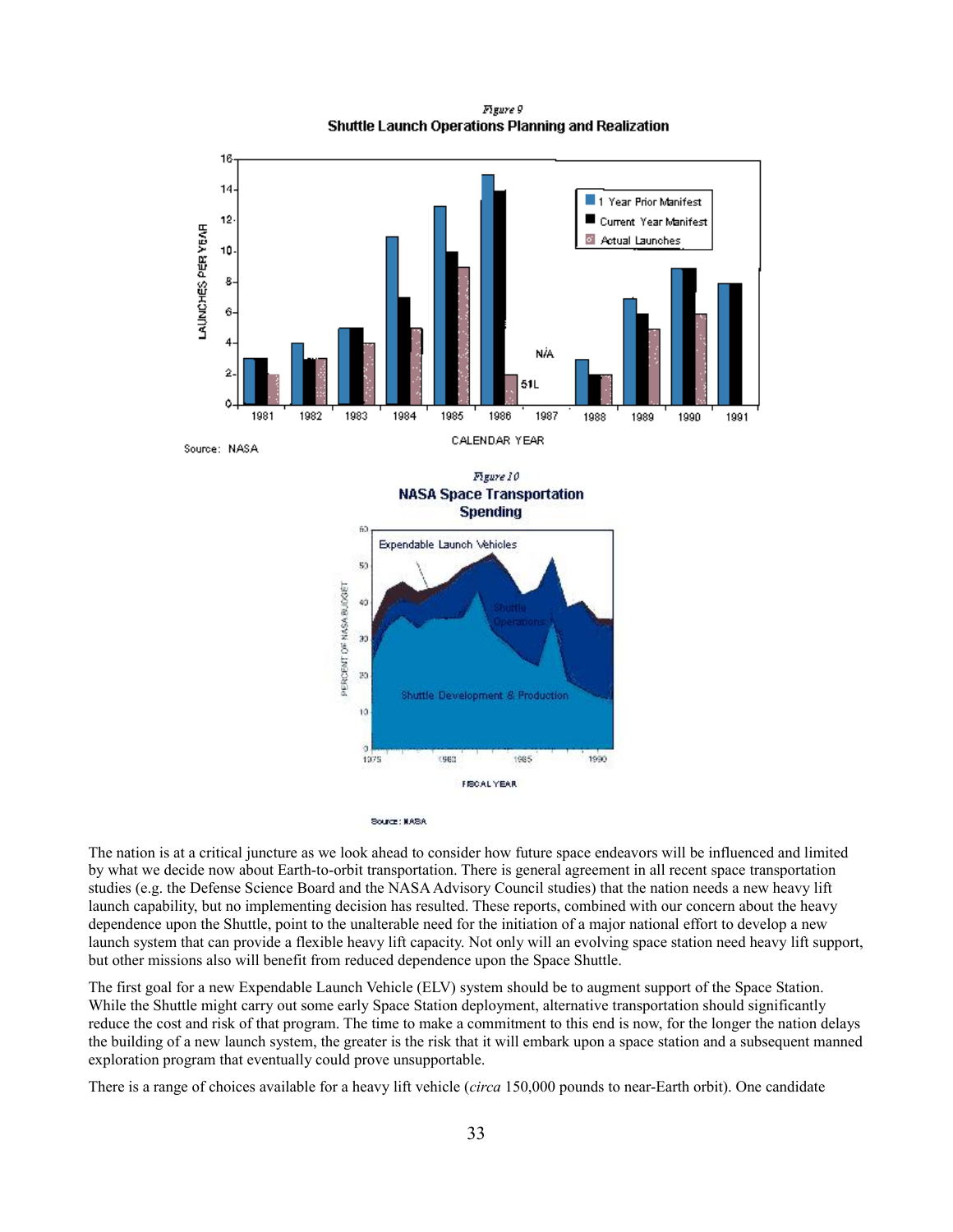would be some form of a Space Shuttle-derived ELV, but there are others. At the extremes, a dilemma lies in choosing between starting the heavy lift system design from a "clean sheet," or selecting a design closely related to the current Shuttle (e.g., a Shuttle-C). The later provides an earlier capability with less initial cost, but the former provides an opportunity for the revolutionary design of a completely new launch system incorporating up-to-date propulsion and support system technology. Assessment of the economics, the lack of firm Department of Defense requirements, the need to further define lunar/Mars payloads, the status of advanced launch system technologies, and long propulsion lead times are all important considerations as the choices are weighed.

On balance, the Committee concludes that the prudent choice -- with an eye toward both the Space Station and the long view -- is an approach that begins with a new ELV system that meets the following criteria:

- Operational capability must be achieved in time to support at least the latter stages of Space Station deployment and relieve its Shuttle dependence as soon as feasible.
- Launch support manpower must be reduced.
- Provision should be made for updating with new components as they become available from the joint NASA-DOD Advanced Launch System (ALS) technology development. In particular, the Space Transportation Main Engine should be introduced into the new launch system at the earliest appropriate time.

This should be the first phase of a continuing effort to upgrade Earth-to- orbit transportation. Some time hence, further advancements in lift capability can be achieved when justified by requirements and technical developments. In particular, this second phase should involve ongoing application of technologies developed in the ALS program, and should lead to the design of an advanced launch vehicle and support system of enhanced efficiency and reliability.

The Committee believes that the U.S. should not plan to depend on any foreign launch capability (such as the Soviet Energia, as some have proposed) to support critical U.S. space programs.

The following summarize our conclusions with respect to launch capability --

*Recommendation 9:* **That the Administration promptly establish and fund a firm program for development of an evolutionary, unmanned but man- rateable, heavy lift launch vehicle. This system should reach operational capability in time to support all but the initial phase of the Space Station deployment.**

NASA and the Air Force should continue a vigorous Advanced Launch System technology program to support both nearterm and follow-on heavy lift requirements. Highest priority in the launch vehicle technology effort should be assigned to the Space Transportation Main Engine (STME). Once a better definition of the lunar and Mars architecture and mission requirements is established, this advanced technology can be infused into a new vehicle design.

In the meantime, because of continued dependence upon the Space Shuttle, NASA should execute its plan to enhance the reliability and safety of this vehicle and to reduce launch costs. The examination already underway of the launch preparation process should be pursued with vigor. Consideration should be given to the possibility that a stable flight rate planning factor including greater margins might, of itself, facilitate the implementation of cost (manpower) savings.

The issue has arisen as to whether NASA should procure another Space Shuttle Orbiter to provide a more robust fivevehicle fleet. The Committee does not support such a procurement at this time. The Committee appreciates that we may lose another orbiter before the proposed new unmanned heavy lift launch vehicle is completely developed, and that this would once again result in a fleet of only three operational Space Shuttles, as has been the case since 1986. But as of the present, we conclude that any decision to procure another orbiter should be deferred and funding for the unmanned launch vehicle given priority. In the meantime, the current NASA practice of procuring structural spares should continue in support of the existing Space Shuttle fleet.

*Recommendation 10:* **The Committee recommends that the procurement of an additional Space Shuttle orbiter, for a five-orbiter fleet operation, not be undertaken at this time, but spares procurement should continue. If an orbiter is lost in the relatively near future, the decision on whether to procure another orbiter should be made in the context of the availability of the new heavy lift launch vehicle and the demands on the remaining orbiter fleet.**

*Alternate Personnel Transportation.* The emergency recovery capability now planned for the Space Station is essential. However, with the exception of the crew recovery system, plans do not now call for a fully redundant personnel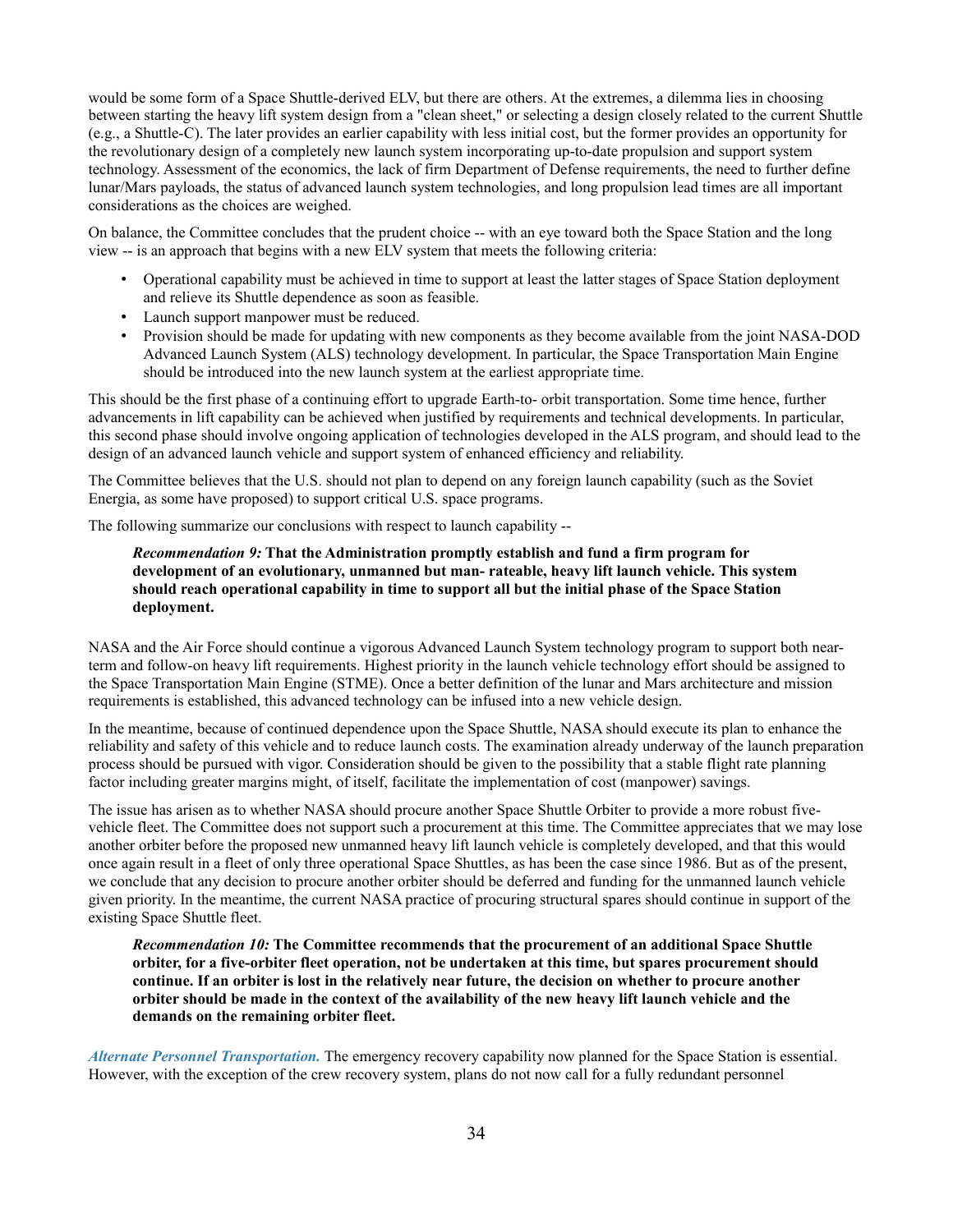transportation capability to assure that manned activity can continue if the Space Shuttle is grounded for an extended period. In light of this situation, the Committee believes a rescue vehicle should be designed and, as a contingency, provision made for expedited development of a two-way transportation capability on a man-rateable ELV for use in the event of a Space Shuttle standdown. Although full two-way capability may be neither affordable nor practical in the near-term, design and development of an emergency recovery system can protect an option for later expansion to provide a two-way capability on an expedited basis. This or some other approach to a redundant personnel transportation, to which NASA could turn in the circumstance posed, is regarded as worthy of attention.

*Recommendation 11:* **That NASA initiate design effort so that manned activity in the Space Station could be supported in the absence of the Space Shuttle. Crew recovery capability must be available immediately, and provision made for the relatively rapid introduction of a two-way personnel transport module on a selected expendable launch vehicle.**

*National Aero Space Plane (NASP).* It would be premature at this point to expect the NASP to play a contributing operational role in Space Station or other orbital support missions for the next 15 to 20 years. Nevertheless, the long-term potential for this unique combination of aerospace technologies could be significant. Use of the hypersonic air-breathing propulsion technique for acceleration of space qualified vehicles as an upper stage from high subsonic to orbital velocities offers altogether new capabilities. Once in orbit, such platforms might dip into the atmosphere and use their aerodynamic properties to generate an orbital plane change, then be boosted back into orbit by the scramjet engine using the atmosphere to supply the needed oxygen.

In spite of the NASP's long-term potential, the Committee generally endorses the view of the Defense Science Board which, in March, 1990, suggested that, at least in the foreseeable future, the NASP's single-stage-to-orbit concept may have been over-emphasized. The more important aspect of this program is its development of air-breathing hypersonic propulsion capability.

**Even so, the relatively modest expenditures needed to move the NASP initiative briskly forward towards a technology demonstration flight program with an X-vehicle are worthwhile, given the potential for a major breakthrough capability. This is exactly the kind of revolutionary program NASA should undertake, although we do not assign it high schedule urgency.**

#### **Management**

We believe that the management hierarchy of the Civil Space Program, within the Executive Branch should be: the National Space Council, to provide policy direction; NASA headquarters, to provide executive management; project offices to provide specific project direction; and centers to offer day-to-day program implementation and supervision of supporting contractors from the private sector and academia.

Various models were examined by the Committee whereby major responsibilities might be shifted from NASA to other organizations, somewhat along the lines of the Department of Defense's Strategic Defense Initiative Organization, government corporations, the Department of Energy Laboratories, etc. With the possible exception of the expanded use of Federally Funded Contract Research and Development Centers, discussed later, the Committee believes that such action would be counterproductive. The fact is that NASA remains the world's greatest repository of space knowledge and experience. Thus, efforts should be devoted to its improvement, not its dismemberment. The Committee concludes --

#### **That NASA should continue to be the nation's principal agent for carrying out its civil space program, under policy guidance from the Space Council, and drawing as appropriate on other government resources and the capabilities of the private sector and academia.**

**External Oversight.** No examination of civil space management issues can consider NASA in isolation, because numerous interfaces exist with other parts of the government, many of which, by law, enable policy direction, funding, management constraints and oversight. Much of this infrastructure has existed since the formation of NASA, including legislative oversight and the existence of a National Space Council, originally mandated by the National Aeronautics and Space Act of 1958. But 30 years of executive and legislative change have taken their toll on the smoothness of many of these interfaces.

In the heady days of the early space program, with its emphasis on catching and surpassing the Soviet space program, NASA was afforded extraordinary latitude by the Congress. Exceptions were made to the generally applicable civil service regulations to permit NASA to attract and retain the very best of the nation's technical talent. Financial and budgetary controls were designed to give the Administrator the flexibility to operate fast-moving programs, e.g. "no-year" funding. Similarly, the agency was granted important powers for procurement, unfettered by such later controls as, for example, the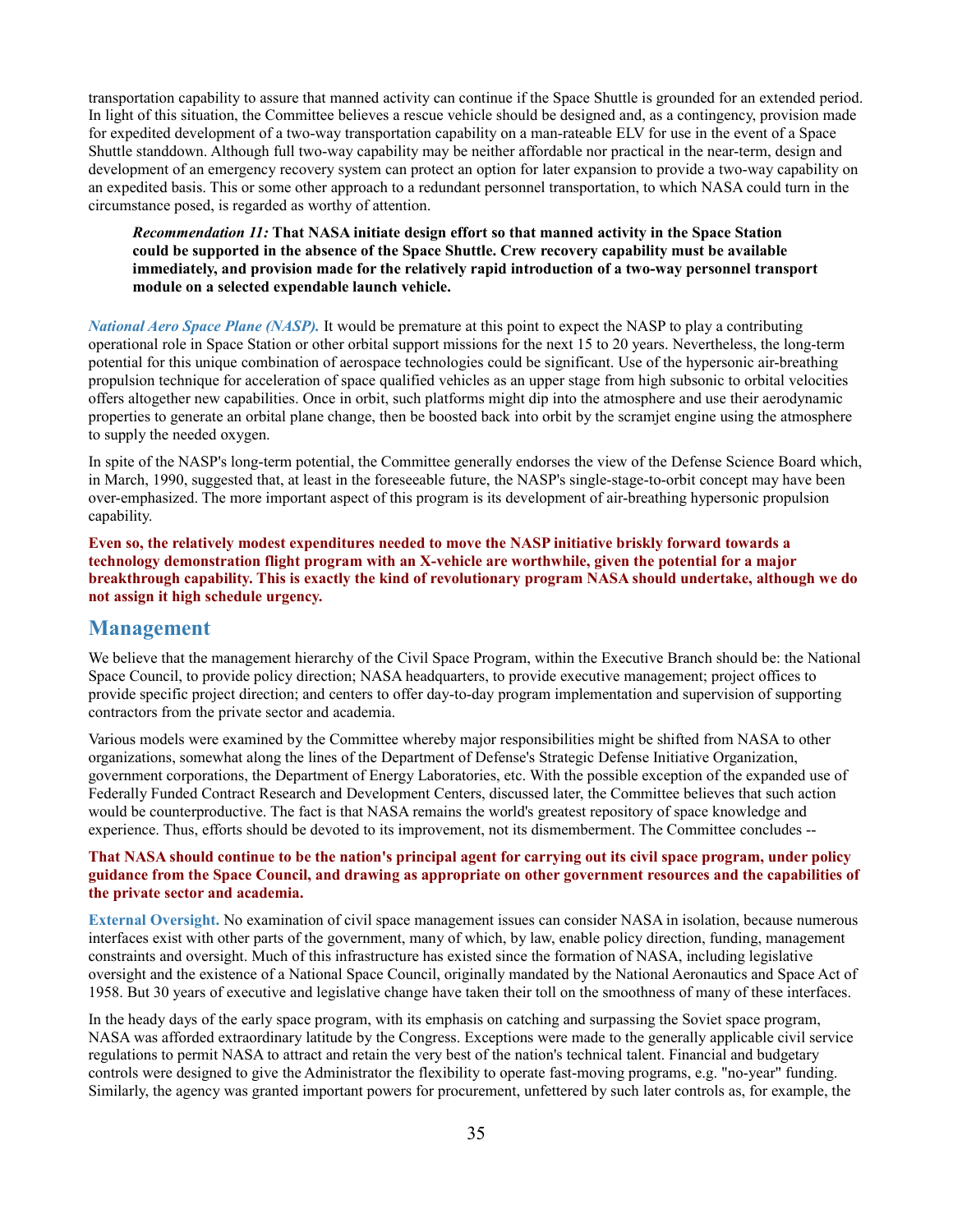act which now places stringent constraints on the agency's ability to acquire computer systems.

*Executive Branch.* Over the years, policy guidance to NASA, and the integration of NASA activities with other technological, scientific, political and national security responsibilities of the U.S. government, have been accomplished in a variety of ways. The management process has now come full circle -- to a new National Space Council, re-enacted in 1988 and implemented by Executive Order on 1 March 1989. Prior to the establishment of this new Council, the policy generation mechanism was a combination of a Senior Interagency Group (SIG- Space) and a working group of the Economic Policy Council -- an arrangement that most considered unsatisfactory.

Various ad hoc groups have wrestled with the matter of setting space policy. One of the more thoughtful recent analyses was conducted by the Center for Strategic and International Studies. This study recommended that the NASA Administrator also serve as Director of Civil Space (DCS -- somewhat equivalent to the Director of Central Intelligence (DCI) in the intelligence community). While implementation of this proposal would not change the role of the Space Council, it would accentuate the important role the head of NASA could and should perform in assisting with the establishment of overall policy, coordinating vital national security interfaces, and integrating all civil space activities (Figure 11). This arrangement recognizes that virtually no governmental civil space pursuit can succeed without the support and participation of NASA, but it also recognizes the importance of coordination with the space endeavor of other government agencies. Indeed, as applications of space capabilities increase, coordination will become more and more essential.



Total Civil Space Budget: \$11.49 Billion Source: National Space Council 1990 Report to the President

Although the "DCS concept" has many attractive aspects, we do not believe that it has received sufficient scrutiny to warrant endorsement at this time. Instead, we propose it for consideration by the Vice President in his role as Chairman of the Space Council.

We are also persuaded that the membership of the Space Council, as provided for in the Executive Order of 20 April 1989, is sufficiently large that its treatment of many relatively routine issues could be facilitated by the establishment of an executive committee. Hence --

*Recommendation 12:* **That a Space Council Executive Committee, chaired by the Vice President and consisting of the Administrator of NASA, the Directors of the Office of Management and Budget and the Office of Science and Technology Policy, the Secretary of Defense and the Director of Central Intelligence, be institutionalized. Other Space Council principals should participate in the Space Ex-**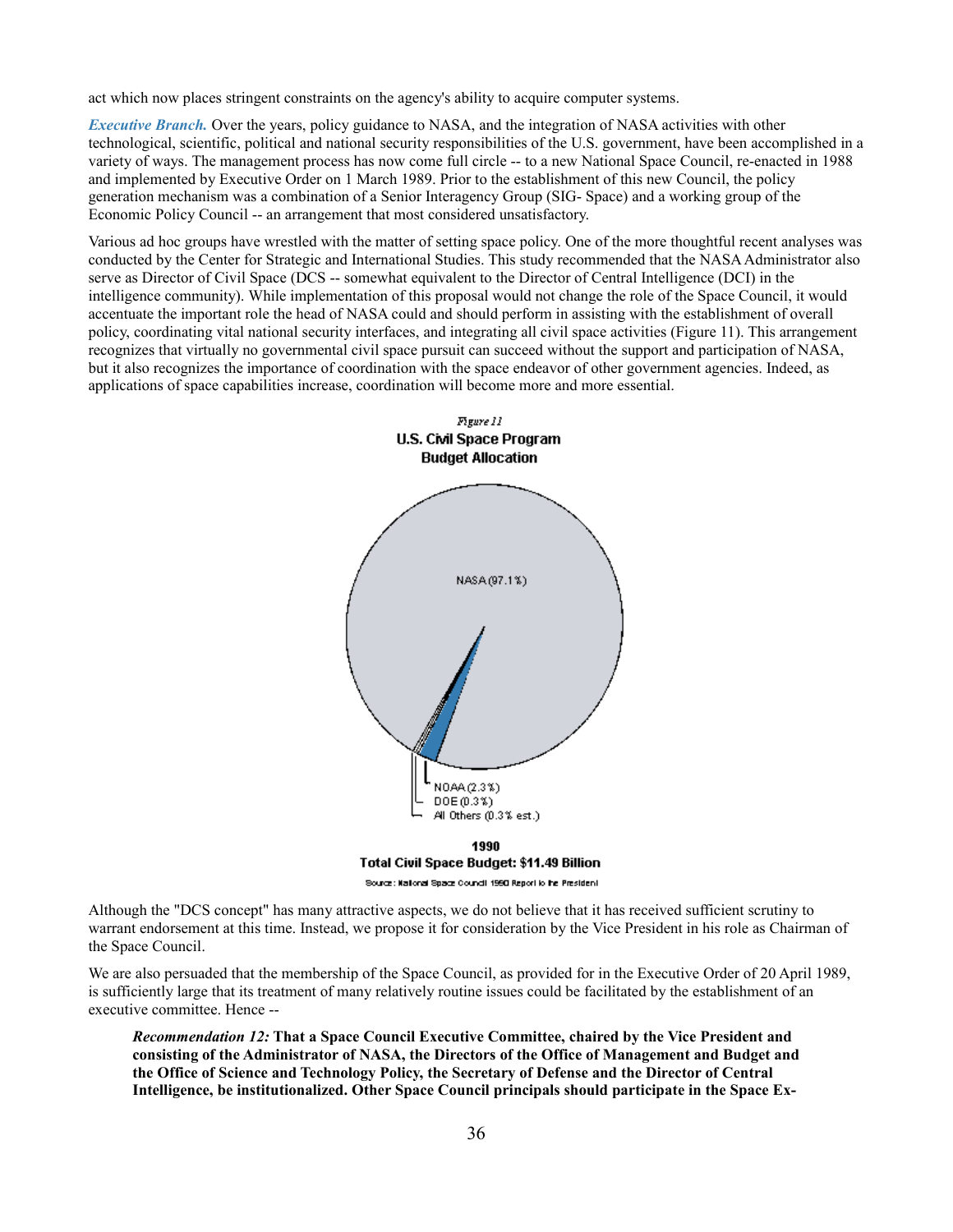#### **Comm meetings when appropriate, at the invitation of the Chairman. Major issues would continue to be addressed by the Space Council as a whole.**

The Committee notes also that, because of the increasing potential for contributions by NASA to America's economic competitiveness, it may be appropriate for the Administrator of NASA to serve as a member (or ex-officio member) of The President's Council on Competitiveness.

*Legislative Branch.* The Committee believes that space program planning and execution could benefit to a significant degree by refinements in Congressional operations related to program approval, resource allocation and oversight. The evident need for greater program stability could be furthered by more comprehensive Congressional debate backed by more accurate programmatic information (especially cost) prior to the time significant commitments are made -- and then greater diligence, absent substantive programmatic changes, to preserving planned funding profiles. Such intensified initial examination should focus on the specific justification for objectives, affordability, timing, implementation policies and technical risks. Congress should demand clarification of any proposal or element considered inadequately defined and substantiated, and also devote attention to options and alternatives.

We believe NASA should develop a 10-year plan to provide Congress with sufficient information on objectives and implementation approaches to permit sound initial budget decisions. Most importantly, this plan should provide cost information, based on straightforward and understandable assumptions, including the costs of development, launch and operations.

Once a program is approved, however, the Congress can and should help provide program stability through consistent and adequate funding. The successful management of multi-year development programs is extremely sensitive to this continuity. Thus, we strongly endorse the use of multi-year funding and "no-year" appropriations whenever appropriate, to provide program stability and reduce costs.

**Internal Management.** The Committee recognizes NASA's past effectiveness in mobilizing government-academia-industry teams to achieve a remarkable set of accomplishments over more than three decades. NASA also has been responsive to a considerable flow of external recommendations, some of which were precipitated by reviews following the Challenger accident. With the implementation of recommended "recovery" steps now substantially completed, however, the Committee has viewed its primary responsibility as that of identifying opportunities that will strengthen NASA's management capabilities for the future.

The Committee strongly believes that the internal management structure of NASA is best determined by those having the ultimate responsibility for the Agency's performance. Therefore, we do not offer firm recommendations in this area. Nevertheless, there are a number of observations that we consider worthy of serious consideration by NASA management, and these are offered below.

#### **Headquarters Functions.**

*Systems Concepts and Analysis.* The Administrator and his senior staff have an increasing need for the provision of both policy formation support and independent analyses, not only in the formulative stages of programs but also as an ongoing review function. Increasingly there will be issues that cut across organizational and programmatic boundaries. Thus, particularly in the early conceptual phases of programs, there will be an increased need for systematic reviews of requirements and benefits. The analysis function proposed below should provide the Administrator with independent expertise to generate and asses alternative approaches to program objectives, and to balance these objectives against overall national goals. The existence of this group of perhaps some 30 highly qualified individuals should also stimulate improved planning and program coherence throughout the agency.

It will be difficult to recruit this senior systems engineering and analysis capability entirely from within NASA given the constraints on personnel transfers, and almost impossible to recruit it from outside of NASA due to the constraints of current civil service salary regulations. Accordingly, we propose --

#### **That a Systems Concepts and Analysis Group be formed in the NASA headquarters to serve the Administrator. This group would consist of a small, elite civil service staff supplemented by a new or existing Federally Funded Research and Development Center (FFRDC). (Item A.)**

Such a center could possibly be affiliated with a university, or not-for- profit institution but an industrial affiliation would not be appropriate under most circumstances. The practices of the Department of Defense in using such centers should be considered.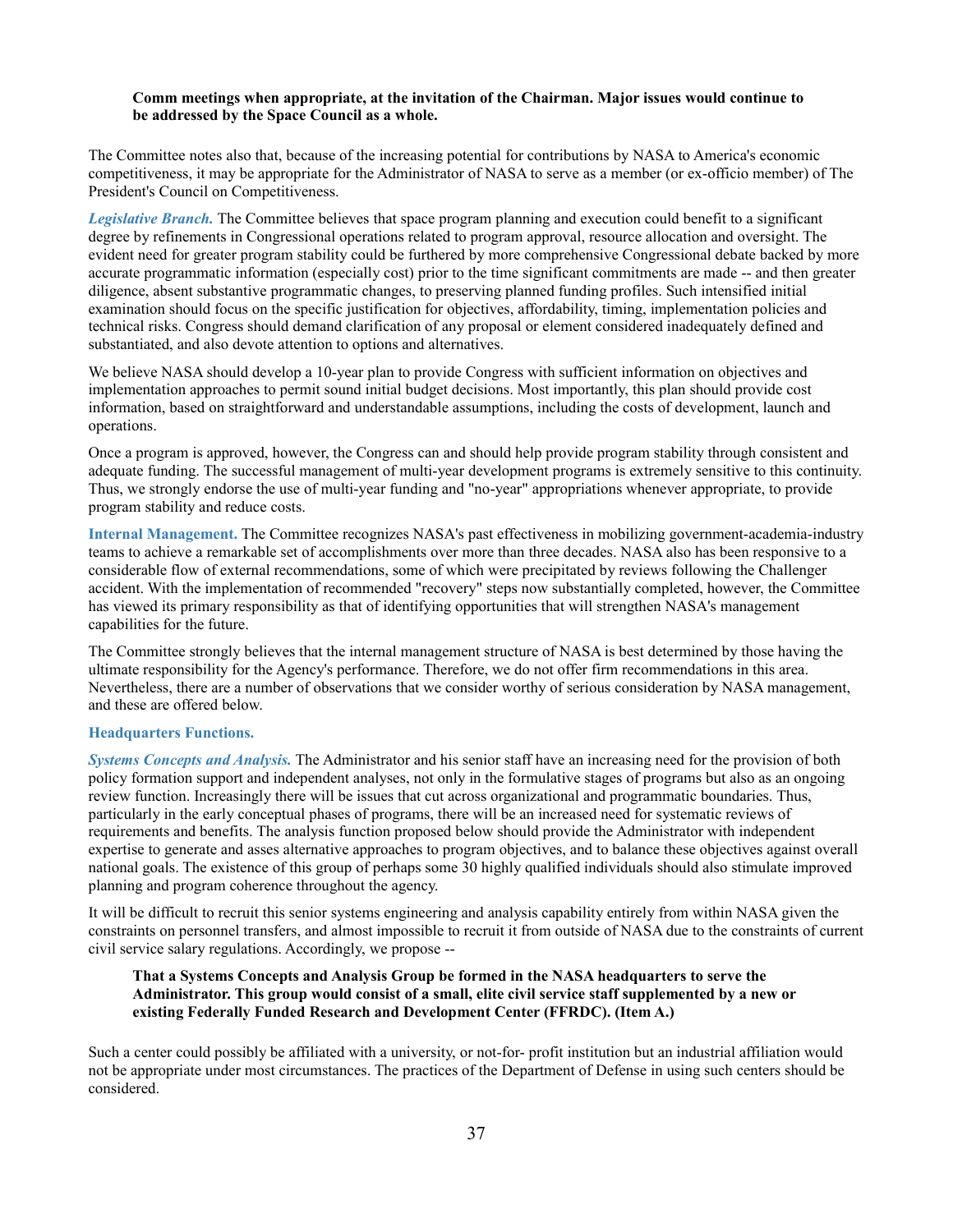*Independent Cost Analysis.* NASA as well as other agencies of the government have been embarrassed from time to time by less than accurate estimates of project costs. The causes are well understood, and include program initiation before enabling technology is proven, overselling on the part of program advocates, both in government and industry, and failure to include all costs when evaluating a program. With programs becoming ever more costly and complex, it now appears to be an appropriate time for the Administrator to have access to a highly skilled and independent cost estimating and analysis capability. Again, top-notch specialized personnel will be required, perhaps 20 in number, but in this case recruitment should not be inordinately difficult. However, this group must be capable of utilizing modern approaches for assessing the costs of complex advanced technology systems manufactured under a variety of management and business strategies. In short, we suggest --

**That an independent cost analysis group be formed to serve the Administrator and the Administrator's staff. This group should be charged with the responsibility of providing to the Administrator a recommendation on all significant cost estimates provided to the Congress or to the Office of Management and Budget. Their cost estimating procedures should include contingency analysis techniques. (Item B.)**

*Exploration*. Exploration of the solar system, using both unmanned and manned systems, has been and will continue to be a core mission of NASA. Since the nation's first extra-terrestrial probe, Pioneer IV in 1959, exploration activities have been distributed across various NASA Associate Administrators (Science, Manned Space Flight, etc.) While achieving great success in lunar and planetary exploration, we continue to encounter uncertainties regarding the appropriate use of manned vs. robotic exploration, and the legitimacy of science as a rationale for exploration. In reality, exploration will be a continuum of robotic missions preceding the presence of man, and science will continue to be a strong rationale for exploration -- but certainly not the only motivation. For these reasons, we believe it is time to consolidate the exploration activities of the agency under a single Associate Administrator. We propose, therefore --

#### **That an Associate Administrator for Exploration be established with responsibility for both robotic and manned exploration of the Moon and Mars, the humans-in-space portion of life sciences studies, and technological foundations for manned and unmanned exploration of the Moon and Mars. (Item C.)**

*Space Station.* The Report of the NASA Management Study Group in 1986 recommended that the Space Shuttle and the Space Station be placed under a single Associate Administrator. This was accomplished in the Office of Space Flight. The rationale for this recommendation was the perceived close interdependence between the Space Shuttle and the Space Station. We have concluded that it is time to reassess that decision. Together, these two programs represent 47 percent of the 1991 NASA budget, but they are in very different phases of their program life cycle, demand different management skills, and impose different pressures for attention upon management. Furthermore, while there are indeed important interfaces between the two programs, the reconfiguration of the Space Station should ensure that these interfaces become relatively more straightforward.

As will be noted in the next section, we suggest that operations be separated from development. Accordingly, we propose that the Space Station program be grouped with other space flight developments such as the Advanced Solid Rocket Motor (ASRM), the Alternative Crew Recovery System (ACRS) and the development of a new heavy lift launch vehicle. With regard to Space Station mission requirements, we suggest that the Associate Administrator for Exploration serve as focal point. Thus, it it proposed --

#### **That the Space Station and other space flight development programs report to a NASA Associate Administrator for Space Flight Development. (Item D.)**

*Space Flight Operations.* The conduct of civil space flight operations, and the dominant role of the Space Shuttle, was raised continually during our deliberations by knowledgeable individuals and groups with strong interest in NASA and the national space program. Their comments frequently referred to the consuming effect this responsibility can have on NASA's senior management, limiting the time available for the planning and direction of leading-edge technological developments. A belief also was expressed that the merging of operations into a largely developmental organization does not foster the building of a professional operations cadre which can best manage this vital responsibility. Solutions proposed for this dilemma included the transfer of Space Shuttle operations to some to-be-determined "other government agency," such as a quasi- governmental corporation, or to the private sector.

A clear statement of the problem appears in a 1988 National Academy of Public Administration report entitled, "Effectiveness of NASA Headquarters", as follows: "We have...concluded that the term "operational" as applied to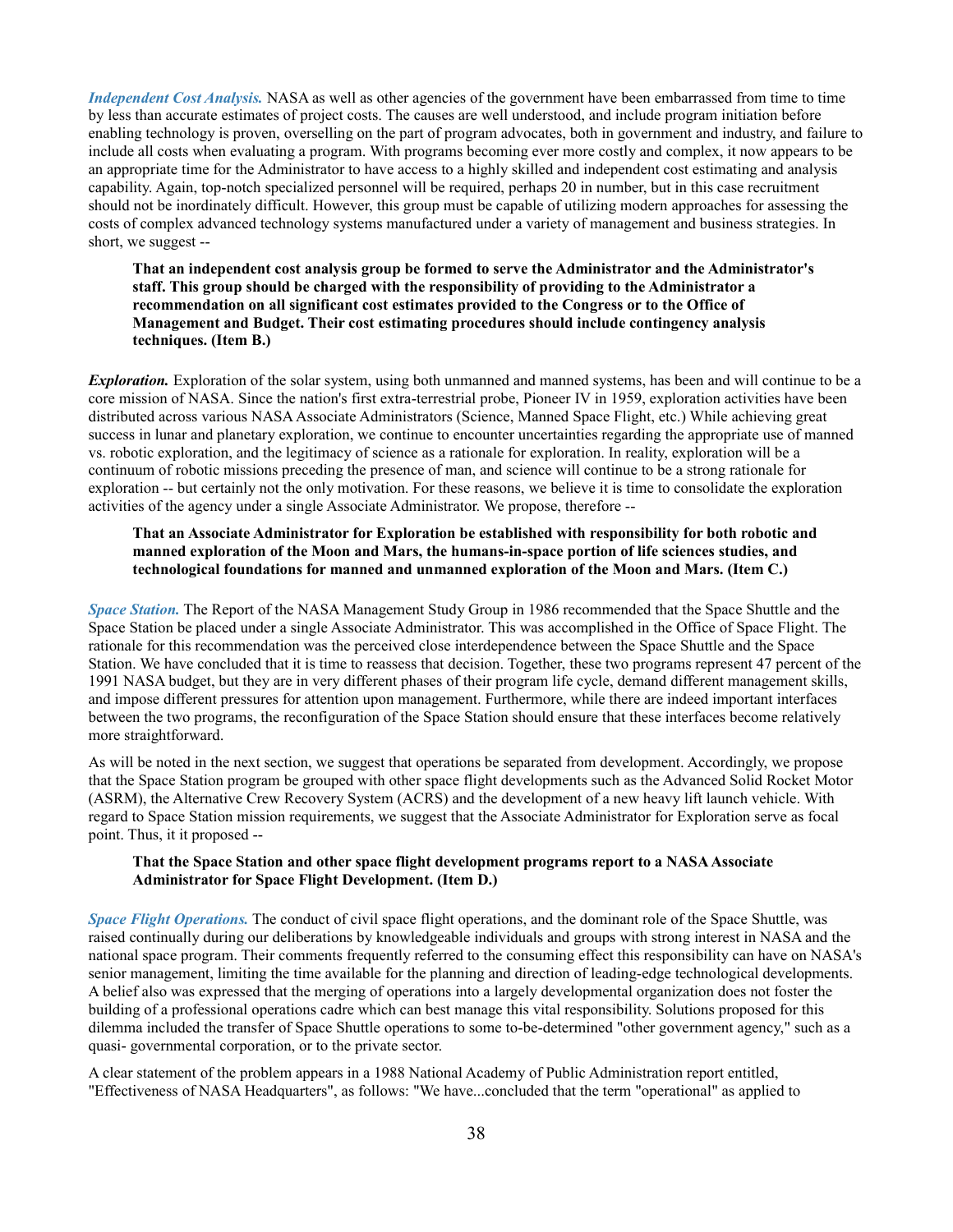commercial aircraft, to ships, or to mass-produced articles of defense will most likely never apply to space systems in the same context. What we do see, however, are large, complex space systems such as the Shuttle and the Space Station that are or will be largely driven by operational issues -- turnaround time between flights, manifesting, retrofitting of design changes for safety, cost or payload capability purposes, logistics, training of basic and science crew members, and so on. There are not the basic work of research and development leading to new concepts and ideas for future space systems, nor for expanding knowledge of the universe and discerning the implications of that knowledge for life on this planet or elsewhere." The report goes on to recommend an organizational separation, from the top of the agency down, on the two matters of space flight operations and space system development.

We endorse this approach, including the establishment of an Associate Administrator for Space Flight Operations. The responsibility of this individual should include Space Shuttle operations, ELV operations, and the Tracking and Data Systems organization. This Associate Administrator should have the institutional responsibility for injecting operational requirements into new programs to assure that they can be effectively operated over their lifetimes at reasonable cost. At the appropriate time, the responsibility for Space Station operations would also be assigned to this office. It is thus proposed --

#### **That an Associate Administrator for Space Flight Operations be established whose responsibilities initially would include Space Shuttle operations, existing ELV operations, and tracking and data functions. Prior to implementing any such change, a detailed transition plan should be prepared and afforded full safety review and approval. (Item E.)**

Current and possible headquarters organizational alignments are summarized in Figures 12 and 13.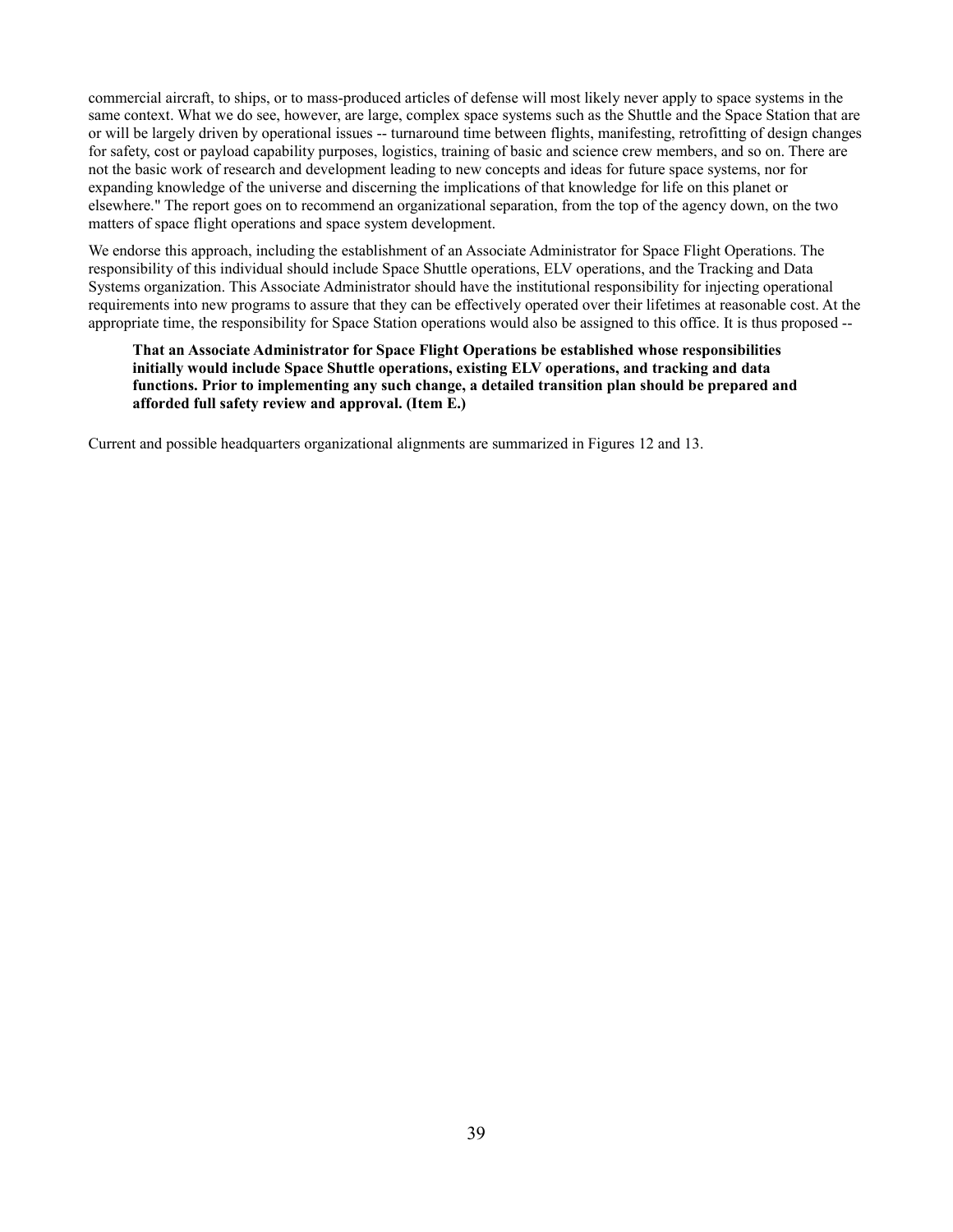STAFF FUNCTIONS PROGRAM FUNCTIONS ADMINISTRATOR. ..... ..... I I I I I am a march of the state of the state of the state of the state of the state of SPACE AERONAUTICS EXPLORATION SPACE SPACE<br>8 FLIGHT OPERATIO & & & & FLIGHT OPERATIONS **APPLICATIONS** 

*Figure* 12 Nominal Current Headquarters Functional Organization

*Figure* 13 **A Possible Nominal Headquarters Functional Organization** 

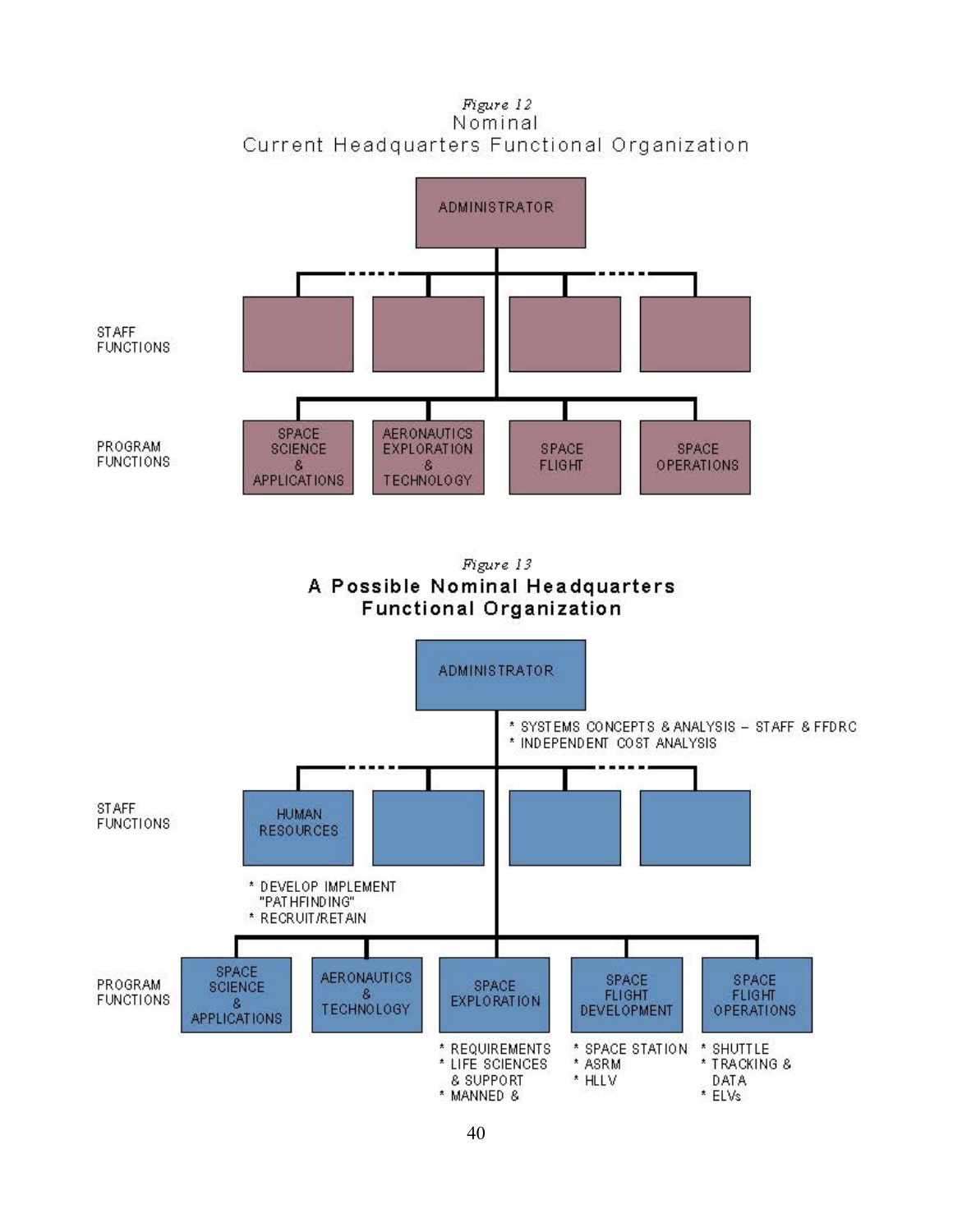*Shuttle Operations.* Management mechanisms now used to bring senior supervision and discipline to bear on Space Shuttle operations reflect the special emphasis that this has received in the last few years. Although occasional launch delays still occur, a process appears to be in place which surfaces concerns and resolves them. On the other hand, the Shuttle launch operation has evolved into a relatively slow and deliberate process, and we conclude that the laborious and labor intensive methods now employed may become a limiting factor in achieving the planned flight rates. Further, it is not likely that the Space Shuttle will ever emerge from the inherently expensive quasi-developmental stage unless responsibility is eventually moved from a development oriented center to the operationally oriented Kennedy Space Center (KSC). Such a move would appear logical since the maturation of Space Shuttle operations drives the focus of program activities toward KSC as flight rates increase. This transfer of support responsibility to KSC should include the concentration and centralization of as much of the program management from other locations as is feasible, including from headquarters.

Such a major move should be carefully implemented only when a reasonable and regular flight rate has been re-established, but the Committee is persuaded that now is the time to begin planning the process. The ultimate goal should be a safe operation, performed as efficiently and routinely as its complexity permits, and not burdened by excessive layers of management that are the legacy of the development era and recovery from the Challenger accident. Particular attention must be paid to management accountability at each stage of the transfer process. We conclude that --

#### **NASA should begin the deliberate process of planning for the transition of the Space Shuttle from development to a more nearly operational status at Kennedy Space Center with continuing technical support from other centers, and with appropriate certification of safety considerations at each step of the transfer process. (Item F.)**

*Project Management.* There is general agreement that projects should be assigned to, and largely performed by, a single center whenever possible. Nevertheless, there will always be some projects that demand assignment to more than one center because of the size of the projects and the necessity to draw on diverse expertise.

NASA has tried various approaches to this management challenge, ranging from headquarters project management to several forms of lead center arrangements. We submit, however, that day-to-day project management should not be performed from headquarters. It is not a natural function for any headquarters organization; people are not, and should not, be present within a headquarters in adequate numbers to staff such a function; the headquarters skill mix is inappropriate to project management; and the attempt to perform day-to-day project management undermines the critical oversight role that is a proper function of a headquarters staff.

Instead, we propose --

#### **That NASA adopt as standard for the management of multi-center programs, a headquarters project manager and staff located at or near the "Primary Center" involved in the undertaking. A key attribute of such a project office would be its systems engineering capability. (Item G.)**

This approach will preserve the integrity of the headquarters supervisory function while providing the project manager with the technical, administrative, and systems engineering support he or she will require.

*Center Management.* As NASA evolved during the decade of the 1960's, the missions of each center were relatively crisp and their respective capabilities developed into centers of excellence. To a large extent, these roles still exist and in many cases centers of excellence still prevail. But the focus has become somewhat blurred, for reasons that are generally well understood. With the phase-down following Apollo, several centers found their future prospects greatly diminished and sought additional work that could keep their talented staffs employed. As significant competence built up across centers in a variety of fields, diversification was sometimes even encouraged by headquarters program managers seeking competition between centers for new work.

The issue in this case is whether center responsibility overlap is appropriate in disciplines such as astrophysics, Earth sciences, microgravity and life sciences. The answer is no. Such diversification is inimical to a vigorous agency moving into new areas of space exploration. Each element of diversification requires additional (scarce) knowledgeable management, facilities and funding, and represents a corresponding diversion from the center's core mission. Hence --

#### *Recommendation 13:* **That NASA management review the mission of each center and consolidate and refocus centers of excellence in currently relevant fields of science and technology with minimum overlap between centers. An appropriate balance between in-house and external activity also should be developed.**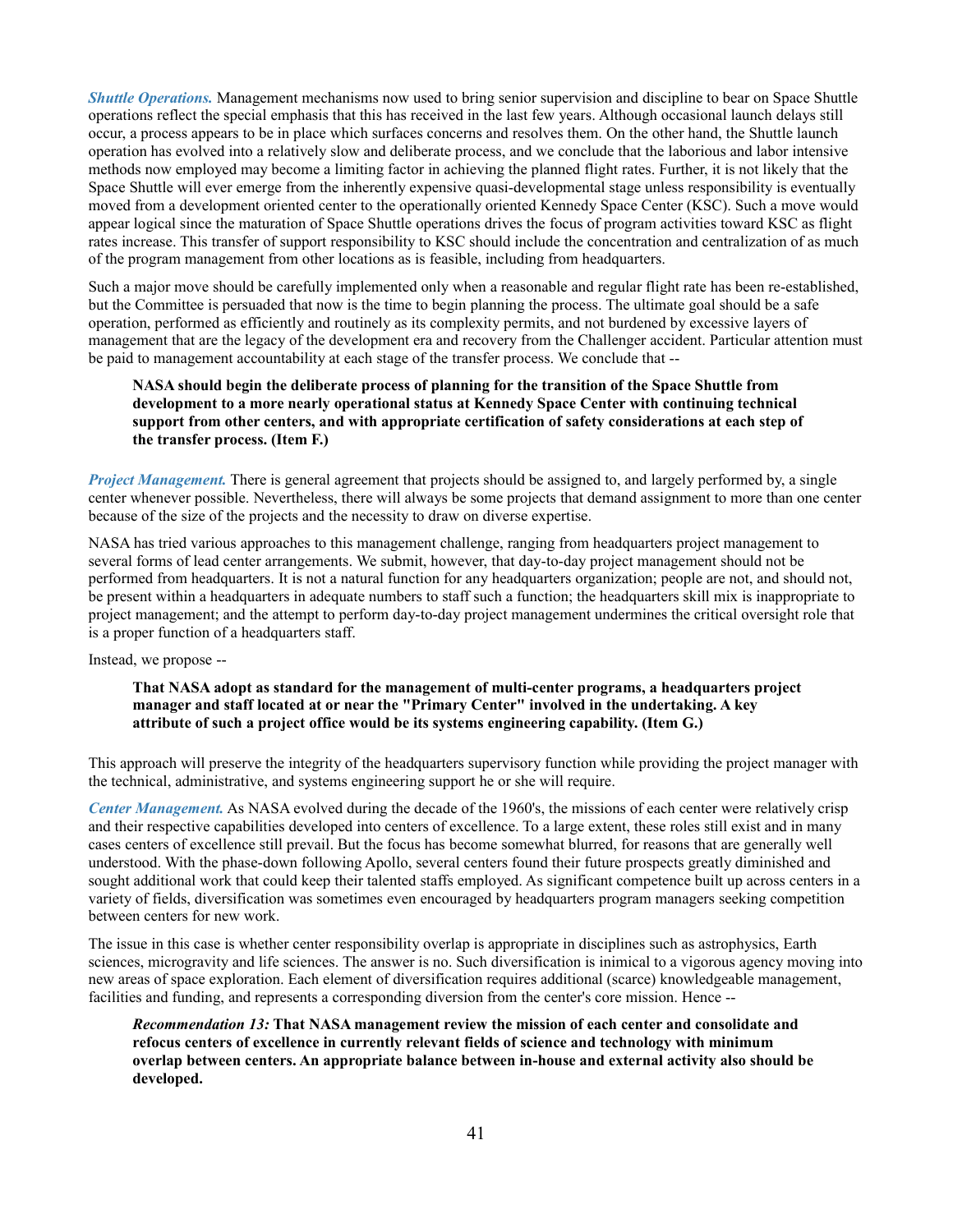*Internal/External Division of Labor.* Over the years, NASA has developed a characteristic management style in the conduct of its research and development activities. Its approach was originally nurtured by the groups from which NASA was formed (primarily the NACA centers and Army space activities) and was institutionalized during NASA's first decade, when external space expertise hardly existed, and an aerospace industry had yet to be developed from airframe companies, their suppliers, and a nascent electronics industry. A supportive academic infrastructure also had yet to be generated. In this period, it was necessary for NASA to perform a great deal of work in-house, and to provide a substantial degree of oversight to the newly formed "space-industrial-academic complex."

We believe that it is time to reconsider this management style, and to identify improvements that are relevant and necessary as the civil space program enters the next decade of research, development and exploration. Clearly, one very important advantage of NASA's approach is the existence of a staff with the ability to "buy smart" by virtue of hands-on experience. But the environment has changed. There is now a large and experienced space- academic community and an industrial base whose skills are broad and deep. The Department of Defense sponsored National Security Space Program is almost twice the size of NASA's program, but operates with only limited in-house laboratory support, and there is now an infant but developing commercial space industry.

NASA's civil service complement has remained relatively constant since the Apollo tail-off. On the other hand, in recent years this staff has been considerably augmented by the use of support service contractors (Figures 14 and 15). Issues that warrant consideration in this regard include: (1) What is an appropriate division of responsibilities between government and support contractor personnel?; and (2) Is such an organizational structure appropriate for NASA's emerging future responsibilities? Management's reassessment of this situation should recognize that some "hands-on" work must be retained as an important part of each center's responsibility. Legitimate functions include the mandate to push the frontiers of space science and technology continuously forward, as well as to train the future managers of large, complex space systems. But this should not be taken to mean that NASA must continue a substantial effort in every space-related field. Rather, NASA should focus its hands-on activities on the relevant emerging and strategic technologies, on tasks not able to be readily pursued elsewhere, and on the oversight of its contractors.



Turning to issues related to procurement, NASA, the national security organizations and various commercial entities all use different approaches to the conduct of this function. No single approach is correct for all situations. The Committee has noted, however, marked differences with respect to the staffing of the procurement operation within NASA. For instance, a typical national security space system will be managed by a program office of some 30 to 50 people augmented with either a Federally Funded Research and Development Center (FFRDC), a systems integration contractor for technical and systems engineering support, or a prime contractor from industry. NASA, on the other hand, typically utilizes a corresponding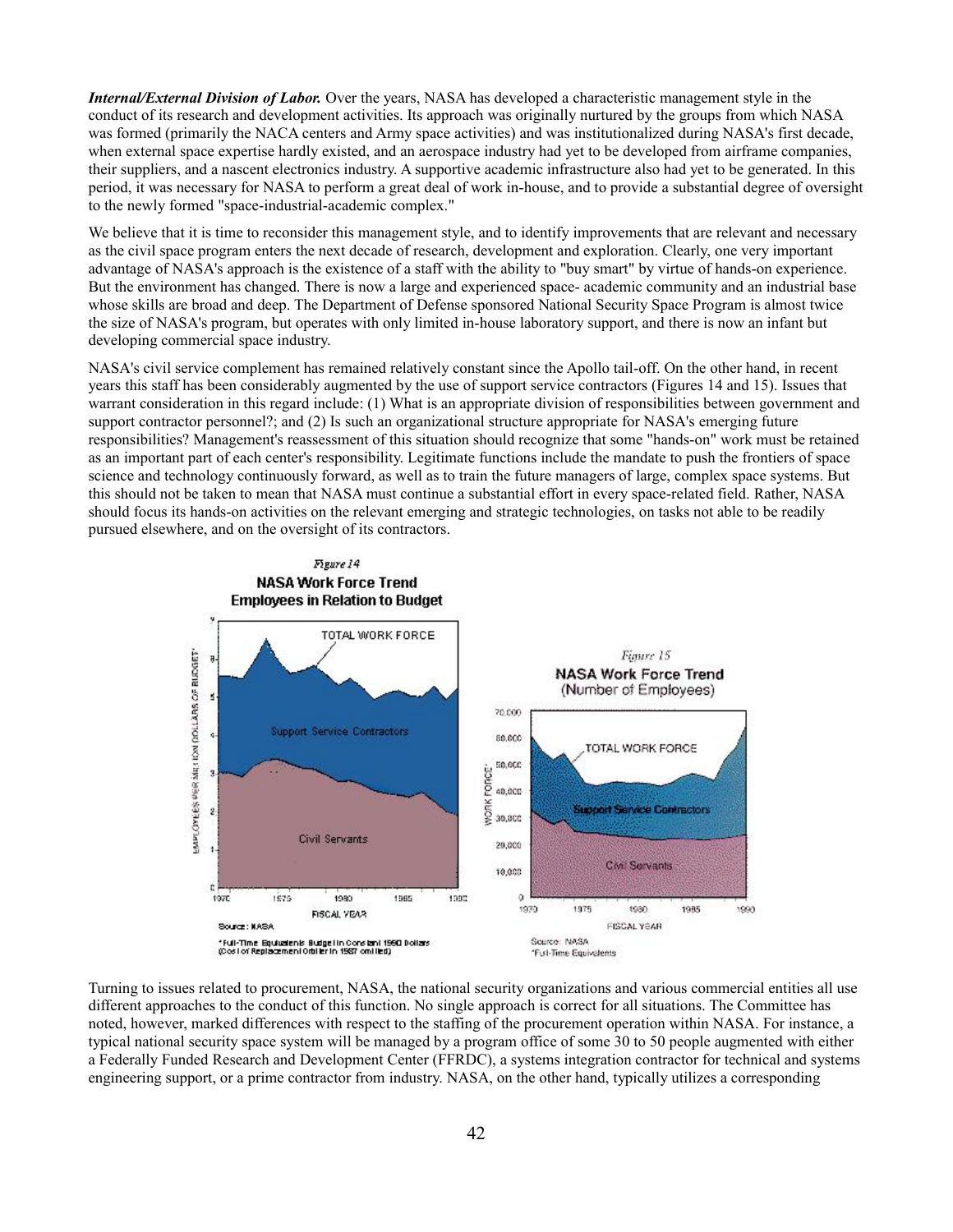program office which relies on center laboratories for technical support. In general, many more people are involved in NASA's approach, and certainly more government people. NASA technical staff members have remarked that contract oversight duties now consume a disproportionate amount of their time; time that they believe would be more beneficially devoted to hands-on work. Some centers address this concern by instituting a career branch point at which an experienced engineer or scientist can choose between remaining at the "bench," or becoming more involved with management. This approach helps assure a continuum of "smart buyers." However, we believe that--

**NASA should concentrate its "hands-on" expertise in those areas unique to its mission, and avoid the excessive diversion of technical or mission specialists to functions which could be performed elsewhere. Contract monitoring is best accomplished by a cadre of professional systems managers with appropriate experience. Increased use of performance requirements, rather than design specifications, will further increase the effectiveness of this approach. (Item H.)**

*Procurement Policy.* The critical issue of federal procurement policy has been addressed repeatedly by numerous panels and commissions for at least a quarter of a century. The Committee concludes that were the findings of these past reports to be implemented, a sufficient basis would be provided for improving the procurement system. Hence, no further detailed recommendations are made here. Worthy of note, however, is the fact that since 1965, more than 60 new procurementrelated public laws have been enacted. In addition, 25 Executive Orders, 16 Office of Management and Budget Circulars, and 24 Office of Federal Procurement Policy Letters have been issued, all of which affect the procurement process directly.

With few exceptions, none of these laws, orders or circulars distinguishes between the procurement of routine housekeeping or office supplies and state- of-the-art technology, hardware, or services. Although it was not within the scope of the Committee to judge the merits of these regulations, we were repeatedly advised that their cumulative effect was to lengthen, complicate and increase costs associated with the procurement process. We also noted numerous instances where direction, reports and limitations were included in annual authorization and appropriation acts that targeted the procurement and management processes. Each year such instructions add to the cumulative administrative and cost burdens. We conclude, therefore--

**That the Legislative and Executive Branches should review the combined effect of current laws, executive orders and circulars on efficiency of high-technology research and development operations. After review, pilot test acquisitions should be conducted with as many of the non- critical, procurementrelated objectives removed as possible. The intent should be development of a more efficient process permitting both swift technical progress and sound business management. The results of the study and the pilot tests should be reported to the President and the Congress. Appropriate actions by the Legislative and Executive Branches should be recommended. (Item I.)**

**Commercial Programs.** At the time of its formation in 1958, NASA was assigned responsibilities extending well beyond the conduct of individual space missions. These responsibilities included enhancing the technical competitiveness of the U.S. in space-related industries, and the transfer of space derived technologies into all appropriate elements of American industry.

The direct application of space technology to the public good and to the economic benefit of the nation's industries began almost at the outset of the Space Age when Tiros I, the first weather satellite, and Echo I, the first communication satellite, were launched in 1960. The communication satellite industry rapidly became an important commercial commodity in the international marketplace.

Recognizing the growing importance of satellites and other possible commercial space products and services to the nation's competitive position, the Administration and the Congress expanded the scope of the Space Act in 1984 to require that NASA, together with its previously assigned duties regarding the development and transfer of space technologies, now additionally "seek and encourage to the maximum extent possible the fullest commercial use of space." The agency is thus charged with actively fostering a commercial space industry in much the same way as its predecessor NACA promoted (and NASA still promotes) the nation's broadly successful aviation industry. The Committee feels strongly the importance of the government's aggressively pursuing and meeting this responsibility to encourage space commercialization because:

- Domestic commercial space companies have grown to annual revenues exceeding \$3.5 billion in just three decades; thus their products and services represent an increasingly important economic sector in the world marketplace;
- The U.S. cannot remain competitive in space technologies common to the world market unless private sector companies have and can sell high- technology products; correspondingly, only private capital can bring space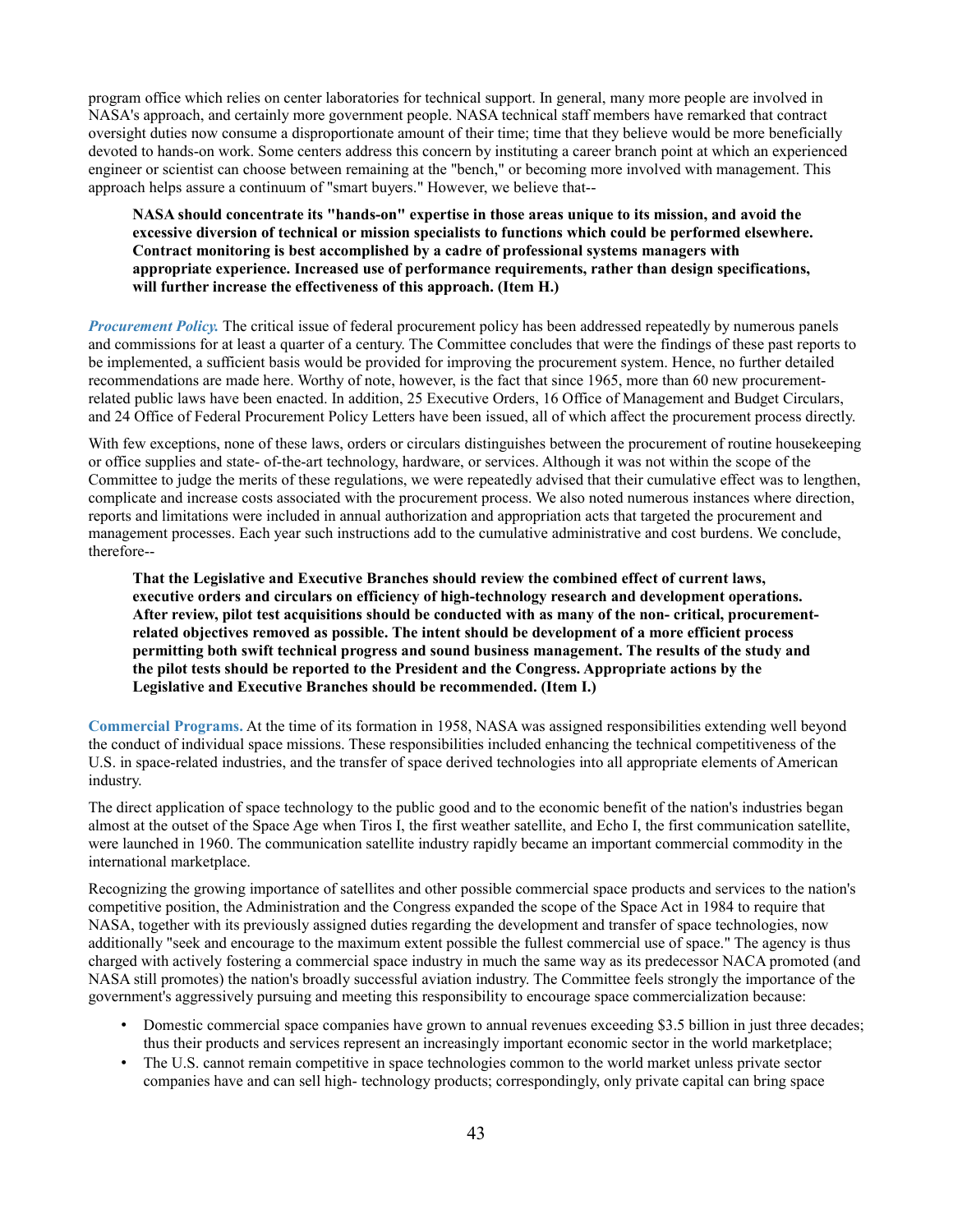technologies to bear on the national objective of improving the U.S. competitive position in the world trade; and

• Unlike the mature communications satellite industry, many areas of plausible space commercialization still are in their infancy, and thus will require additional support from the government before returns to the private sector can be reasonably expected.

The Committee observes that considerable effort has been undertaken within the National Space Council and across a multitude of government offices, committees and advisory groups to develop a comprehensive and implementable commercial space policy. Parts of such a policy already are in place as guidelines to supplement the broad commercial space charge given NASA in the revised Space Act. However, the federal government is still by far the major consumer of space products and services, and will continue to be a highly significant, if not dominant, consumer for many years to come.

**Given the above, the Committee would emphasize the importance of the U.S. Government following as closely as practicable the model established by the NACA/NASA successes in the aeronautics industry in order to encourage the fullest commercial use of space. Examples wherein further government actions can be helpful include ensuring that procurements are based on "best value" rather than lowest cost; on the related experience and past performance of the contractor; on functional requirements, not on detailed design specifications; on accepting, whenever appropriate, commercial production and quality assurance standards and techniques; and on using commercially offered space products and services whenever possible. Of particular importance is that in its commercial contracting, the government recognize the need for credible long-term contracts. (Item J.)**

Finally, the Committee notes that commercial space policies have undergone substantial change every two years since 1982, and even newer policies are currently being promulgated. Significant additional private investments are not likely to be made in commercial space ventures until these policies become stable, and are perceived by those making investment decisions as likely to remain stable.

**International Programs.** Various elements of the U.S. civil space program have for a number of years involved the participation of international partners. In the case of the science program, collaborative efforts have included instrument design and construction, the interpretation of data, and the provision of entire instruments by groups of interested individuals.

On a larger scale, international collaboration now involves teaming arrangements including international partnerships where portions of robotic spacecraft or even entire spacecraft, are involved. In the case of the manned space program, scientists from several nations participated in the design of some of the instruments placed on the Moon in the Apollo program. The Apollo/Soyuz linkage in space in 1975 was a high point for the U.S. in cooperative endeavors with another country, in this case, the Soviet Union. International participation in manned space flight activities has continued in the Space Shuttle era, involving the provision of hardware and flights of foreign astronauts.

In a 1988 report to the President-elect, the National Academies of Sciences and Engineering noted that "partnerships with other nations and organizations can serve to demonstrate leadership, to forge productive relationships and to broaden the range of available opportunities, but only if international commitments are made carefully and honored fully." This report further advised that when collaborative arrangements are contemplated, they be "supported at the highest possible levels in the participating governments, with as much breadth as is feasible."

We, too, would advise that, prior to entering into international arrangements, especially for the necessarily large human exploration program, the government first determine its own goals and expectations. Once undertaken, a commitment should become exactly that. Thus, it is probably not prudent, in a longer-term program such as human exploration of space, to establish international agreements for the development of in-line critical program elements. It would also probably not be prudent for the U.S. to establish international agreements for program elements that would result in the permanent loss of critical national technical capabilities. Nonetheless, we believe that international cooperation should and will become an increasingly important aspect of future space activities, particularly in support of such missions as environmental monitoring and weather prediction.

### **Personnel Resources**

NASA today employs approximately 24,000 civil servants, and has grown only modestly over the past five years. NASA's government employees are supported by some 41,000 support services contractors, and their numbers have grown substantially in the past three years.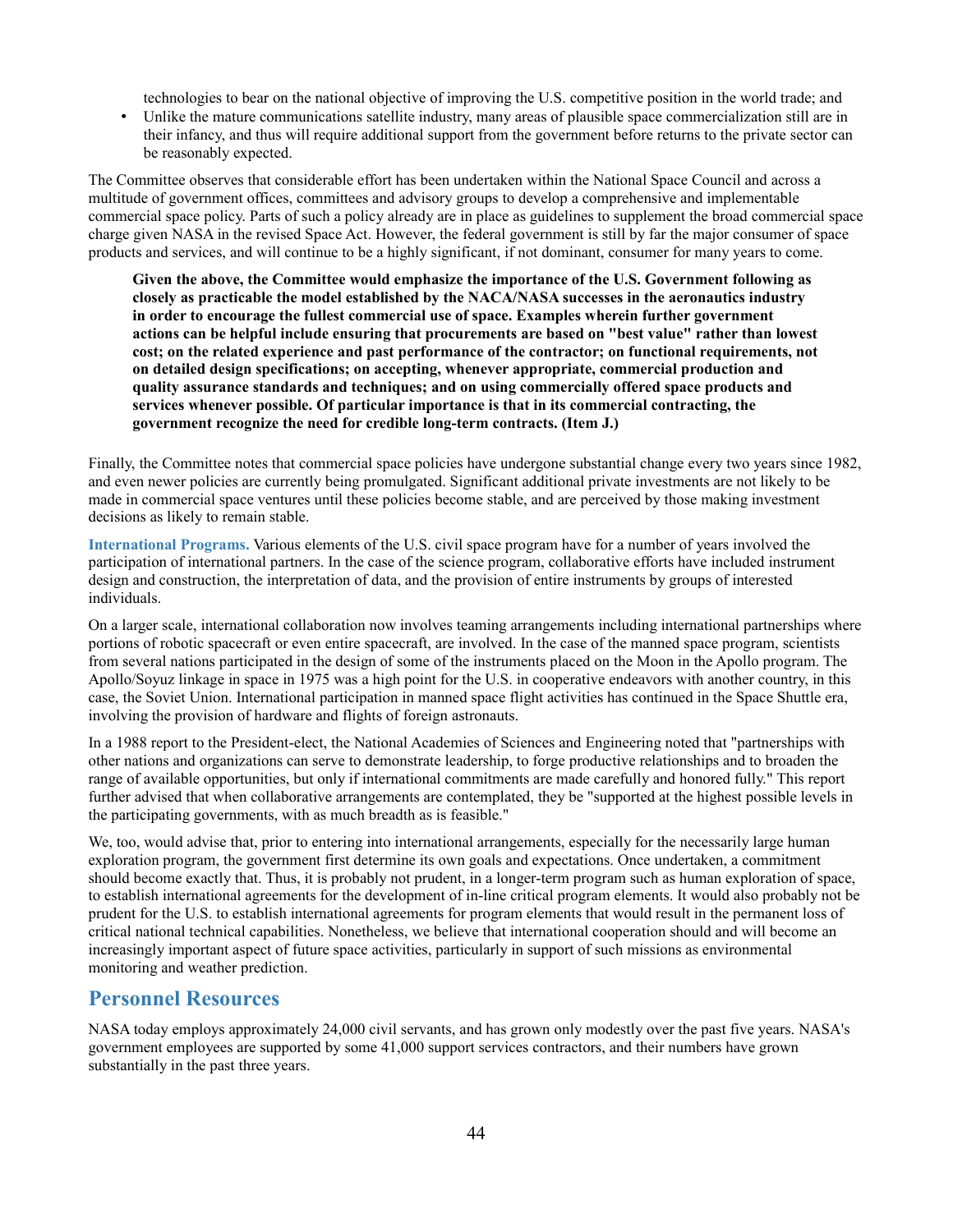For the nation to undertake the challenging and aggressive space program set forth by the President, it will require NASA and its supporting organizational elements to recruit and retain an adequate share of the nation's very best technical and managerial talent. In the past, the Apollo and early Space Shuttle pursuits offered the excitement needed to attract many such individuals. As we look to the future, however, the Committee is deeply concerned over NASA's ability to continue to attract such people. There are several reasons for this situation .

First, the restrictions of the civil service compensation system are not likely to permit NASA to be competitive with the private sector in recruiting and retaining the highest quality personnel in the decade ahead. As a specific example, since the beginning of the program in August 1984, there have been five different Associate Administrators for Space Station and five different Space Station Program Directors. Current civil service regulations on base pay, pay raise schedules, relocation costs, bonus opportunities and "dual compensation" all constrain NASA's ability to compete for talent.

In the case of new college graduates, private industry is able to pay some \$5,000 to \$10,000 more per year than is NASA, especially in high cost-of-living areas -- and that gap has been widening. The problem is particularly acute in the science and engineering disciplines where the number of college graduates is expected to decline by some 25 percent over the next decade.

A 1989 study of the Bureau of Labor Statistics indicated that federal employee salaries were, on average, 28.6 percent below those of the private sector. In an unpublished NASA study of compensation, it was shown that the Director of a major NASA center was paid about one-half as much as a person with equivalent responsibilities in industry. At higher levels the disparity is even greater.

Second, recent post-employment restrictions on individuals -- and particularly the future uncertainty of those restrictions and their interpretation -- have been a deterrent to the recruitment of talented technical and managerial personnel into NASA. Key managers with extensive industrial experience in technical programs are particularly reluctant to commit to government service in areas where their talent could be effectively and immediately utilized -- again because of concern over post-government employment restrictions. These restrictions were, of course, imposed to preclude possible conflicts of interest, but have been found extremely difficult to draft with precision and balance. Last year, five individuals from industry were approached concerning one key executive level position at NASA. All declined, primarily because of inadequate compensation and post- employment restrictions. A similar effect has been noted in recent cases where extraordinarily talented NASA employees have elected to terminate their government service.

These two problems will be partially offset in the future if the Executive and Legislative Branches are perceived to have jointly committed to an ambitious and challenging long-term space program. But it is our opinion that, although absolutely essential, such a program alone is not enough to attract and keep the talent needed. In fact, with the declining pool of available technical talent and the expanding gap between federal and private salaries, it is not at all clear that NASA will be able to meet the future challenges of an ambitious space program unless deliberate actions are taken now to redress the situation.

We have been somewhat encouraged by the recent passage of legislation increasing Executive and Senior Executive Service pay levels, and by the passage of the Federal Employees Pay Comparability Act of 1990, effecting a degree of long overdue reform of the civil service salary system. Once fully implemented by the Office of Personnel Management (OPM), pay reform will provide base pay increases and compensation adjustments based on local labor costs, as well as other incentives such as recruitment and relocation bonuses and retention allowances. But this positive action may still not be sufficient to remedy a situation of the severity that now prevails.

The difficulty of removing civil servants who are not performing up-to- standard work creates even more acute problems for NASA. Its inability to easily and quickly remove non-performers further limits its ability to recruit new talent to meet future challenges. NASA management needs the additional flexibility to reward high-performers and remove non-performers swiftly. Accordingly, we propose --

*Recommendation 14:* **That NASA should be designated a "pathfinding" agency for the implementation of an advanced personnel management system. Under this system the current legislative package would be expanded to include "pay for performance;" more flexibility in senior executive hiring, evaluation and removal; additional cost reimbursement for relocation; and a capability for handling extended temporary duty costs. NASA management should propose to OPM the personnel package it deems appropriate in the above regards.**

Another human resources concern relates to the expected future reduction of experienced managerial talent at NASA.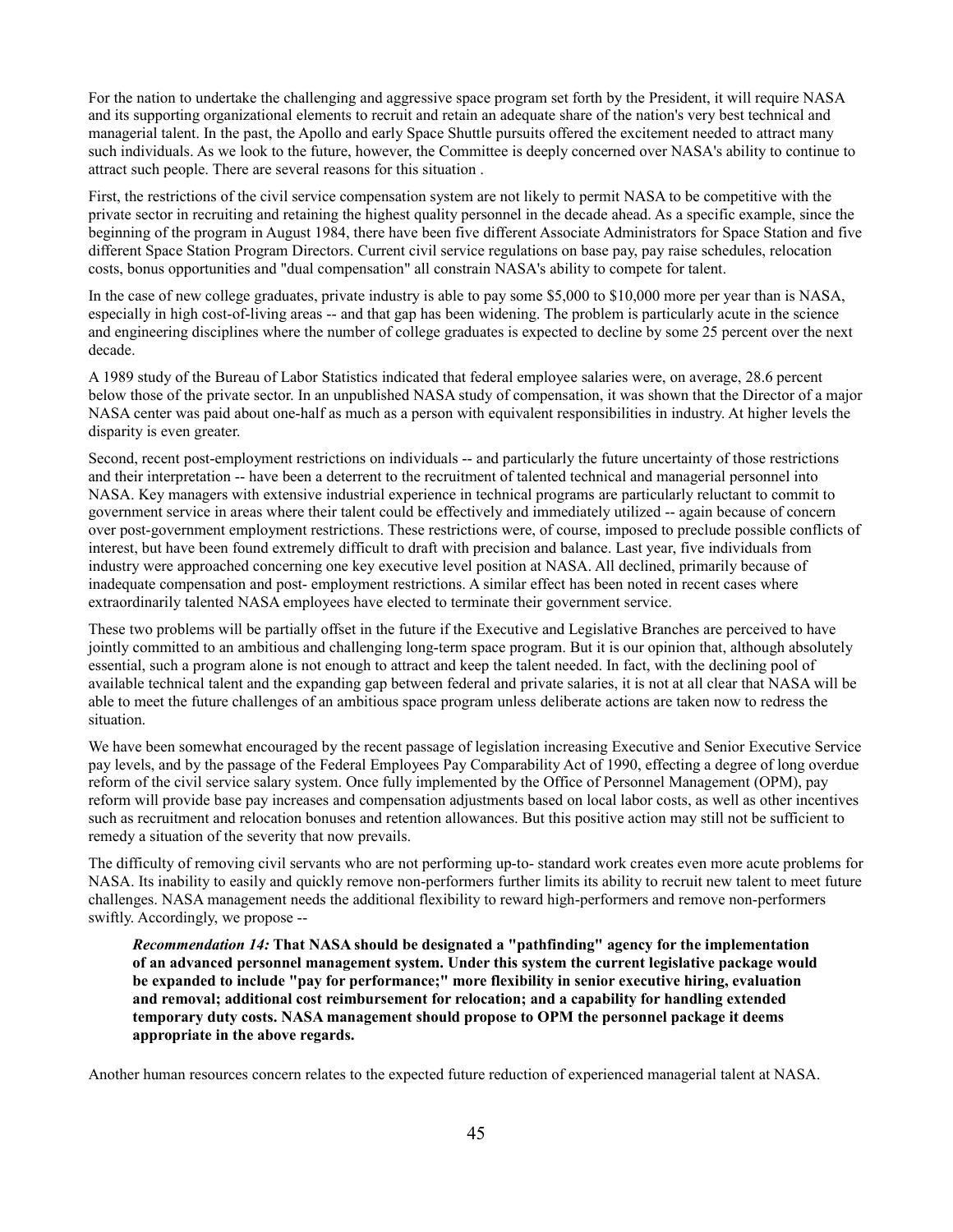Today, a very large number of personnel are relatively new to the agency (Figure 16). This is illustrated by the "bimodal" age distribution of NASA employees (Figure 17). Within the past ten years the distribution of age and experience at NASA has moved from a maximum share appearing within the age brackets of 35 to 50 years to maximum occurring at 25-29 years and 45-54 years. While it is encouraging that the average age of NASA employees is decreasing, it is of concern to the Committee that the pool of talent in the 35-49 year bracket, from which future senior managers are usually drawn, is decreasing significantly.





**Age Profile of Permanent Employees** 



Source: NASA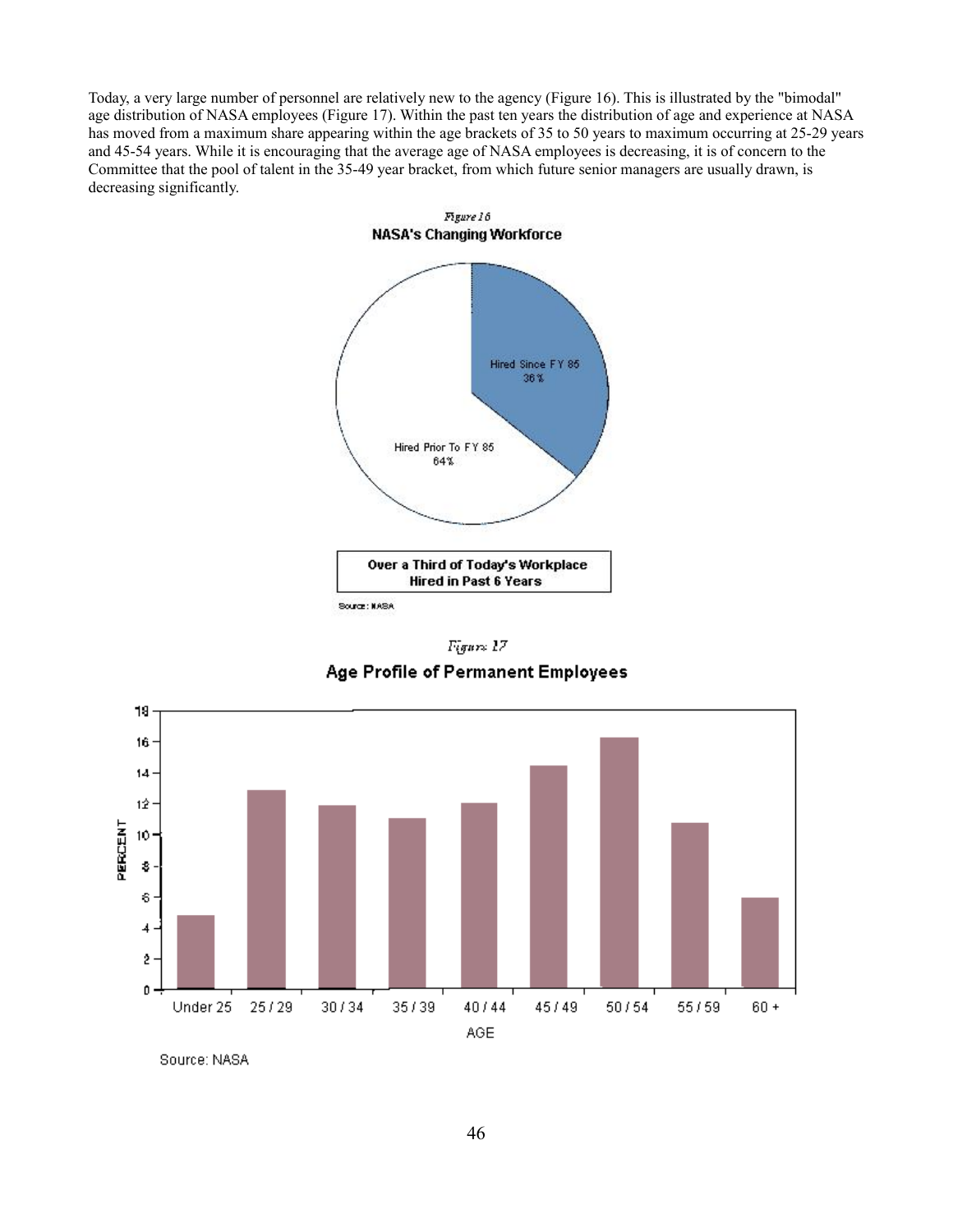Based on historical attrition rates, NASA will lose over half of its senior-level managers in the next 5 to 10 years. Not only must the Executive and Legislative Branches address the total compensation system to recruit and retain talent to fill these and other key positions, it must also ensure that adequate resources are provided for career development of individuals already within NASA, not only to increase the size of the talent pool, but also to grow the capabilities of persons in the pool so that they may compete most effectively for increased responsibilities.

The Space Act of 1958 provided NASA with flexibility to hire up to 425 "critical-position" personnel, but NASA has not in recent years fully utilized this flexibility. The Office of Personnel Management also has the authority to allocate an additional 800 "critical-skills" personnel to various government agencies, and NASA should ensure that it receives an appropriate share of these positions. In addition, OPM has recently increased NASA's authority to hire special non-manager "Scientific and Technical" personnel at more competitive salaries. These all are steps in the right direction -- although impacting only a small fraction of NASA's work force.

A further possibility arises from consideration of the arrangement between NASA and the California Institute of Technology for management of the Jet Propulsion Laboratory. In the Committee's opinion, this has provided an enormously effective means of obtaining needed technical expertise unfettered by the adverse civil service restrictions. It is a model that could have wider application as the U.S. space program expands, although its broader use requires very careful planning in the transition process.

Such possibilities lead to --

*Recommendation 15:* **That the Office of Personnel Management provide NASA the full flexibility permitted by law regarding dual compensation waivers, and that OMB allocate to NASA a significant portion of the 800 now approved "world-class" positions. NASA also should fully utilize the authority granted by the Space Act and fill all 425 "critical" personnel positions, thus helping redress locality pay inequities that will not be alleviated quickly enough by pay reform. New legislation should authorize NASA broad authority to establish, set the pay of, and fill up to 10 percent of its positions with "critical skills" appointments. In the event that recent and planned civil service reforms do not promptly alleviate the shortcomings of the NASA personnel system then, NASA should initiate the process of selectively phasing additional centers into the Jet Propulsion Laboratory model; that is, affiliate them with a university as Federally Funded Research and Development Centers.**

The ability to recruit and retain an adequate share of the nation's best technical and managerial talent will determine to a great extent NASA's ability to carry out the ambitious civil space program herein envisioned over the next thirty years. For this reason, the Committee believes it is extremely important that NASA management place very high priority on personnel resources, including innovative solutions to the impediments of personnel recruitment, retention, training, replacement, and rewarding. To this end, it will be very important for NASA management to work closely with the OPM, the OMB, and the responsible Congressional Committees to develop flexible personnel regulations and to request appropriate reform measures. The Committee proposes, therefore --

#### **That an Associate Administrator for Human Resources be established at NASA headquarters who shall be responsible for the recruitment to NASA of persons with critical skills, for ensuring that NASA maintain competitive compensation and personnel development policies to retain such people, and for working with OPM, OMB and the Congress on additional reforms to remove impediments to the recruitment and retention of talented and motivated people. (Item K.)**

The Committee notes that current statistics on technical and scientific education within this country reveal that U.S. high school students are taking fewer science and mathematics courses than their peers in any advanced nation in the world. Further, the number of U.S. college graduates pursuing careers in science and engineering has decreased by nearly 50 percent over the past 30 years. Because NASA must draw heavily upon the engineering talents available in the U.S., we applaud NASA's active role in helping reverse these trends and encourage its continued effort in this regard.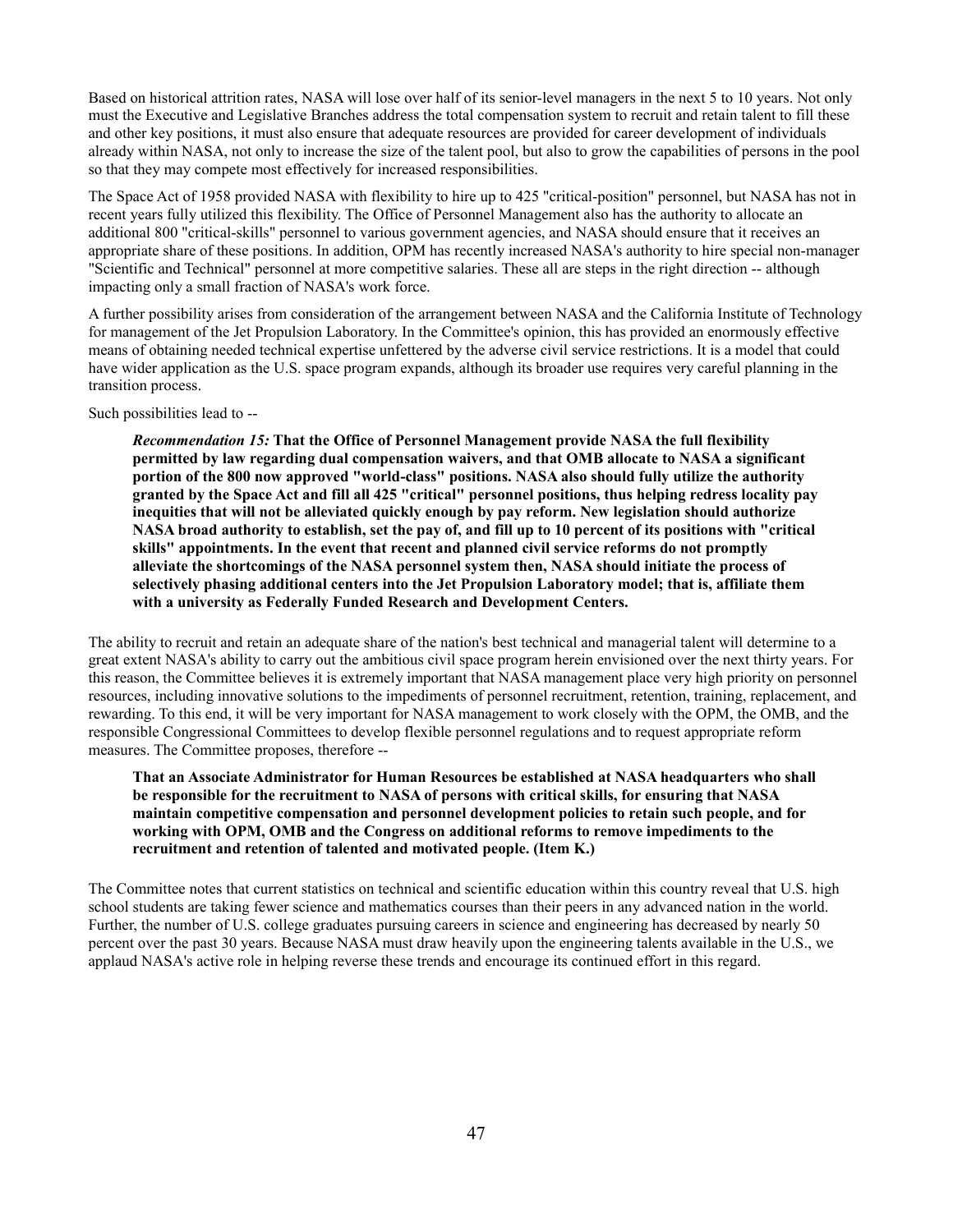## **Principal Recommendations**

This report offers specific recommendations pertaining to civil space goals and program content as well as suggestions relating to internal NASA management. These are summarized below in four primary groupings. In order to implement fully these recommendations and suggestions, the support of both the Executive Branch and Legislative Branch will be needed, and of NASA itself.

## **Principal Recommendations Concerning Space Goals**

It is recommended that the United States' future civil space program consist of a balanced set of five principal elements:

- a science program, which enjoys highest priority within the civil space program, and is maintained at or above the current fraction of the NASA budget (Recommendations [1](http://www.hq.nasa.gov/office/pao/History/augustine/racfup5.htm#Recommendation%201) and [2](http://www.hq.nasa.gov/office/pao/History/augustine/racfup5.htm#Recommendation%202) );
- a Mission to Planet Earth (MTPE) focusing on environmental measurements (Recommendation 3);
- a Mission from Planet Earth (MFPE), with the long-term goal of human exploration of Mars, preceded by a modified Space Station which emphasizes life sciences, an exploration base on the Moon, and robotic precursors to Mars (Recommendations 4, 5, 6, and 7);
- a significantly expanded technology development activity, closely coupled to space mission objectives, with particular attention devoted to engines (Recommendation [8](http://www.hq.nasa.gov/office/pao/History/augustine/racfup5.htm#Recommendation%208) );
- a robust space transportation system (Recommendation 9).

## **Principal Recommendations Concerning Programs**

With regard to program content, it is recommended that:

- the strategic plan for science currently under consideration be implemented (Recommendation 2);
- a revitalized technology plan be prepared with strong input from the mission offices, and that it be funded (Recommendation [8](http://www.hq.nasa.gov/office/pao/History/augustine/racfup5.htm#Recommendation%208) );
- Space Shuttle missions be phased over to a new unmanned (heavy lift) launch vehicle except for mission where human involvement is essential or other critical national needs dictate (Recommendation [9](http://www.hq.nasa.gov/office/pao/History/augustine/racfup5.htm#Recommendation%209) );
- Space Station Freedom be revamped to emphasize life sciences and human space operations, and include microgravity research as appropriate. It should be reconfigured to reduce cost and complexity; and the current 90 day time limit on redesign should be extended if a thorough reassessment is not possible in that period (Recommendation [6](http://www.hq.nasa.gov/office/pao/History/augustine/racfup5.htm#Recommendation%206) );
- a personnel module be provided, as planned, for emergency return from Space Station Freedom, and that initial provisions be made for two-way missions in the event of unavailability of the Space Shuttle (Recommendation  $11$ ).

## **Principal Recommendations Concerning Affordability**

It is recommended that the NASA program be structured in scope so as not to exceed a funding profile containing approximately 10 percent real growth per year throughout the remainder of the decade and then remaining at that level, including but not limited to the following actions:

- redesign and reschedule the Space Station Freedom to reduce cost and complexity (Recommendation 6);
- defer or eliminate the planned purchase of another orbiter (Recommendation 10);
- place the Mission from Planet Earth on a "go-as-you-pay" basis, i.e., tailoring the schedule to match the availability of funds (Recommendation [5](http://www.hq.nasa.gov/office/pao/History/augustine/racfup5.htm#Recommendation%205) ).

## **Principal Recommendations Concerning Management**

With regard to management of the civil space program, it is recommended that:

- an Executive Committee of the Space Council be established which includes the Administrator of NASA (Recommendation [12](http://www.hq.nasa.gov/office/pao/History/augustine/racfup5.htm#Recommendation%2012) );
- major reforms be made in the civil service regulations as they apply to specialty skills; or, if that is not possible,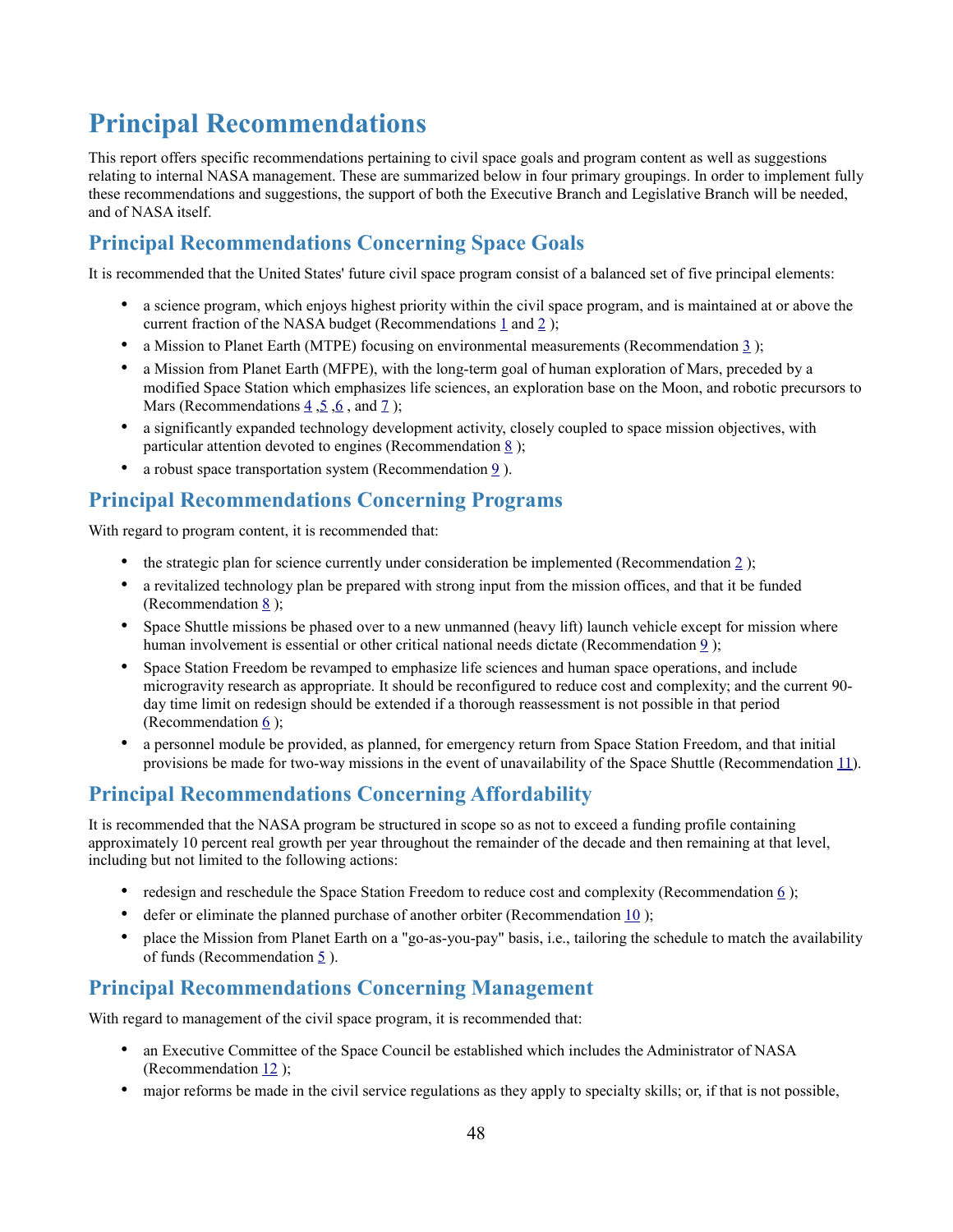exemptions be granted to NASA for at least 10 percent of its employees to operate under a tailored personnel system; or, as a final alternative, that NASA begin selectively converting at least some of its centers into universityaffiliated Federally Funded Research and Development Centers (Recommendations [14](http://www.hq.nasa.gov/office/pao/History/augustine/racfup5.htm#Recommendation%2014) and [15](http://www.hq.nasa.gov/office/pao/History/augustine/racfup5.htm#Recommendation%2015) );

• NASA management review the mission of each center to consolidate and refocus centers of excellence in currently relevant fields with minimum overlap among centers (Recommendation [13](http://www.hq.nasa.gov/office/pao/History/augustine/racfup5.htm#Recommendation%2013) ).

It is considered by the Committee that the *internal* organization of any institution should be the province of, and at the discretion of, those bearing ultimate responsibility for the performance of that institution. Hence, the following possible internal structural changes are offered for the consideration of the NASA Administrator:

• That the current headquarters structure be revamped, disestablishing the positions of certain existing Associate Administrators in order that:

--an Associate Administrator for Human Resources be established, whose responsibilities include making NASA a "pathfinding" agency in acquisition and retention of the highest quality personnel for the Federal Government  $(Item K);$  $(Item K);$ 

--an Associate Administrator for Exploration be established, whose responsibilities include robotic and manned exploration of the Moon and Mars [\(Item C\)](http://www.hq.nasa.gov/office/pao/History/augustine/racfup5.htm#Item%20C);

--an Associate Administrator for Space Flight Operations be established, whose responsibilities include Space Shuttle operations, existing expendable launch vehicle operations, and tracking and data functions [\(Item E\)](http://www.hq.nasa.gov/office/pao/History/augustine/racfup5.htm#Item%20E); --an Associate Administrator for Space Flight Development be established, whose responsibilities include Space Station Freedom and other development projects such as the Advanced Solid Rocket Motor and the new Heavy Lift Launch Vehicle [\(Item D\)](http://www.hq.nasa.gov/office/pao/History/augustine/racfup5.htm#Item%20D).

- an exceptionally well-qualified independent cost analysis group be attached to headquarters with ultimate responsibility for all top-level cost estimating including cost estimates provided outside of NASA (<u>Item B)</u>;
- a systems concept and analysis group reporting to the Administrator of NASA be established as a Federally Funded Research and Development Center [\(Item A\)](http://www.hq.nasa.gov/office/pao/History/augustine/racfup5.htm#Irem%20A);.
- multi-center projects be avoided wherever possible, but when this is not practical, a strong and independent project office reporting to headquarters be established near the center having the principle share of the work for that project; and that this project office have a systems engineering staff and full budget authority (ideally industrial funding, i.e., funding allocations related specifically to end-goals) [\(Item G\)](http://www.hq.nasa.gov/office/pao/History/augustine/racfup5.htm#Irem%20G).

In summary, we recommend:

- 1. Establishing the science program as the hightest priority element of the civil space program, to be maintained at or above the current fraction of the budget.
- 2. Obtaining exclusions for a portion of NASA's employees from existing civil service rules or, failing that, beginning a gradual conversion of selected centers to Federally Funded Research and Development Centers affiliated with universities, using as a model the Jet Propulsion Laboratory.
- 3. Redesigning the Space Station Freedom to lessen complexity and reduce cost, taking whatever time may be required to do this thoroughly and innovatively.
- 4. Pursuing a Mission *from* Planet Earth as a complement to the Mission *to* Planet Earth, with the former having Mars as its very long-term goal but relieved of schedule pressures and progressing according to the availability of funding.
- 5. Reducing our dependence on the Space Shuttle by phasing over to a new unmanned heavy lift launch vehicle for all but missions requiring human presence.

**\* \* \***

The Committee would be pleased to meet again in perhaps six months should the NASA Administrator so desire, in order to assist on the implementation process. In the meantime, NASA may wish to seek the assistance of its regular outside advisory group, the NASA Advisory Council, to provide independent and ongoing advice for implementing these findings.

Each of the recommendations herein is supported unanimously by the members of the Advisory Committee on the Future of the U.S. Space Program (see [Appendix III\)](http://www.hq.nasa.gov/office/pao/History/augustine/racfup7.htm#Appendix%20III).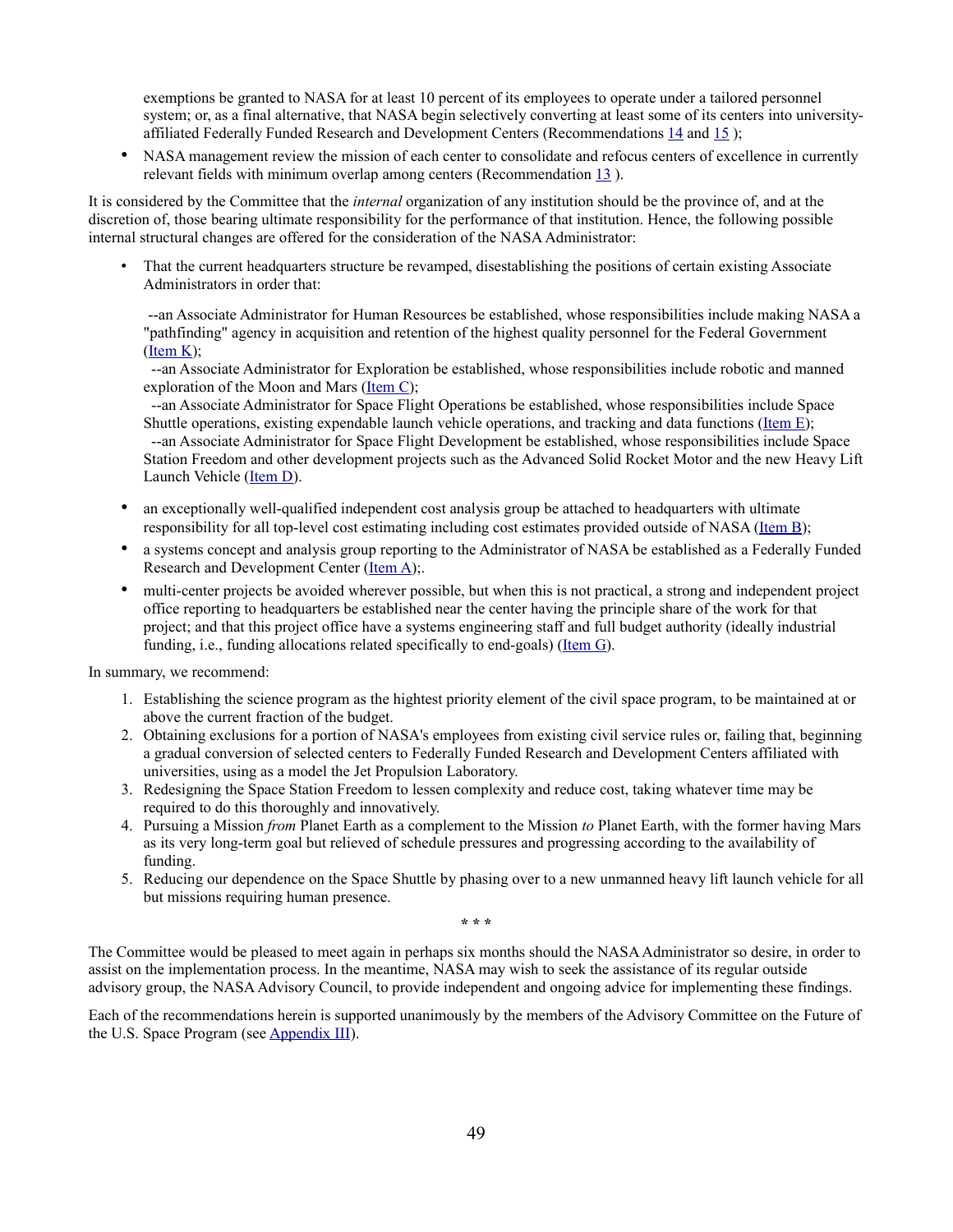# **Appendix I Biographies of Members**

## **Chairman:**

**Norman R Augustine.** Mr. Augustine is Chairman and CEO of the Martin Marietta Corporation. He has previously served as the Under Secretary of the Army, Assistant Secretary of the Army for Research and Development and as an Assistant Director of Defense Research and Engineering in the Office of the Secretary of Defense. He is an Honorary Fellow and former President of the American Institute of Aeronautics and Astronautics and is a Fellow of the Institute for Electrical and Electronic Engineers. He has served as Chairman of the Defense Science Board and of the Aeronautics Panel of the Air Force Scientific Advisory Board. He is the author of several books including one on the management of large technical projects and is a member of the National Academy of Engineering. He currently serves as Vice President of the Boy Scouts of America. Mr. Augustine holds Bachelors and Masters degrees in aeronautical engineering from Princeton University and has three honorary doctorate degrees.

## **Vice-Chairman:**

**Laurel L. Wilkening.** Dr. Wilkening is the Provost and Vice President for Academic Affairs of the University of Washington, where she is also Professor of Geological Sciences and Adjunct Professor of Astronomy. Prior to going to the University of Washington, she was Vice President for Research and Dean of the Graduate College and Professor of Planetary Sciences at the University of Arizona. She also served as Director of the Lunar and Planetary Laboratory ~here from 1981- 1983. As a planetary scientist, her areas of research are meteorites, asteroids, and comets. The book Comets~ which she edited in 1982, is a widely used reference on the topic. In 1985, President Reagan appointed her Vice Chairman of the National Commission on Space. Dr. Wilkening earned a Ph.D. in chemistry from the University of California, San Diego in 1970, and a B.A. in chemistry from Reed College, Portland, Oregon in 1966.

## **Members:**

**Edward C. "Pete" Aldridge, Jr.** Mr. Aldridge is currently President, McDonnell Douglas Electronic Systems Company, in McLean, Virginia. prior to this position, Mr. Aldridge was Secretary of the Air Force from 1986-1988. He joined the Reagan Administration in 1981 as the Under Secretary of the Air Force, in which one of his key responsibilities was coordinating the Air Force and national security space activities. Mr. Aldridge was in astronaut training before the Challenger accident. He has held numerous management positions in government (Office of the Secretary of Defense, Office of Management and Budget) and the aerospace industry (System Planning Corporation, LTV Corp and Douglas Aircraft Co. ). Mr. Aldridge was an advisor on the Strategic Arms Limitation Talks (SALT I) in 1970-72. He holds a B.S. in Aeronautical Engineering from Texas A&M University and an M.S. in aeronautical engineering from the Georgia Institute of Technology.

**Joseph P. Allen.** Dr. Allen is currently President, Space Industries, Inc., in Houston, Texas. From 1967 until his employment with the company, Dr. Allen served as an astronaut with NASA. His management duties involved astronaut candidate selection and training and he additionally served as a ground support crewman and CAPCOM for Apollo 15, Apollo 17 and STS-l. He flew as a prime crew member on STS-5, the first Shuttle flight to deploy cargo in space, and on STS 51-A, the first space flight to salvage equipment from space. Dr. Allen also served at NASA Headquarters as Assistant Administrator for Legislative Affairs from 1975-1978. He is the author of Entering Space, a personal account of the space flight experience, and published widely in the fields of science education and nuclear physics research. Dr. Allen received an undergraduate degree in mathematics and physics from DePauw University and holds Masters and Doctorate degrees in physics from Yale University.

**D. James Baker.** Dr. Baker is President of Joint Oceanographic Institutions, Inc. in Washington, D.C., and Distinguished Visiting Scientist at the Jet Propulsion Laboratory. He is author of Planet Earth -- The View from Space (Harvard University, 1990). He is a member of the National Research Council Committee on Global Change and the Ocean Studies Board, and is an officer of the international Joint Scientific Committee for the World Climate Research Programme. He has served as Chairman of the NRC Panel to Review the Earth Observing System and Chairman of the NASA Center Science Assessment Team. He has served as a member of the NRC Space Studies Board, the NASA Space and Earth Science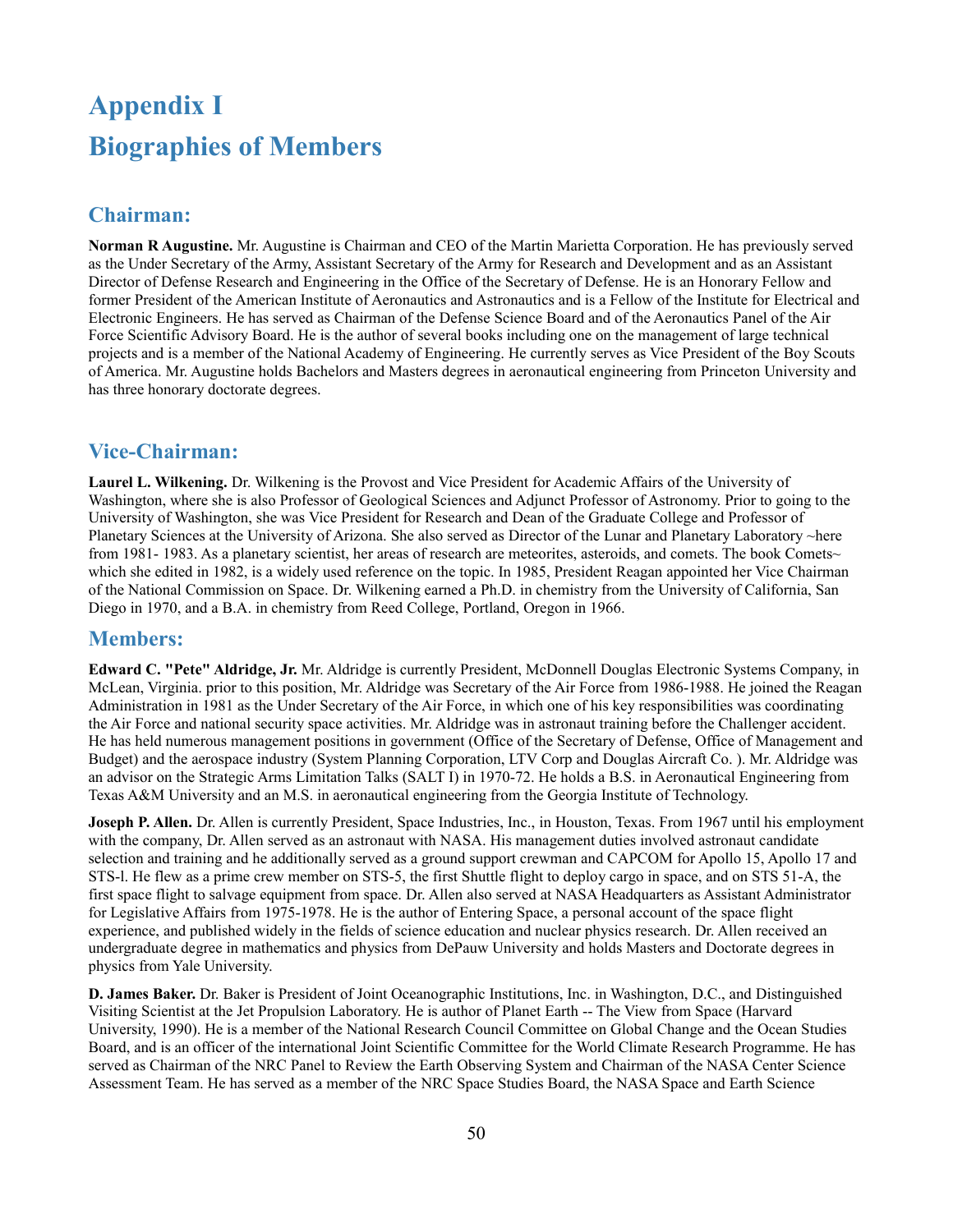Advisory Committee, and the Department of Commerce Committee on Commercialization of Landsat. He is President of the Oceanography Society and a Fellow of the American Association for the Advancement of Science. Dr. Baker has published more than 80 papers on oceanography and space and held positions at the University of Washington and Harvard University. He has a B.S. in physics from Stanford University and a Ph.D. in physics from Cornell University.

**Edward P. Boland.** Congressman Boland was elected to the U. S. House of Representatives in 1953 and served continuously through the end of the 100th Congress in 1988. In 1955 he joined the Committee on Appropriations and was a member of the Independent Offices (now the VA, HUD, and Independent Agencies) Subcommittee. In 1971, he became Chairman of this subcommittee and dealt with several scientific agencies including the National Aeronautics and Space Administration (formerly the National Advisory Committee on Aeronautics), the National Science Foundation, and the Office of Science and Technology Policy. He also served as Chairman of the first House Permanent Select Committee on Intelligence overseeing the budgets of the Central Intelligence Agency, and other intelligence related agencies. In 1983, Congressman Boland received the Olin E. Teague Space Award in recognition of his outstanding guidance and dynamic leadership in space science. In 1986, he received the National Science Foundation Distinguished Public Service Award presented in recognition of his contribution to the progress of science, engineering, and mathematics. He attended Boston College Law School.

**Daniel J. Fink.** Mr. Fink is President of D. J. Fink Associates, Inc., which provides management consulting to technology based industries. His over 40 years in aerospace engineering and management include service in the DOD as Deputy Director, Strategic & Space Systems. Following his government service he joined the General Electric Company in 1968. He was Vice President of that company where he first led GE's Space Division, then its Aerospace Group, and later was Senior Vice President Corporate Development and Planning. Mr. Fink serves on the Defense Science Board and is a former Chairman of the NASA Advisory Council. He is a Member of the National Academy of Engineering and was Chairman of the NRC Space Applications board and its Board on Telecommunications and Computer Applications. His honors and awards include the DOD Distinguished Service Award, the NASA Distinguished Public Service Medal and the Collier Trophy (for his work on Landsat). He is an Honorary Fellow of the American Institute of Aeronautics & Astronautics and a former President. He received his B.S. and M.S. in aeronautical engineering from Massachusetts Institute of Technology

**Don Fuqua.** Mr. Fuqua is President and General Manager of the Aerospace Industries Association and serves as leading spokesperson for the U.S. aerospace industry. Before joining AIA, Mr. Fuqua served 12 terms as a U.S. Congressman, representing Florida's Second Congressional District. He was elected Chairman of the House Science and Technology Committee in 1979 after serving on the Committee since joining Congress in 1963. He is a member of the National Aeronautics and Space Administration's Advisory Council and is a founding member of the Challenger Center for Space Science Education. Mr. Fuqua has received numerous awards including the Rotary National Award for Space Achievement in 1988, and the National Aeronautics and Space Administration Distinguished Public Service Medal and the National Science Foundation Distinguished Public Service Award, both in 1986. Mr. Fuqua graduated from the University of Florida with a degree in agriculture economics. He also has honorary doctorate degrees from the University of Notre Dame, Florida Institute of Technology, Florida State University, and Florida A&M University.

**Robert T. Herres.** General Herres retired in March 1990 after 36 years of military service to become President of Property and Casualty Insurance Division at USAA, an insurance and financial services provider. The last three years of his military career were spent as Vice Chairman of the Joint Chiefs of Staff. Space related assignments included service as Commanderin-Chief of U.S. Space Command, North American Aerospace Defense Command, and Commander of the Air Force Space Command. He was also Director of Command, Control and Communications Systems on the Joint Staff, Commanded the Eighth Air Force and the Air Force Communications Command. Earlier, General Herres was the Air Force Flight Test Center's Chief of Plans and Requirements and Chief of the Flight Crew Division for the Manned Orbiting Laboratory Program subsequent to completing the Air Force's Test Pilot School. He is a Naval Academy graduate and holds Masters' Degrees in electrical engineering and public administration.

**David T. Kearns.** Mr. Kearns is Chairman of Xerox Corporation, Stamford, Connecticut. Mr. Kearns joined Xerox in July 1971 as a corporate vice president. In 1972, he became President of the Company's copier/duplicator group. He was named Executive Vice President, International Operations in 1976. He was named President and Chief Operating Officer in 1977 and Chief Executive Officer in 1982. Mr. Kearns served as Chief Executive Officer until he relinquished that position in August 1990. Prior to joining Xerox, Kearns was a Vice President of the data processing division of International Business Machines Corporation. Mr. Kearns is a member of the President's Education Policy Advisory Committee, the Business Council, the Council on Foreign Relation, the Trilateral Commission and the American Philosophical Society. He is a member of the Board of Directors of Chase Manhattan Corporation, Time Warner, Inc., Ryder System, Inc., and the Dayton Hudson Corporation. He also serves as a member of the Board of Trustees of the Ford Foundation, the National Urban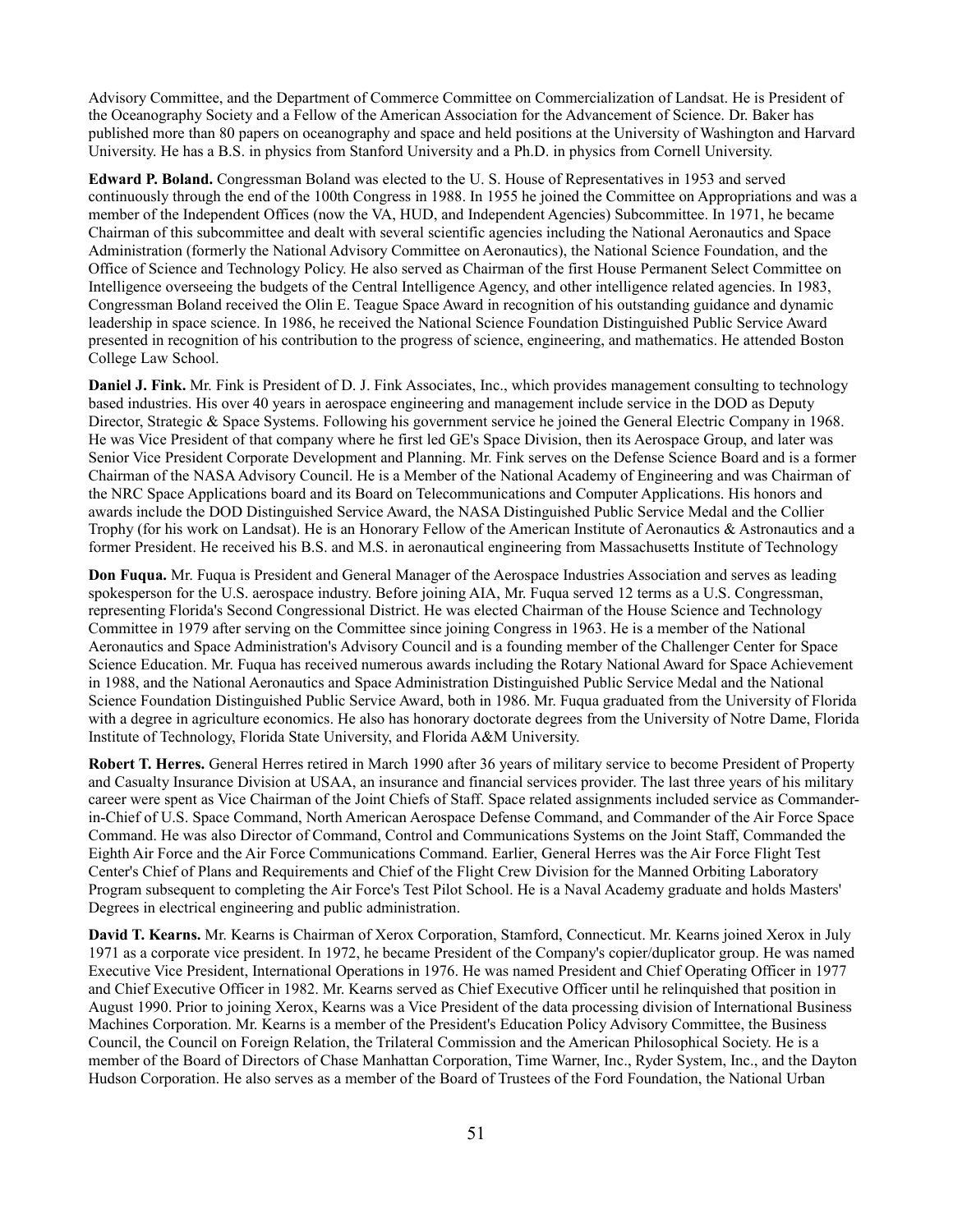League and the University of Rochester. He served in the United States Navy, and he graduated from the University of Rochester in 1952 with a degree in business administration.

**Louis J. Lanzerotti.** Dr. Lanzerotti, Distinguished Member of the Technical Staff, AT&T Bell Laboratories, and Adjunct Professor of Electrical Engineering at the University of Florida, has also served as Regents' Lecturer at UCLA. His principal research interests include space plasmas, geophysics, and engineering problems related to the impact of space processes on space and terrestrial technologies. He is a co-investigator and principal investigator on NASA.missions, and conducts extensive groundbased and laboratory research on space related topics. He was Chairman of NASA's Space and Earth Science Advisory Committee and is presently Chairman of the Space Studies Board of the National Research Council. Elected to the National Academy of Engineering and the International Academy of Astronautics, he is also a Fellow of the American Geophysical Union, the American Physical Society, and the American Association for the Advancement of Science. Dr. Lanzerotti has received NASA's Distinguished Public Service Medal. He has an engineering degree from the University of Illinois and M.A. and Ph.D. degrees in physics from Harvard.

**Thomas O. Paine.** Dr. Paine is Chairman of Thomas Paine Associates, a member of the National Academy of Engineering, and a Director of the Planetary Society, the National Space Institute, the International Academy of Astronautics, Orbital Sciences Corporation, the Pacific Forum, Quotron Systems (Division of Citicorp), and Nike, Inc. He joined the General Electric Research Laboratory in 1949, and in 25 years with GE served as Manager of GE's TEMPO (long-range technoeconomic studies), Vice President and Group Executive of the Power Generation Group (worldwide ship propulsion, nuclear power and steam and gas turbine- generators), and Senior Vice President for Science and Technology (oversight of GE's research and development). During the first seven Apollo missions from 1968 through 1970, he was Administrator of NASA. From 1976 to 1982, he was President, Chief Operating Officer and Director of Northrop Corporation. Dr. Paine also has served as a Trustee of Occidental College and Brown University, and a Director of Eastern Air Lines, Arthur D. Little, RCA, and NBC. In 1985, President Reagan appointed him Chairman of the National Commission on Space, a panel created by the Congress to chart civilian space goals for 21st Century America. He received a Ph.D. in physical metallurgy from Stanford University in 1949.

### **Committee Support:**

James D. Bain, Committee Executive Secretary James R. Beale, National Space Council Staff Liaison Darrell R. Branscome, Technical Laura J. Cooper, Administrative Edward A. Frankle, Committee Counsel and Ex-Officio Committee Member Frances L. Gragg, Technical and Administrative Lauren B. Leveton, Technical and Administrative Dolores L. McClung, Administrative John E. O'Brien, Ex-Officio Committee Member George Reese, Committee Counsel M. Ruth Rosario, Administrative Albert R. C. Westwood, Committee Consultant Yvonne Williams, Administrative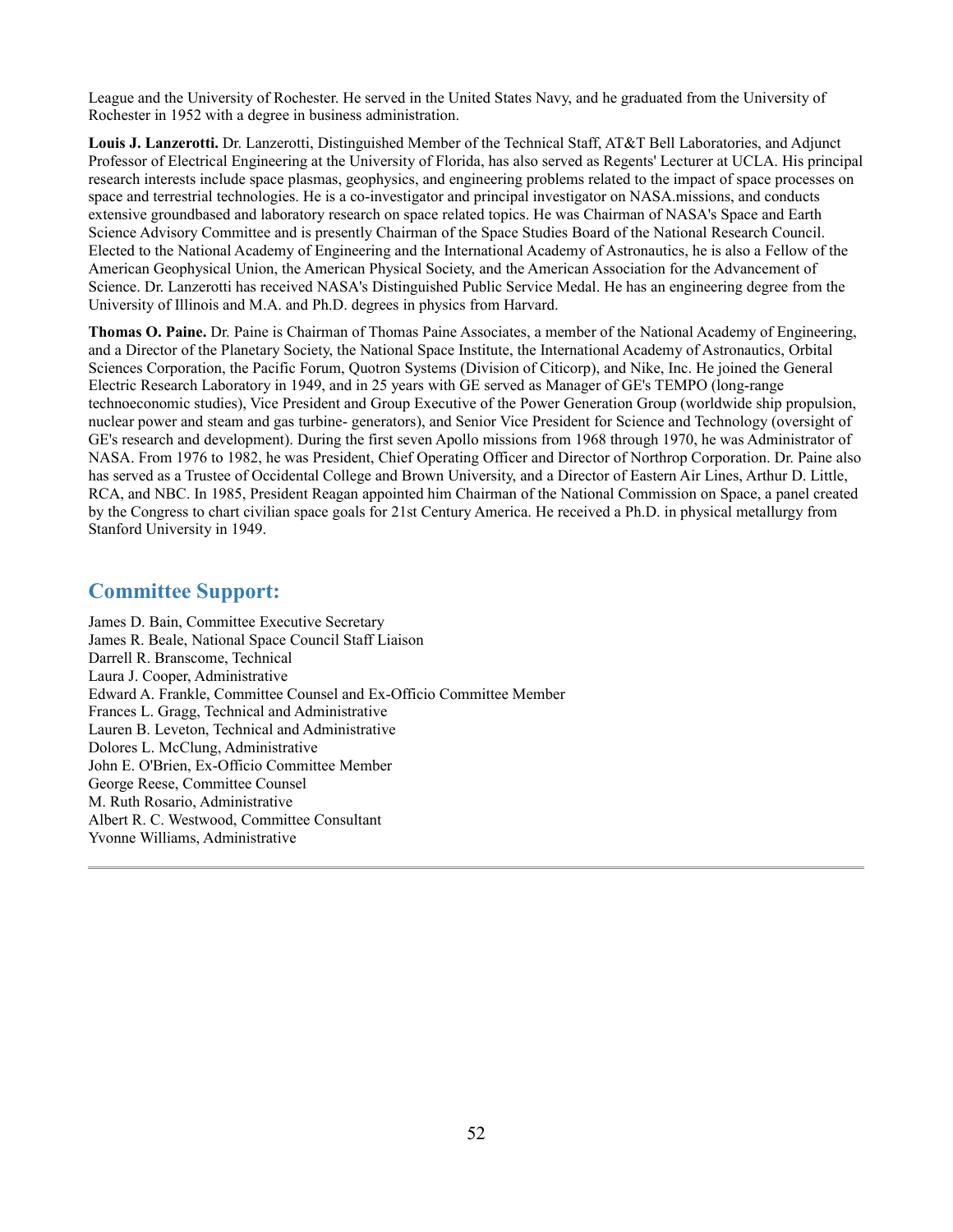# **Appendix II Terms of Reference**

## **Advisory Committee on the Future U.S. Space Program**

## **Purpose**

The purpose of the Advisory Committee on the Future of the U.S. Space Program is to advise the NASA Administrator on overall approaches NASA management can use to implement the U. S. Space Program for the coming decades.

## **Task Statement**

The Committee shall have a broad charter to:

- Review the future of the civil space program, including both management issues and program content.
- Assess alternative approaches and make recommendations for implementing future civil space goals, including such factors as:
	- Appropriateness of planned activities
	- Organizational balance and structure
	- Adequacy of overall skill base of work force
	- Balance between roles of government and private sector
	- Possible contributions by other government agencies
	- The need to maintain a strong R&D capability
	- Assurance of mission success

## **Schedule**

The Committee shall report its findings within 120 days from the date of its inception.

## **Membership**

The Committee shall be comprised of approximately 12 individuals selected for their knowledge of space activities and management expertise. Membership shall provide as broad a set of experience backgrounds as practicable. Ex-officio members may be added to the Committee upon approval of the Administrator of NASA with the concurrence of the Committee's Chairman.

## **Reporting Procedure**

The Committee will operate as an independent entity, reporting to the Administrator of NASA, and will submit its findings to the Administrator of NASA and, with the Administrator, to the Vice President of the United States, in his capacity as Chairman of the National Space Council.

## **Support**

Administrative support will be provided to the Committee by NASA.

## **Legal Determination**

Based on the objectives and purposes of the Task Force, the NASA General Counsel has determined that the activities of the Task Force fall within the scope of the Federal Advisory Committee Act (5 USC APP 1 et seq.). It is neither intended nor anticipated that any of the Board's activities will concern "particular matters" within the meaning of Section 208 of Title 18, U.S. Code.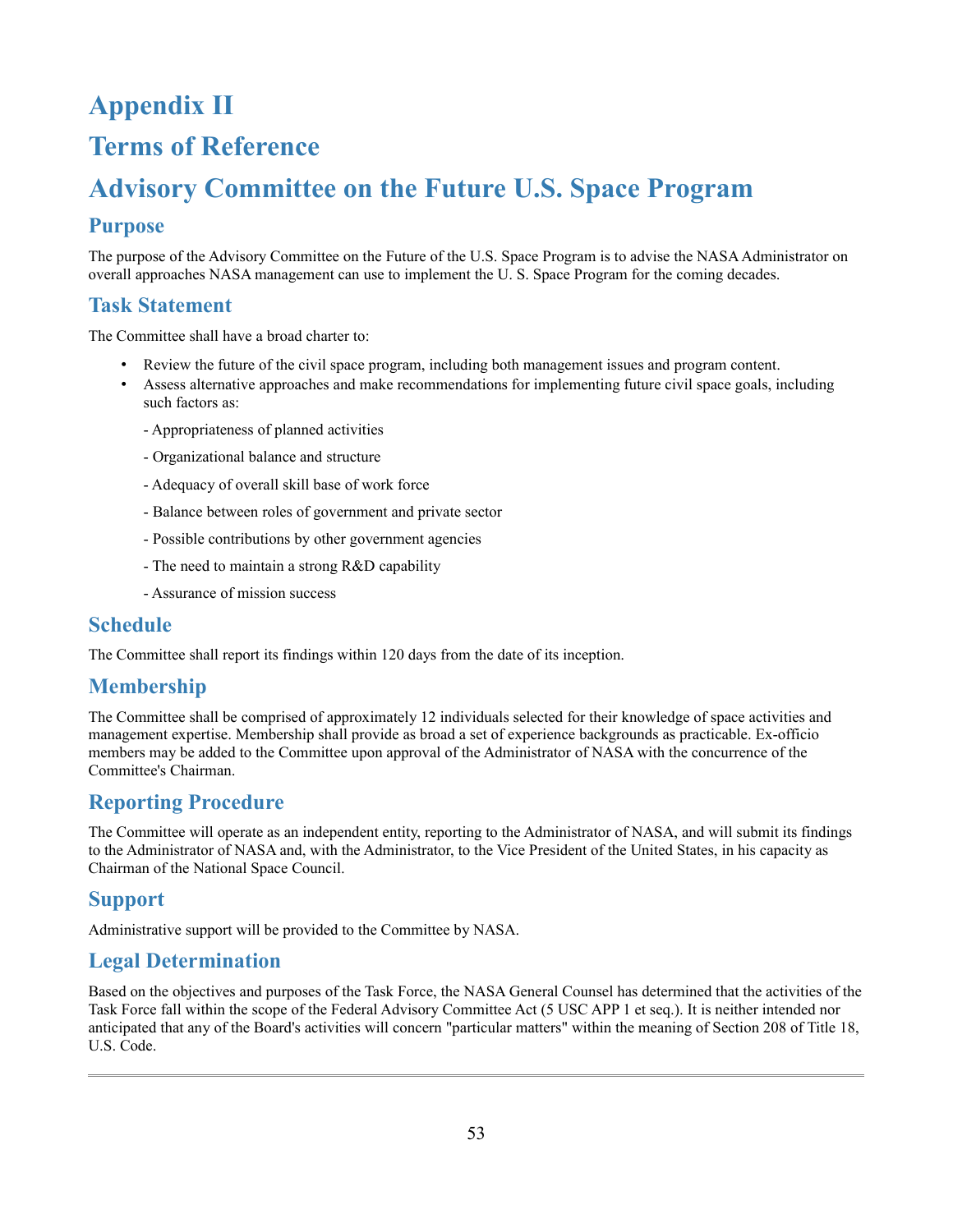# **Appendix III Legal Compliance**

Some members of the Committee, through their private employment, have interests in the aerospace community and, consequently, the activities of NASA. This factor was taken into serious consideration when they were appointed to the Committee and, pursuant to applicable laws, it was determined that the need for the individuals' services outweighed the potential for a conflict of interest. It was the further determination of the appointing authority that the private interests of the individuals appointed to the Committee were not so paramount as to impede their objectivity or integrity as members of the Committee. These determinations were made by the appointing authority only after coordinating with the Office of Government Ethics to ensure full compliance with existing laws and regulations regarding the avoidance of conflicts of interest. A government attorney sat in on all sessions of the Committee at the request of the Committee Chairman.

In addition, the members of the Committee, recognizing there was an important concern as to avoiding even the mere appearance of a conflict of interest, endeavored throughout their Committee activities to minimize, wherever possible, any such possible appearance.

In this regard, because of his role as Chairman of the Committee and his position as a senior executive with an aerospace company, the Chairman of the Committee elected to disqualify himself from any decisions as to whether and how the Committee would address the issue of a new launch system. The deliberations and decisions as to this matter were handled by the Vice Chairman.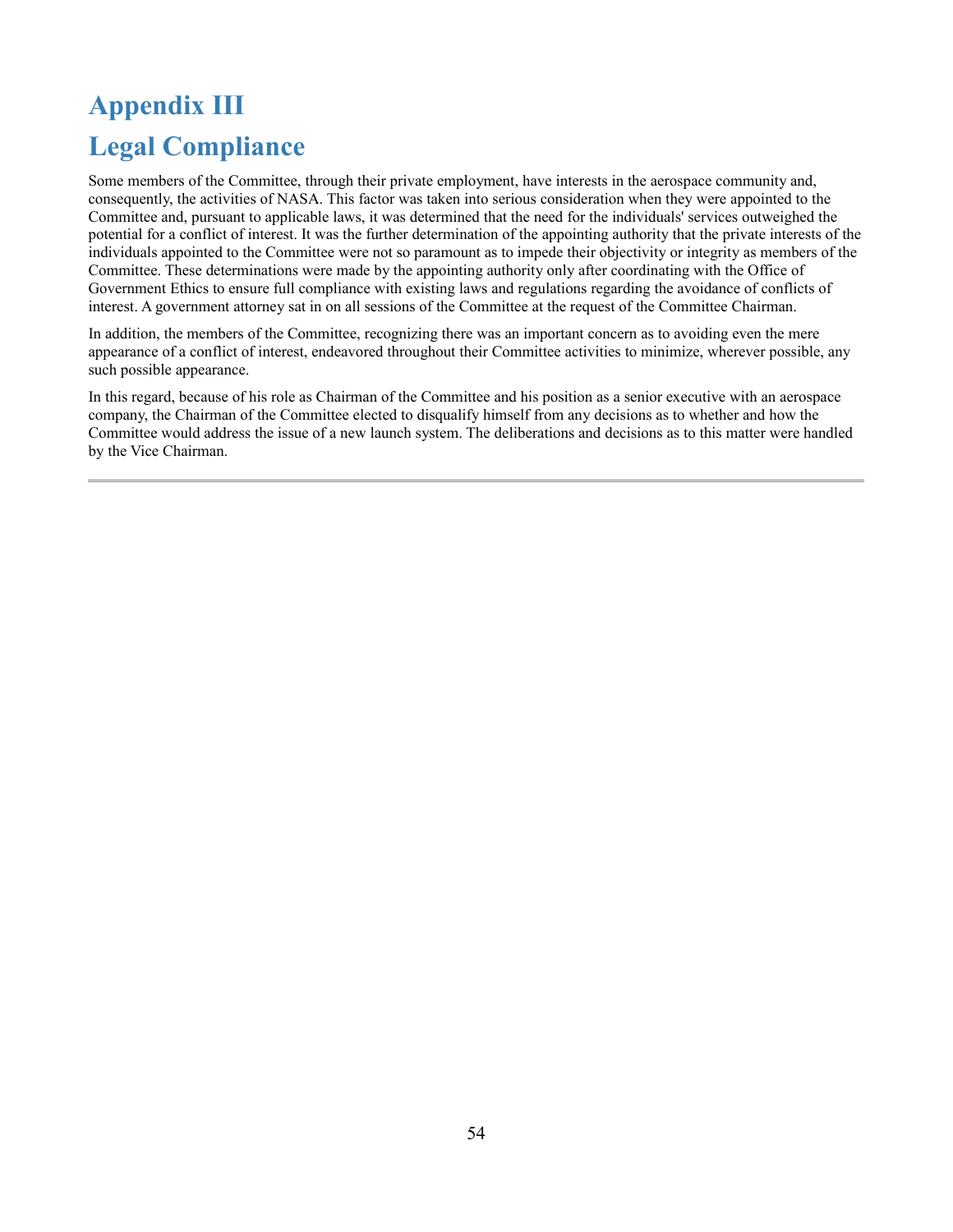# **Appendix IV Witnesses**

(Individuals Appearing Before Advisory Committee on the Future of the U. S. Space Program and its Working Groups)

John Aaron George Abbey James A. Abrahamson Brant Adams Larry Adams Clyde Albertgottie Mark Albrecht Arnold D. Aldrich Buzz Aldrin Ron Alexander LaTonya Alexander Lew Allen Harold Ammond Sam Araki Hugh Arif Sam Armstrong Jack Arrison F. Ron Bailey Randy Baggett Brad Baker William F. Ballhaus Peter M. Banks Richard W. Barnwell David Barrett Reginald Bartholomew James E. Bartlett Jeffrey E. Bauer Robert C. Baumann Brian Beckman James Beggs Joyce Bergstrom William E. Berry

Mark Bethea Vincent J. Bilardo Nancy F. Bingham David Black Erich Bloch Charles Bofferding Albert Boggess Daniel Boorstin Carl 0. Bostrom Roland L. Bowles Jeffrey S. Brady Peter Bracken Howard Branch David Brannon Porter Bridwell Robert C. Bruce James 0. Bryant Richard Bunevitch Bonnie Buratti Linwood G. Burcher Peter T. Burr Antonio Busalacchi Lucinda Byrne Gregory H. Canavan Sandra Cargill John Casani Gerhard Casper Frank J. Cepollina Norm Chaffee Moustafa Chahine Elaine L. Chao Charles R. Chappell

Michael Chilicki Ronald Chinnapo A. Chutjian Harlan Cleveland Thomas Cochran Aaron Cohen Ray S. Colloday James E. Colvard Michael Comberiatt Dale L. Compton Davis S. Coombs Robert S. Cooper John J. Cox Harry Craft Donald Cromer Ray Cronise A. P. Croonquist Philip E. Culbertson Frank Curran Richard Darman Charles R. Darwin C. Calvin Davis Rick Davis Kirk Dawson Clyde Dease Hugh Dilion Duane Dipprey Peter Doms Martin J. Donohoe Regina Dorsey Jeffrey C. Dozier Robert E. Eddy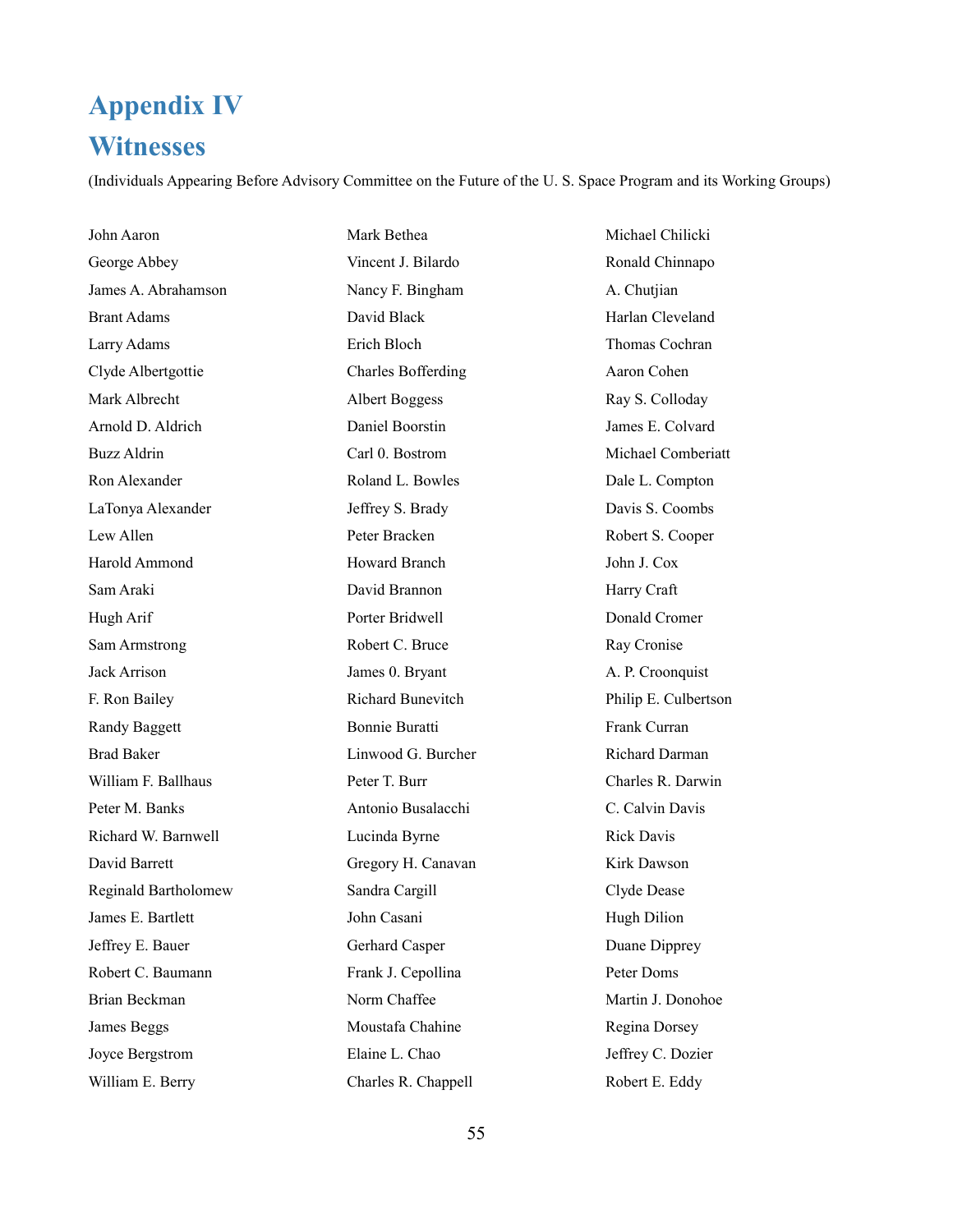Charles Elachi Donald Engen George English Roy S. Estess Thomas Everhart Maxime Faget Dale L. Fahnestock David T. Fahringer Christine M. Falsetti James W. Fenbert Harry B. Finger Lennard A. Fisk George Fleming James C. Fletcher Charles T. Force Stuart Fordyce David Francisco Rosemary C. Froehlich Robert Frosch Cynthia Fry Michael Fry Robert Frye L. L. Fu Ann Fulton Randy Furnas Daryal Gant Lori Garver Steven W. Gayle Riccardo Giacconi Dawn Gifford Stan Gill Otto K. Goetz William Goldsby Robert E. Grady Daniel Gregory Jerry Grey Angelo "Gus" Gustaferro Denton Hanford Peggy W. Harmon Roy V. Harris Steven A. Hawley Norman Haynes Donald P. Hearth Buzz Hello Arthur Henderson Francisco J. Hernandez Noel Hinners Wendy Holladay Harry C. Holloway Paul F. Holloway Richard B. Holt Stephen S. Holt Jay Honeycutt Ralph M. Hoodless W. Ray Hook Thomas J. Horvath Thomas R. Huber Kenneth R. Human Carolyn L. Huntoon Dale Hupp William F. Huseonica Jeffery C. Hyle Rene Ingersoll Thomas Irvine Martin H. Israel Roger L. Jenkin Linda M. Jensen Michael Johnson Stephen Jung Said Kaki Samuel W. Keller Cynthia Kelly Regina Kelly Eugene L. Kelsey

Satish Khanna George H. Kidwell Jenny S. Kishiyama Ray Kline John M. Klineberg Martin A. Knutson Chester Koblinsky John Koudelka Robert Kozar Michael Krainak Martin P. Kress S. M. Krimigis Donald J. Kutyna Alan Ladwig Cynthia C. Lee Robert B. Lee, III Thomas J. Lee William B. Lenoir Byron P. Leonard Gale Lewis LeNoir Lewis Morris L. Lile Bruce D. Little Jane Liu John Logsdon Rebecca J. Lowe William R. Lucas Henry Lum, Jr. Valerie Lyons Christopher P. Mackay Robert Mackin Jeremiah J. Madden Gray Marsee Rebecca McCaleb Forrest McCartney Roslyn L. McCreary Helen McConnaughey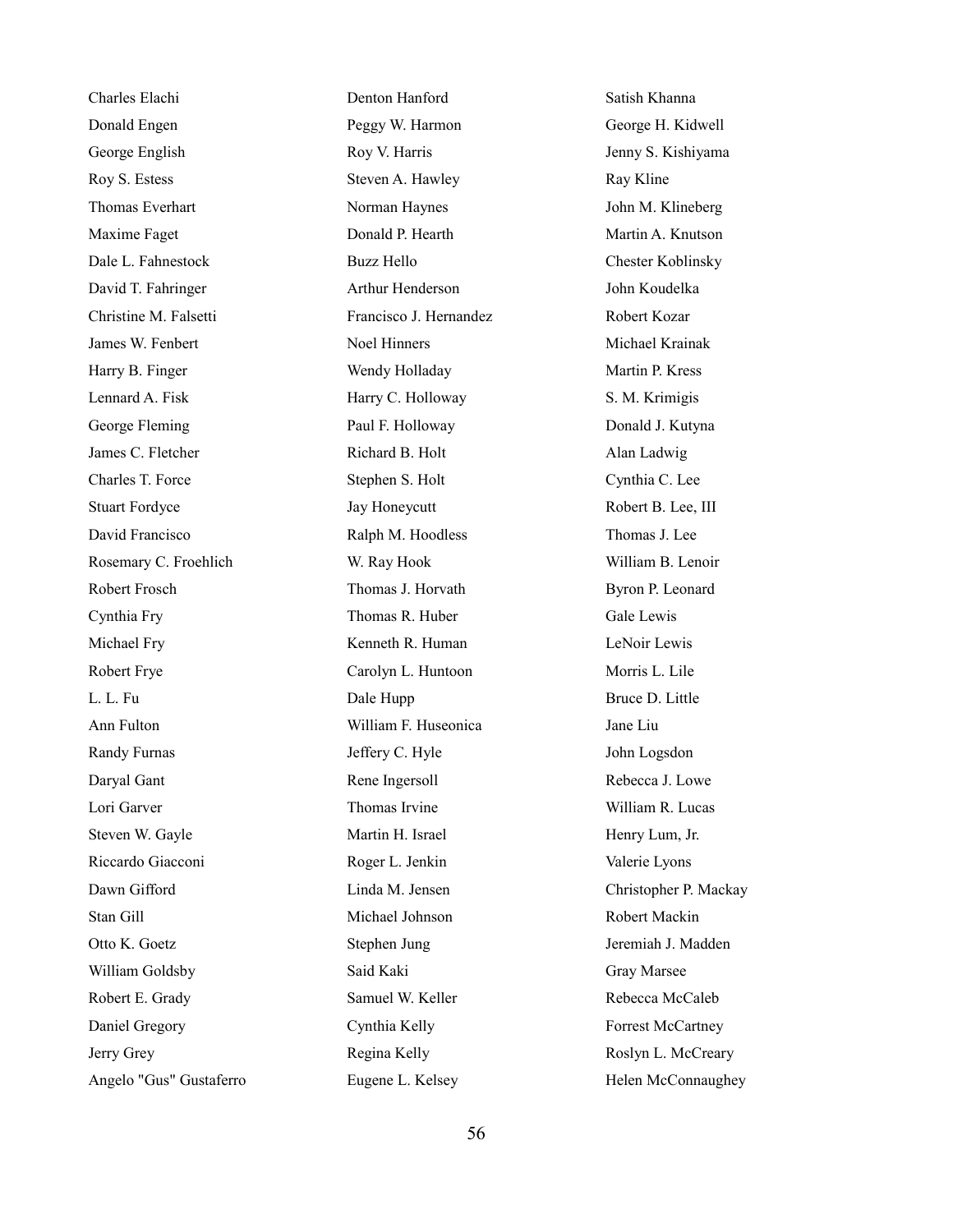John H. McElroy Joseph T. McGoogan John L. McLucas Ann Merwarth James F. Meyers Roger Meyers Lon F. Miller Royce E. Mitchell Herbert Mittelman Tom Moore David Moore Thomas Moorman James R. Morrison Walter E. Morrow George Morrow Bruce Murray Thomas J. Murrin Dale D. Myers Roger Myers Joyce Neighbors Norman F. Ness William C. Nettles James C. Newman, Jr. Jerry R. Newsom Thomas E. Noll John E. O'Brien Edward O'Connor Michael O'Neal Michael Oben Arthur F. Obenschain James B. Odom David Olney 0. J. Orient Angel Otero Thomas 0. Paine Don Palac S. Paul Pao

Sidney F. Pauls Vicki Pendergrass C. Perigaud Richard H. Peterson Victor L. Peterson James Phillips David R. Picasso Andy Pickett Sasi Pillay Kevin Plank Alexander Pline Don Polac Sam Pollard Lamont R. Poole Fred Povinelli Lonnie Reid Kerry Remp Leonard Ricks William E. Robbins Linda Robeck Ralph H. Robinson Neal Rodgers Thomas F. Rogers James T. Rose Stanley G. Rosen Lawrence J. Ross Joseph H. Rothenberg C. T. Russell Stephen M. Ruffin George Russell Kurt Sacksteder Carl Sagan Vincent V. Salomonson Stanley Sander Neal Sanders Stephen P. Sandford Pat Scheuermann

Harrison H.Schmitt B. A. Schriever Christopher J. Scolese John P. Scully Robert C. Seamans, Jr. Michael G. Shafto Willis H. Shapley Joseph C. Sharp Kirk Sharp Brewster Shaw Joe Shaw Joseph Shea Thomas A. Shull Richard J. Siebels Robert Sieck Bill Sikora Allan Silver Louis E. Simmons J. A. Simpson Joel R. Sitz James Slavin Nancy E. Sliwa Mike Smiles L. Dennis Smith Gerald Smith Richard Smith Michael D. Smock D. Thomas Snyder Robert Snyder Kenneth A. Souza Roy Spencer Joel Sperans Suzanne Spitz Russ Springham Robert Staehle Anne K. St. Clair Thomas Stafford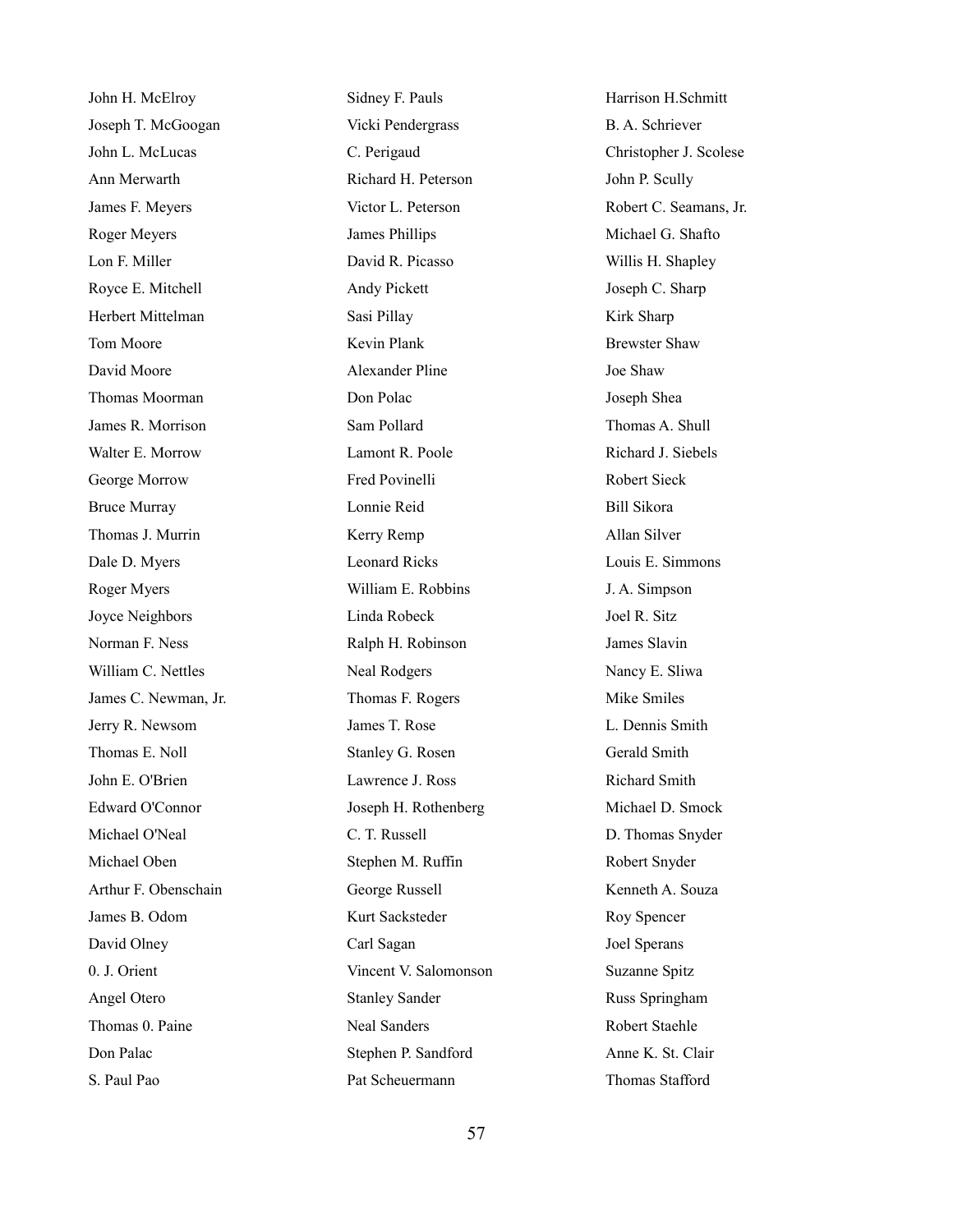| Angela Stewart           | Marco Toral             | David R. White    |
|--------------------------|-------------------------|-------------------|
| Andrew Stofan            | Carmen 0. Torres-Nisbet | John White        |
| Edward C. Stone          | John Townsend           | Lynne White       |
| <b>Anthony Strazisar</b> | James H. Trainor        | David Whitten     |
| William Strobl           | Paivi Tripp             | Alan W. Wilhite   |
| Robert L. Swain          | Richard H. Truly        | C. Wayne Williams |
| Clarence "Cy" Syvertson  | Susan Turner            | Charles Williams  |
| Steve Szabo              | Daniel Tweedt           | Keith Wilson      |
| Michael E. Tall          | Donald Urasek           | Murray J. Wilson  |
| John Taylor              | James A. Van Allen      | Fred S. Wojtalik  |
| William F. Taylor        | Joan Vernikos           | Lowell Wood       |
| Thomas D. Taylor         | Edgar G. Waggoner       | Jerry Wood        |
| Samuel M. Tennant        | Carrie K. Walker        | Timothy G. Wood   |
| Charles E. Thienel       | Jerry Wall              | William H. Wood   |
| A. S. W. Thomas          | Joyce Wanhainen         | James Wood        |
| Gene Thomas              | Sandy R. Webb           | John F. Yardley   |
| Ron Thomas               | Mark Weislogel          | John Yin          |
| <b>Walter Thomas</b>     | Martin Weisskopf        | Tom Young         |
| John D. Thompson         | Vern Weyers             | V. Zlotnicki      |
| J. R. Thompson, Jr.      | Douglas W. Whipple      | Henry N. Zumbrun  |
|                          |                         |                   |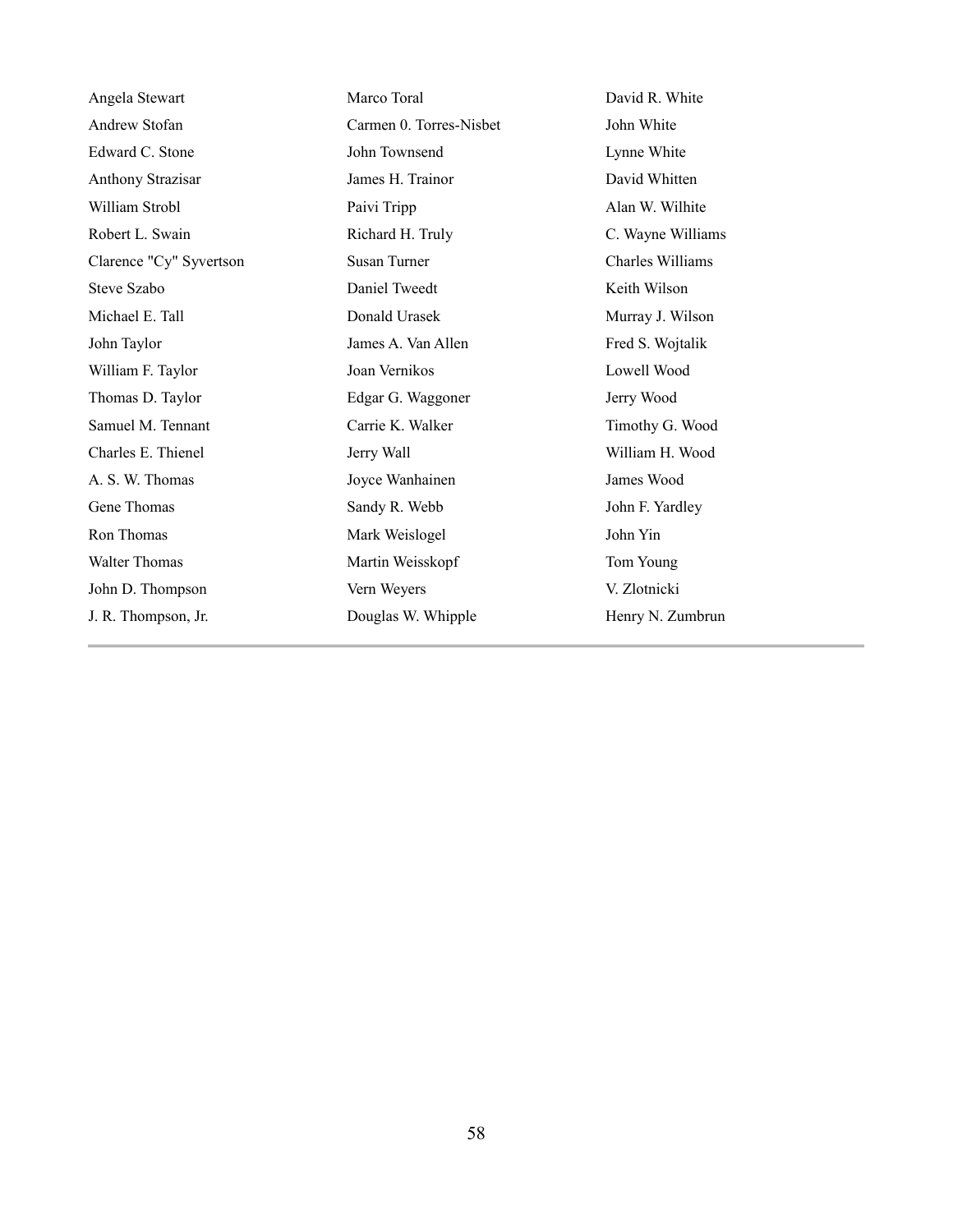# **Appendix V Bibliography**

American Institute of Aeronautics and Astronautics. **U.S. Civil Space Program: An AIAA Assessment.** March 1987.

Bilstein, Roger E. and Frank W. Anderson, Jr. **Orders of Magnitude: A History of the NACA and NASA, 1915-1990.** NASA SP-4406. 1989.

Byerly, Jr., Radford. (ed.) **Space Policy Reconsidered.** Westview Press. 1989.

Center for Strategic and International Studies. John H. McElroy and Brent Scowcroft, Chairmen**. A More Effective Civil Space Program.** May 1989.

George C. Marshall Institute. **New Directions in Space: A Report on the Lunar and Mars Initiatives.** 1990.

National Academy of Public Administration. Samuel C. Phillips, Chairman**. Effectiveness of NASA Headquarters: A Report for the National Aeronautics and Space Administration.** February, 1988.

National Academy of Sciences, National Academy of Engineering, Committee on Space Policy. H. Guyford Stever, Chairman. **Toward a New Era in Space: Realigning Policies to New Realities, Recommendations for President Elect George Bush.** National Academy Press. 1988.

National Aeronautics and Space Administration (NASA), Advisory Council, Life Sciences Strategic Planning Study Committee. Frederick C. Robbins, Chairman. **Exploring the Living Universe: A Strategy for Space Life Sciences.** 1988.

NASA, Advisory Council, Space and Earth Science Advisory Committee. **The Crisis in Space and Earth Science: A Time for A New Commitment.** November 1986.

NASA, Advisory Council, Task Force on International Relations in Space. **International Space Policy for the l990's and Beyond.** October 1987.

NASA Advisory Council. John L. McLucas, Chairman. **Report of the Task Force on Space Transportation.** December 1989.

NASA, Center Science Assessment Team. D. James Baker, Chairman. **Science at NASA Field Centers: Findings and Recommendations on the Scope, Strength, and Interactions of Science and Science-Related Technology Programs.** May 1988.

NASA, History Division. **Evolution of the NASA Institution.** January 1988.

NASA, Office of the Administrator. **Results of the Life Support Management Working Group, Volumes I and II.** June 1989.

NASA, Office of Aeronautics, Exploration and Technology. **Space Exploration Initiative: Technology Needs and Plans; A Report to the U. S. Senate.** Summer 1990.

NASA, Office of Exploration. Annual Report to the Administrator. **Beyond Earth's Boundaries, Human Exploration of the Solar System in the 21st Century.** 1988.

NASA. **Report of the 90-Day Study on Human Exploration of the Moon and Mars.** November 1989.

NASA. Samuel C. Phillips, Chairman. **Summary Report of the NASA Management Study Group: Recommendations to the Administrator.** December 1986.

NASA. Sally K. Ride. **Leadership and America's Future in Space. Report to the NASA Administrator.** August 1987.

National Commission on Space**. Pioneering the Space Frontier.** Bantam Books. May 1986.

National Research Council (NRC), Committee on Human Exploration of Space. **Human Exploration of Space, A Review of NASA's 90-Day Study and Alternatives.** National Academy Press. 1990.

NRC, Space Science Board, Committee on Space Biology and Medicine. Jay Goldberg, Chairman. **A Strategy for Space Biology and Medical Science for the 1980's and 1990's.** National Academy Press. 1987.

NRC, Space Science Board. **Space Science in the Twenty-First Century: Imperatives for the Decades 1995-2015,**